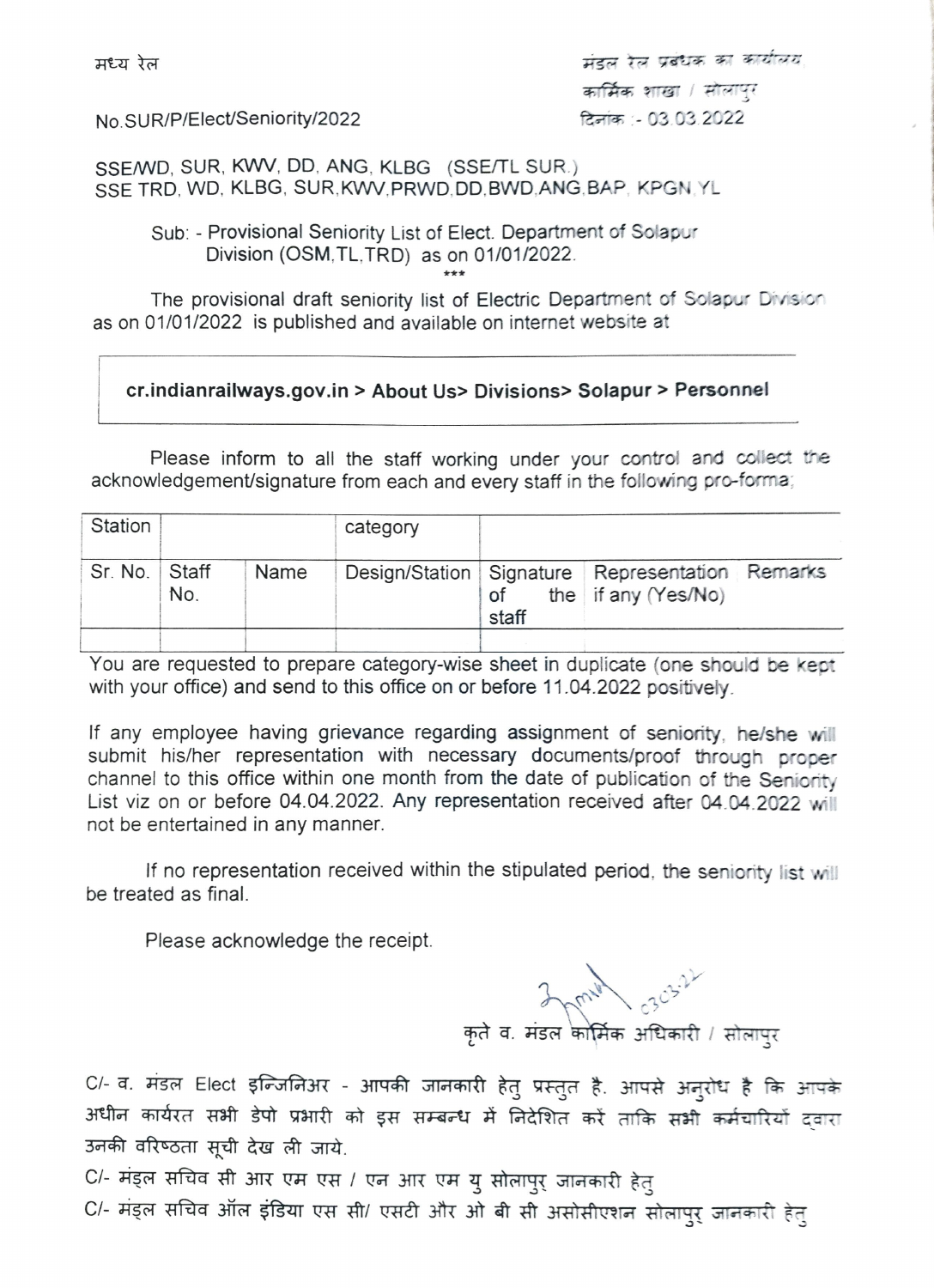|                         | Provisional Seniority list of Electrical OSM Group SSE EL/M Level -7<br>Station Date of Birth Date of Appt. Date of entry Promoted<br>Name(S/Shri)<br>Caste Design<br>Mod of<br>Remark |                                     |            |                                                                     |            |                   |             |            |               |                 |                   |
|-------------------------|----------------------------------------------------------------------------------------------------------------------------------------------------------------------------------------|-------------------------------------|------------|---------------------------------------------------------------------|------------|-------------------|-------------|------------|---------------|-----------------|-------------------|
| Sr. No.                 | <b>PF NO.</b>                                                                                                                                                                          |                                     |            |                                                                     |            |                   |             |            |               |                 |                   |
|                         |                                                                                                                                                                                        |                                     |            |                                                                     |            |                   |             | in grade   | against SC/ST | Recrutment      |                   |
|                         |                                                                                                                                                                                        |                                     |            |                                                                     |            |                   |             |            |               |                 |                   |
| $\mathbf{1}$            |                                                                                                                                                                                        | 5307430 S.B.Kulkarni                | <b>UR</b>  | SSE(EL/M)                                                           | <b>SUR</b> | 17.02.1965        | 18.07.1985  | 15.11.1996 |               | <b>RRB</b>      |                   |
| $\overline{2}$          |                                                                                                                                                                                        | 1472004 Onkar Sharan Basay          | <b>ST</b>  | SSE(EL/M)                                                           | <b>KWV</b> | 05.06.1966        | 28.11.1988  | 16.05.2001 | <b>ST</b>     | <b>RRB</b>      |                   |
|                         |                                                                                                                                                                                        |                                     |            |                                                                     | W/S        |                   |             |            |               |                 |                   |
| 3                       |                                                                                                                                                                                        | 080CB0242 Bhalchandra S.Darade      | <b>OBC</b> | SSE(EL/M)                                                           | <b>KWV</b> | 14.02.1981        | 14.05.2008  | 03.07.2009 |               | <b>RRB</b>      | <b>TFR To VIG</b> |
| $\overline{\mathbf{A}}$ |                                                                                                                                                                                        | 5308380 K.B. Thakare                | <b>ST</b>  | SSE(EL/M)                                                           | <b>KWV</b> | 12.06.1967        | 27.10.89    | 01.08.2013 | UR            | <b>RRB</b>      |                   |
|                         |                                                                                                                                                                                        |                                     |            |                                                                     |            |                   | trainee     |            |               |                 |                   |
|                         |                                                                                                                                                                                        |                                     |            |                                                                     |            |                   | 19.09.90    |            |               |                 |                   |
|                         |                                                                                                                                                                                        |                                     |            |                                                                     |            |                   | Reg.        |            |               |                 |                   |
| 5                       |                                                                                                                                                                                        | 5985016 Santosh Kumar Anandsingh    | <b>OBC</b> | SSE(EL/M)                                                           | <b>DD</b>  | 01.03.1977        | 02.08.2002  | 01.11.2013 |               | <b>RRB</b>      |                   |
|                         |                                                                                                                                                                                        |                                     |            |                                                                     |            |                   |             |            |               |                 |                   |
| 6                       |                                                                                                                                                                                        | 5986746 Vijay Bahadur               | <b>OBC</b> | SSE(EL/M)/                                                          | <b>ANG</b> | 15.08.1973        | 26.03.2003  | 01.11.2013 |               | <b>RRB</b>      |                   |
| $\overline{7}$          |                                                                                                                                                                                        | 29801718 Suraj Tiwari               | UR.        | SSE(EL/M)                                                           | <b>SUR</b> | 02.10.1988        | 08.11.2016  | 02.01.2018 |               | <b>RRB</b>      |                   |
|                         |                                                                                                                                                                                        |                                     |            |                                                                     |            |                   |             |            |               |                 |                   |
| 8                       |                                                                                                                                                                                        | 6012012 Vyanktesh G. Metipatil      | UR         | SSE(EL/M)                                                           | <b>BTW</b> | 22.03.1985        | 21.06.2013  | 16.10.2020 | TFR to RE     | <b>RRB</b>      | 27.06.2014        |
| 9                       |                                                                                                                                                                                        | $5276822$ B S Mhamane               | <b>UR</b>  | SSE(EL/M)                                                           | <b>KWV</b> | 01.06.1964        | 11.04.1984  | 16.10.2020 | TFR to RE     |                 | 15.10.2018        |
| #REF!                   |                                                                                                                                                                                        | 5989966 Subhash N Mashram           | <b>ST</b>  | SSE(EL/M)                                                           | <b>KWV</b> | 01.08.1975        |             | 16.10.2020 | <b>ST</b>     |                 | 15.10.2018        |
|                         |                                                                                                                                                                                        |                                     |            | Provisional Seniority list of Electrical OSM Group JE EL/M Level -6 |            |                   |             |            |               |                 |                   |
|                         |                                                                                                                                                                                        | 5308124 D.P.Kulkarni                | UR.        | Junior Engg                                                         | <b>KWV</b> | 08.11.1965        | 12.09.1989  | 30.03.2021 |               | 25% Dept        | 08.11.2012        |
| $\overline{2}$          |                                                                                                                                                                                        | 5308343 R.M.Sathe                   | <b>UR</b>  | Junior Engg                                                         | <b>ANG</b> | 21.01.1966        | 01.09.1989  | 26.03.2021 |               | 25% Dept        | 01.11.2013        |
| 3                       |                                                                                                                                                                                        | 5988299 Kuldeep Kumar Verma         | <b>SC</b>  | Junior Engg                                                         |            | Sr DEE 30.06.1978 | 21.07.2003/ | 25.03.2021 | <b>SC</b>     | <b>25% LDCE</b> | 09.08.2019        |
|                         |                                                                                                                                                                                        |                                     |            |                                                                     | Office     |                   | 02.09.2004  |            |               |                 |                   |
|                         |                                                                                                                                                                                        |                                     |            |                                                                     |            |                   |             |            |               |                 |                   |
| $\overline{4}$          |                                                                                                                                                                                        | 5988275 Premnath Kumar Sah          | <b>UR</b>  | Junior Engg                                                         | <b>WD</b>  | 02.01.1980        | 17.04.2003  |            |               | <b>25% LDCE</b> | 01.09.2016        |
| 5                       |                                                                                                                                                                                        | 5988317 Dayaram Meena               | <b>ST</b>  | Junior Engg                                                         | <b>DD</b>  | 01.07.1981        | 22.04.2003  |            |               | <b>25% LDCE</b> | 09.08.2019        |
| 6                       |                                                                                                                                                                                        | 529804232 S P Upadhay               | <b>UR</b>  | Junior Engg                                                         | <b>DD</b>  | 05.07.1995        | 14.08.2020  | 21.09.2021 |               | <b>RRB</b>      | 441/2021          |
| $\overline{7}$          |                                                                                                                                                                                        | 529804234 Deepak Kumar              | <b>OBC</b> | Junior Engg                                                         | <b>WD</b>  | 01.12.1995        | 10.08.2020  | 21.09.2021 |               | <b>RRB</b>      |                   |
| 8                       |                                                                                                                                                                                        | 529804233 Sagar Shivaji Sale        | OBC        | Junior Engg                                                         | <b>SUR</b> | 05.01.1994        | 11.08.2020  | 22.09.2021 |               | <b>RRB</b>      |                   |
| 9                       |                                                                                                                                                                                        | 529804235 Jaswal Shubham Jagdishlal | OBC        | Junior Engg                                                         | <b>ANG</b> | 11.01.1996        | 10.08.2020  | 23.09.2021 |               | <b>RRB</b>      |                   |
| 10                      |                                                                                                                                                                                        | 529804452 Kurulkar Prasanna Mukesh  | <b>UR</b>  | Junior Engg                                                         | <b>KWV</b> | 22.04.1996        | 29.08.2020  | 22.09.2021 |               | <b>RRB</b>      |                   |
|                         |                                                                                                                                                                                        |                                     |            |                                                                     |            |                   |             |            |               |                 |                   |
|                         |                                                                                                                                                                                        |                                     |            |                                                                     |            |                   |             |            |               |                 |                   |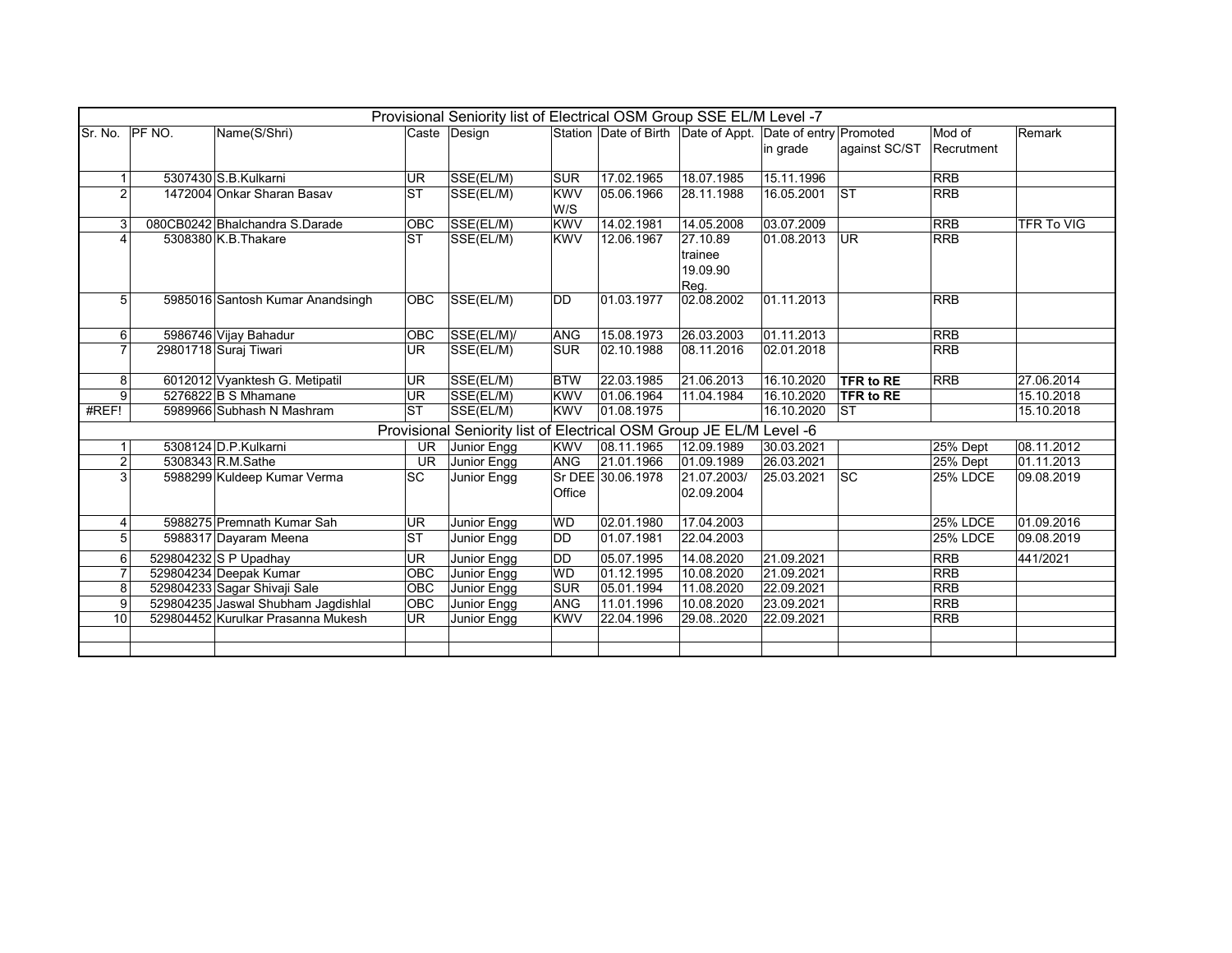| Sr. No.          | PF NO. | Name(S/Shri)                                    |                  | Caste Design                                                                |             |            | Station Date of Birth Date of Appt. Date of entry Promoted |                          |                        | Mod of     | Remark                   |
|------------------|--------|-------------------------------------------------|------------------|-----------------------------------------------------------------------------|-------------|------------|------------------------------------------------------------|--------------------------|------------------------|------------|--------------------------|
|                  |        |                                                 |                  |                                                                             |             |            |                                                            | in grade                 | against SC/ST          | Recrutment |                          |
|                  |        |                                                 |                  |                                                                             |             |            |                                                            |                          |                        |            |                          |
|                  |        |                                                 |                  | Provisional Seniority list of Electrical OSM Group Sr Tech Wireman Level -6 |             |            |                                                            |                          |                        |            |                          |
|                  |        |                                                 |                  |                                                                             |             |            |                                                            |                          |                        |            |                          |
| $\mathbf{1}$     |        | 5306577 R.P. Patil                              | UR.              | Sr.Tech W/Man                                                               | <b>DD</b>   | 01.06.1963 | 04.04.84/                                                  | 09.05.2008               |                        |            |                          |
|                  |        |                                                 |                  |                                                                             |             |            | 11.03.85                                                   |                          |                        |            |                          |
| $\overline{2}$   |        | 5308227 S.A.Mane                                | UR               | Sr.Tech W/Man                                                               | <b>MRJB</b> | 01.06.1964 | 13.09.1989                                                 | 03.03.2015               |                        |            |                          |
| 3 <sup>1</sup>   |        | 5308203 M.P.Katkar                              | <b>UR</b>        | Sr.Tech W/Man                                                               | LUR         | 19.01.1968 | 28.01.89                                                   | 01.06.2015               |                        |            |                          |
| 4                |        | 5732440 V.B.Algikar                             | UR.              | Sr.Tech W/Man                                                               | <b>KLBG</b> | 09.10.1966 | 22.03.91/                                                  | 01.09.2016               |                        |            |                          |
|                  |        |                                                 |                  |                                                                             |             |            | 21.07.95                                                   |                          |                        |            |                          |
| 5 <sup>1</sup>   |        | 5976765 Vishal S.Rangale                        | SC               | Sr.Tech W/Man                                                               | <b>PB</b>   | 24.07.1980 | 08.04.1999/                                                | 09.08.2019               | <b>SC</b>              | 04.09.2013 | 18.04.2002               |
|                  |        |                                                 |                  |                                                                             |             |            | 17.04.2002                                                 |                          |                        |            |                          |
| $6 \overline{6}$ |        | 5985444 Sk Musa Mohd Md Usman                   | <b>UR</b>        | Sr.Tech W/Man                                                               | <b>SUR</b>  | 01.07.1976 | 03.10.2002                                                 | 01.09.2019               |                        | 01.11.2013 |                          |
| $\overline{7}$   |        | 5307272 Chandraknt Shankar                      | UR.              | Sr.Tech W/Man                                                               | <b>KWV</b>  | 15.12.1961 | 16.04.1985/                                                | 29.07.2020               |                        |            |                          |
|                  |        |                                                 |                  |                                                                             |             |            | 11.04.1990                                                 |                          |                        |            |                          |
| 8 <sup>1</sup>   |        | 5307910 Vishwnath Dhondiba                      | UR.              | Sr.Tech W/Man                                                               | <b>SUR</b>  | 04.08.1962 | 01.03.1987/                                                |                          |                        | 15.01.2008 | 21.11.2011               |
|                  |        |                                                 |                  |                                                                             | <b>MO</b>   | 01.06.1972 | 02.09.1992<br>01.07.1991                                   | 10.11.2020<br>10.11.2020 |                        |            |                          |
| 9<br>10          |        | 90408913 Sunil Baban<br>5308409 Shrimant Ayappa | <b>UR</b><br>UR. | Sr.Tech W/Man<br>Sr.Tech W/Man                                              | <b>WD</b>   | 02.04.1969 | 14.03.1989                                                 | 10.11.2020               |                        | 04.01.2008 | 21.11.2011<br>13.06.2012 |
| 11               |        | 5307909 Kailash Vishwnath                       | SC               | Sr.Tech W/Man                                                               | <b>SUR</b>  | 29.01.1962 | 01.03.1987                                                 | 01.04.2021               | SC                     | 27.06.2007 | 01.11.2013               |
| 12               |        | 5308574 Vishnu Dhondiba                         | UR               | Sr.Tech W/Man                                                               | <b>KWV</b>  | 01.06.1962 | 16.02.1993                                                 | 01.04.2021               | <b>UR</b>              | 18.12.2008 | 01.11.2013               |
| 13               |        | 5968975 Rajkumar Khandu                         | <b>SC</b>        | Sr.Tech W/Man                                                               | <b>SUR</b>  | 01.06.1973 | 13.03.1996                                                 | 01.04.2021               | $ \mathrm{sc} $        | 1509.2011  | 01.11.2013               |
| 14               |        | 5969323 Nagnath Mutanna                         | <b>UR</b>        | Sr.Tech W/Man                                                               | <b>DD</b>   | 12.09.1972 | 27.08.1996                                                 | 01.04.2021               |                        |            |                          |
|                  |        |                                                 |                  |                                                                             |             |            |                                                            |                          |                        |            |                          |
|                  |        |                                                 |                  | Provisional Seniority list of Electrical OSM Group Tech Wireman I level-5   |             |            |                                                            |                          |                        |            |                          |
| 1                |        | 5967399 Rafiqsab Garibsab                       | UR               | Wireman I                                                                   | <b>SUR</b>  | 01.07.1967 | 30.12.1995                                                 | 01.09.2016               |                        |            |                          |
| $\overline{2}$   |        | 5978324 Santosh Madanlal                        | <b>UR</b>        | Wireman I                                                                   | <b>SUR</b>  | 07.04.1978 | 02.02.2000                                                 | 01.09.2016               |                        |            |                          |
| 3                |        | 5988688 Basu Gobru                              | SC               | Wireman-I                                                                   | <b>SDB</b>  | 06.06.1972 | 27.12.2004                                                 | 01.09.2016               | SC                     |            |                          |
| 4                |        | 5989656 Ramesh Ananda                           | $\overline{SC}$  | Wireman I                                                                   | <b>ANG</b>  | 21.08.1975 | 01.04.2005                                                 | 01.09.2016               | <b>SC</b>              |            |                          |
| 5 <sup>1</sup>   |        | 5990014 Javed Peersab                           | <b>UR</b>        | Wireman I                                                                   | <b>WD</b>   | 04.04.1980 | 15.06.2005                                                 | 22.05.2019               |                        |            |                          |
| 6                |        | 5991640 Bhaurao Arjun                           | <b>UR</b>        | Wireman I                                                                   | <b>SUR</b>  | 16.12.1985 | 22.05.2006                                                 | 22.05.2019               |                        |            |                          |
| $\overline{7}$   |        | 6001348 Avinash Shrimant                        | SC               | Wireman I                                                                   | <b>KLBG</b> | 27.07.1990 | 30.04.2010                                                 | 22.05.2019               | $ \mathrm{SC} $        |            |                          |
| $\bf 8$          |        | 6012826 Vijay Mahadeo Nandanwar                 | OBC              | Wireman I                                                                   | ANG         | 16.09.1979 | 12.07.2013                                                 | 30.12.2019               |                        |            |                          |
| 9                |        | 5971858 Bhagwan Vithal                          | SC               | Wireman I                                                                   | <b>KWV</b>  | 01.06.1975 | 15.01.1999/                                                | 30.12.2019               | SC                     |            |                          |
|                  |        |                                                 |                  |                                                                             |             |            | 04.03.1997                                                 |                          |                        |            |                          |
| 10               |        | 5989954 Vishal Deepak                           | UR               | Wireman I                                                                   | <b>KWV</b>  | 05.10.1986 | 13.06.2005                                                 | 30.12.2019               |                        |            |                          |
| 11               |        | 5305881 Shivaji Jagannath                       | <b>UR</b>        | Wireman I                                                                   | LUR         | 08.09.1985 | 13.10.2006                                                 | 30.12.2019               |                        |            |                          |
|                  |        |                                                 |                  |                                                                             |             |            | 06.08.2007                                                 |                          |                        |            |                          |
| 12               |        | 5993830 Bhimrao. B.Patil                        | <b>UR</b>        | Wireman I                                                                   | <b>SGRE</b> | 19.06.1984 | 23.06.2007/                                                | 30.12.2019               |                        |            |                          |
|                  |        |                                                 |                  |                                                                             |             |            | 07.02.2008                                                 |                          |                        |            |                          |
| 13               |        | 506013867 Mahesh Kumar Harishchandra            | <b>UR</b>        | Wireman I                                                                   | <b>WD</b>   | 05.01.1986 | 26.12.2014                                                 | 30.12.2019               |                        |            |                          |
| 14               |        | 6001324 Santosh G. Walke                        | <b>UR</b>        | Wireman I                                                                   | ANG         | 25/10/1990 | 27.04.2010                                                 | 30.12.2019               |                        |            |                          |
| 15               |        | 6001520 Narendra Subhash Thombare               | $\overline{SC}$  | Wireman I                                                                   | SNSI        | 09.04.1979 | 27.05.2010                                                 | 30.12.2019               | $\overline{\text{sc}}$ |            |                          |
| 16               |        | 10400140 Sagar Balbhim                          | <b>OBC</b>       | Wireman I                                                                   | <b>ANG</b>  | 30.06.1988 | 30.10.2009                                                 | 30.12.2019               |                        |            |                          |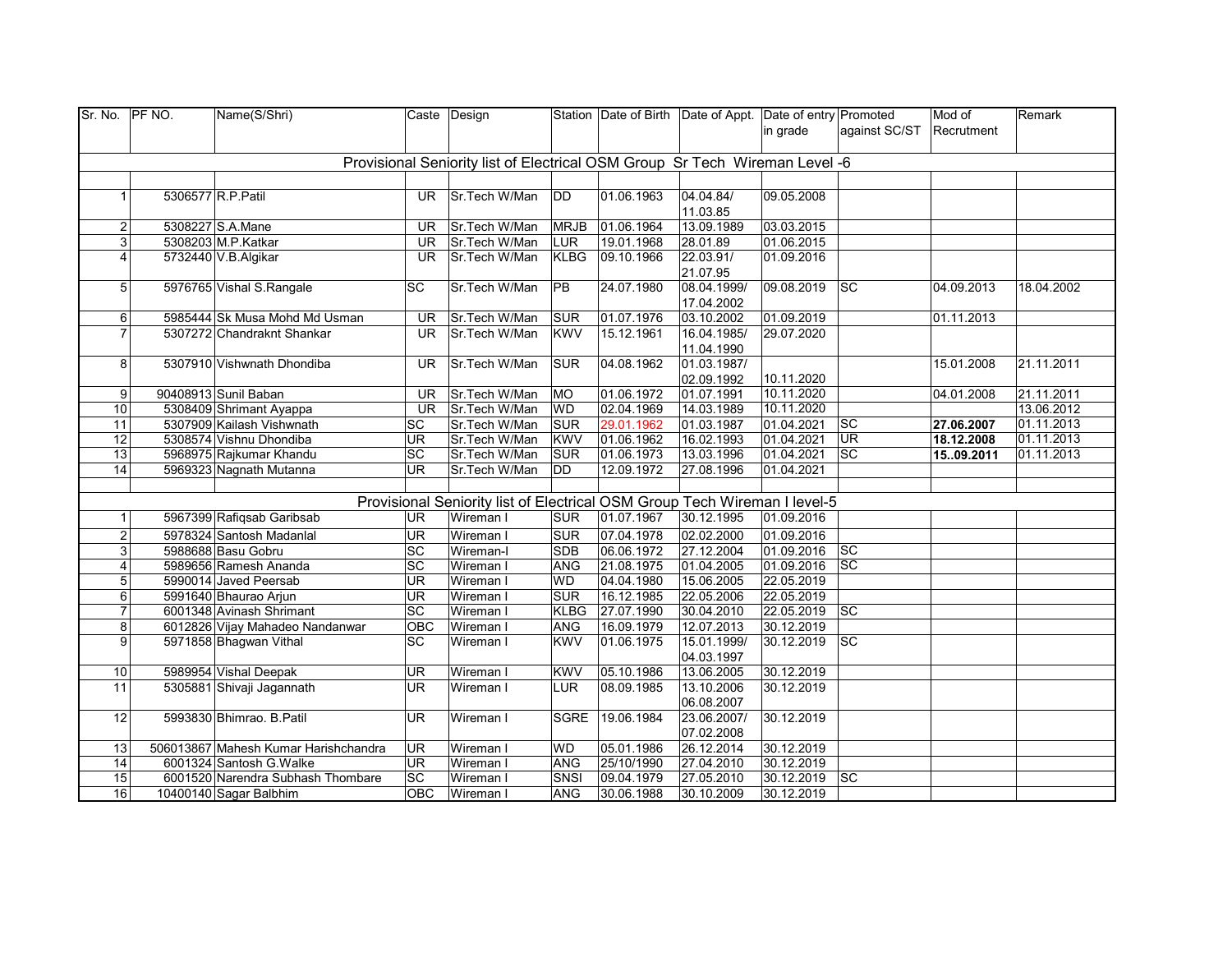| Sr. No.          | PF NO. | Name(S/Shri)                    |                 | Caste Design                                                                        |             |                 | Station Date of Birth Date of Appt. Date of entry Promoted |            |               | Mod of          | Remark     |
|------------------|--------|---------------------------------|-----------------|-------------------------------------------------------------------------------------|-------------|-----------------|------------------------------------------------------------|------------|---------------|-----------------|------------|
|                  |        |                                 |                 |                                                                                     |             |                 |                                                            | in grade   | against SC/ST | Recrutment      |            |
|                  |        |                                 |                 |                                                                                     |             |                 |                                                            |            |               |                 |            |
|                  |        |                                 |                 |                                                                                     |             |                 |                                                            |            |               |                 |            |
|                  |        |                                 |                 | Provisional Seniority list of Electrical OSM Group Tech Wireman -II Level -4        |             |                 |                                                            |            |               |                 |            |
| $\mathbf 1$      |        | 6001683 Sanju Dilip Gujar       | <b>SC</b>       | Wireman II                                                                          | <b>LUR</b>  | 30.06.1984      | 20.09.2013                                                 | 12.07.2019 | <b>SC</b>     |                 |            |
| $\overline{2}$   |        | 5992849 Pramod Shankar          | <b>UR</b>       | Wireman II                                                                          | LUR         | 27.10.1988      | 09.01.2007                                                 | 12.07.2019 | <b>UR</b>     |                 |            |
| 3                |        | 6016212 Akshay Nagnath Waghmare | <b>UR</b>       | Wireman II                                                                          | HG          | 20.06.1995      | 21.06.2014                                                 | 12.07.2019 | <b>UR</b>     |                 |            |
| 4                |        | 6005597 Sarika N Shingade       | $\overline{SC}$ | Wireman II                                                                          | <b>SUR</b>  | 27.07.1987      | 25.06.2012                                                 | 24.03.2021 | UR            |                 |            |
| 5                |        | 6016947 Nehal Nazir             | <b>UR</b>       | Wireman II                                                                          | DD          | 19.10.1995      | 24.04.2015                                                 | 24.03.2021 | <b>UR</b>     |                 |            |
|                  |        |                                 |                 |                                                                                     |             |                 |                                                            |            |               |                 |            |
|                  |        |                                 |                 | Provisional Seniority list of Electrical OSM Group Tech Wireman III Level -2        |             |                 |                                                            |            |               |                 |            |
|                  |        | 5987611 Sardar Khan Jabbar Khan | <b>UR</b>       | Wireman III                                                                         |             | KLBG 12.09.1972 | 16.12.2003                                                 | 26.11.2014 |               | Departmental    |            |
|                  |        |                                 |                 |                                                                                     |             |                 | 20.06.2007                                                 |            | UR            |                 |            |
| 2                |        | 29802147 Akshay Pandurang Kadam | <b>UR</b>       | Wireman III                                                                         | <b>KWV</b>  | 26.06.1995      | 09.12.2016                                                 | 14.01.2020 | UR            | CG              |            |
| 3 <sup>1</sup>   |        | 6001646 Savita Venkat Koli      | <b>UR</b>       | Wireman III                                                                         | <b>SUR</b>  | 01.06.1991      | 13.07.2010                                                 | 10.06.2020 | <b>UR</b>     | Departmental    |            |
| 4                |        | 10302438 Deepak Daniel          | <b>UR</b>       | Wireman III                                                                         | <b>BAP</b>  | 21.03.1982      | 06.07.2009                                                 | 10.06.2020 | UR            | Departmental    |            |
|                  |        |                                 |                 |                                                                                     |             |                 | 09.12.2010                                                 |            |               |                 |            |
| 5                |        | 6004600 Ravikumar Moti          | <b>UR</b>       | Wireman III                                                                         | <b>WD</b>   | 10.02.1987      | 02.05.2012                                                 | 10.06.2020 | <b>UR</b>     | Departmental    |            |
| $6 \overline{6}$ |        | 6006127 Dyaneshwar Saurappa     | UR              | Wireman III                                                                         | SUR         | 11.06.1982      | 28.06.2012                                                 | 10.06.2020 | UR            | Departmental    |            |
| $\overline{7}$   |        | 529804142 Dharmveer Kumar       | OBC             | Wireman III                                                                         | DD          | 02.01.1994      | 28.07.2020                                                 | 18.06.2021 |               | <b>80 RRB</b>   | 273/2021   |
| 8                |        | 529804154 Vishwajeet Kumar      | <b>OBC</b>      | Wireman III                                                                         | <b>DD</b>   | 22.01.1995      | 28.07.2020                                                 | 18.06.2021 |               | <b>68 RRB</b>   | 273/2021   |
| 9 <sup>1</sup>   |        | 6006164 Vikas DuryodhanTorane   | SC              | Wireman III                                                                         | <b>SUR</b>  | 02.09.1983      | 07.07.2012                                                 | 23.07.2021 |               | <b>25% LDCE</b> | 352/2021   |
| 10               |        | 6008306 Iranna Revansidha       | <b>OBC</b>      | Wireman III                                                                         | SUR         | 30.07.1985      | 23.11.2012                                                 | 23.07.2021 |               | <b>25% LDCE</b> | 352/2021   |
| 11               |        | 61228025 Kumar Mithilesh        |                 | Wireman III                                                                         | DD          | 01.09.1976      | 31.05.2006                                                 | 23.07.2021 |               | <b>25% LDCE</b> | 352/2021   |
|                  |        |                                 |                 |                                                                                     |             |                 |                                                            |            |               |                 |            |
|                  |        |                                 |                 |                                                                                     |             |                 |                                                            |            |               |                 |            |
|                  |        |                                 |                 | Provisional Seniority list of Electrical OSM Group Sr Tech Electric Fitter Level -6 |             |                 |                                                            |            |               |                 |            |
|                  |        | 5307869 Chandrakant Digambar    | <b>UR</b>       | Sr.Tech/EL Fitter SUR                                                               |             | 01.02.1962      | 26.07.1986/                                                | 01.11.2013 |               |                 |            |
|                  |        |                                 |                 |                                                                                     |             |                 | 29.12.1992                                                 |            |               |                 |            |
| $\overline{2}$   |        | 5949210 Chandrkant Tipanna      | <b>SC</b>       | Sr.Tech/EL Fitter KLBG                                                              |             | 15.06.1973      | 14.01.1994                                                 | 24.06.2020 |               |                 | 01.02.2013 |
|                  |        |                                 |                 |                                                                                     |             |                 |                                                            |            |               |                 |            |
| 3 <sup>1</sup>   |        | 5307958 Parag Mallikarjun       |                 | Sr.Tech/EL Fitter KWV                                                               |             | 25.11.1964      | 25.11.1992                                                 | 19.08.2021 |               | 01.11.2013      |            |
|                  |        |                                 |                 |                                                                                     |             |                 |                                                            |            |               |                 |            |
|                  |        |                                 |                 | Provisional Seniority list of Electrical OSM Group Tech I Elect Ftr GR -I Level-5   |             |                 |                                                            |            |               |                 |            |
| 1                |        | 5990336 Kerappa A.Pandhare      | <b>OBC</b>      | Tech El/Fitterr-I                                                                   | <b>SUR</b>  | 13.08.1983      | 11.10.2005                                                 | 01.11.2013 |               |                 |            |
|                  |        |                                 |                 |                                                                                     |             |                 | 02.12.2008                                                 |            |               |                 |            |
| $\overline{2}$   |        | 5948150 Nitin Nagnath           | <b>UR</b>       | Tech El/Fitterr-I                                                                   | <b>KWV</b>  | 01.01.1970      | 13.02.1993                                                 | 01.09.2016 |               |                 |            |
| 3                |        | 5967843 Shivayya Dastayya       | <b>UR</b>       | Tech El/Fitterr-I                                                                   | <b>KLBG</b> | 01.06.1975      | 18.03.1996                                                 | 01.09.2016 |               |                 | 108/2021   |
| 4                |        | 5992783 Chetan Sidram           | <b>UR</b>       | Tech El/Fitterr-I                                                                   | <b>WD</b>   | 05.07.1986      | 12.12.2006                                                 | 31.12.2020 |               | 13.03.2018      | 108/2021   |
|                  |        |                                 |                 |                                                                                     |             |                 |                                                            |            |               |                 |            |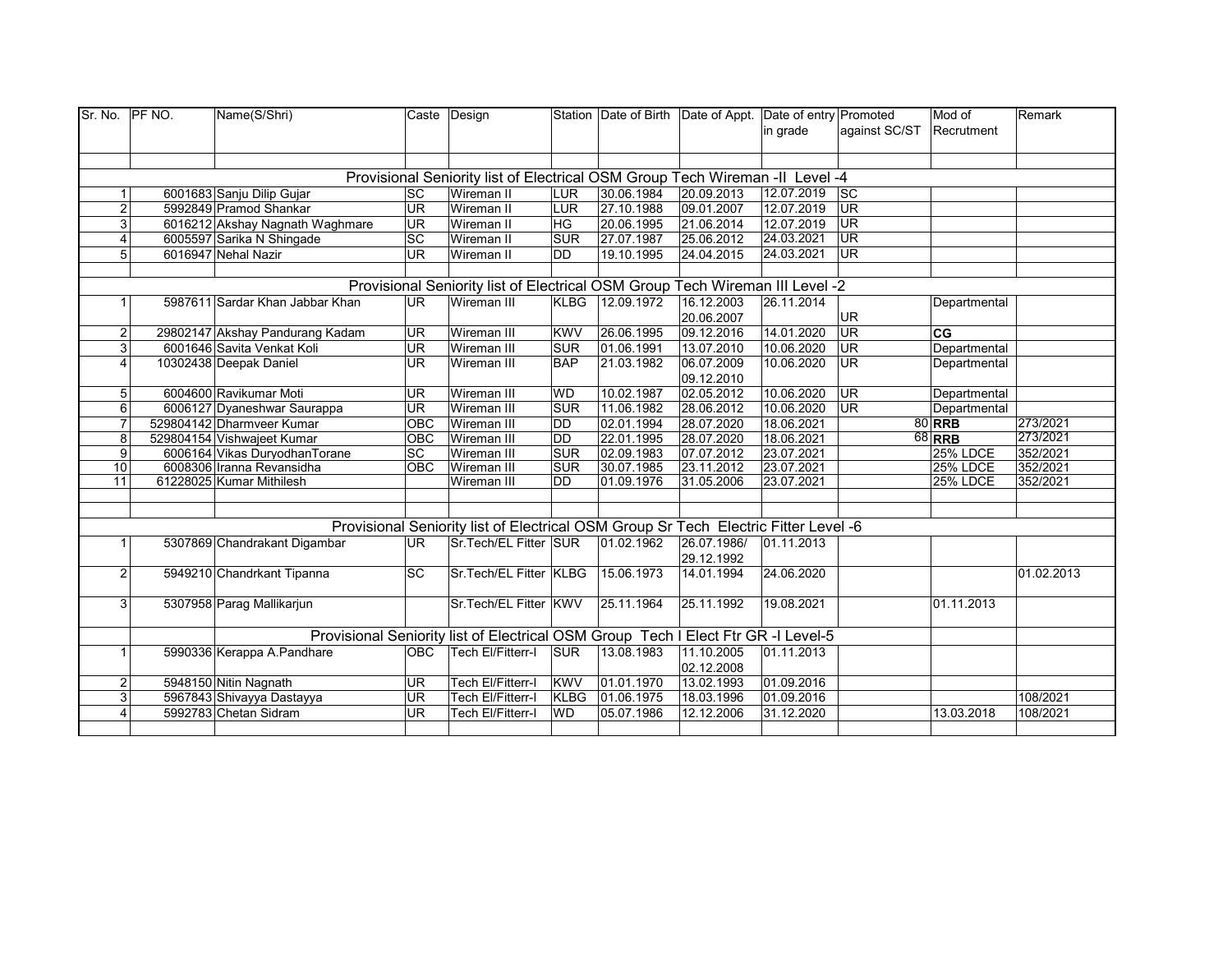| Sr. No. PF NO.              | Name(S/Shri)                  |                 | Caste Design                                                                      |            |            |            | Station Date of Birth Date of Appt. Date of entry Promoted | Mod of     | Remark     |
|-----------------------------|-------------------------------|-----------------|-----------------------------------------------------------------------------------|------------|------------|------------|------------------------------------------------------------|------------|------------|
|                             |                               |                 |                                                                                   |            |            |            | in grade<br>against SC/ST                                  | Recrutment |            |
|                             |                               |                 | Provisional Seniority list of Electrical OSM Group Tech Elect Ftr GR -II Level-4  |            |            |            |                                                            |            |            |
|                             |                               |                 | Tech EL Fitter II SUR                                                             |            | 15.09.1987 | 11.06.2018 | 29.04.2021                                                 |            |            |
| $\mathbf{1}$                | 29803300 Shiv Shankar Parida  |                 |                                                                                   |            |            |            |                                                            |            | 29.04.2019 |
|                             |                               |                 | Provisional Seniority list of Electrical OSM Group Tech Elect Ftr GR -III Level-2 |            |            |            |                                                            |            |            |
| 6014094<br>$\mathbf{1}$     | Vinay B Koli                  |                 | Tech Elect FTR- IISUR                                                             |            | 01.12.1990 | 18.12.2013 | 04.01.2018                                                 |            |            |
| 5993167<br>$\overline{2}$   | Babu Saybanna                 | SC              | Tech Elect FTR- I WD                                                              |            | 10.08.1988 | 21.03.2007 | 18.06.2021                                                 | 20.06.2007 |            |
| 3 <sup>1</sup><br>529803378 | Smt Reshma Dattatraya         | $\overline{SC}$ | <b>Tech Elect FTR- IIKWV</b>                                                      |            | 11.04.1985 |            | 30.12.2021                                                 |            | CG         |
| 529803377<br>$\overline{4}$ | Nilesh Raghunath              | $\overline{SC}$ | Tech Elect FTR- IDD                                                               |            | 12.06.1996 |            | 30.12.2021                                                 |            | CG         |
| 5 <sup>1</sup>              |                               | $\overline{SC}$ | Tech Elect FTR- IIKLBG                                                            |            |            |            |                                                            |            |            |
| 529803379                   | Sunil Jettappa                |                 |                                                                                   |            | 31.03.1999 |            | 30.12.2021                                                 |            | CG         |
|                             |                               |                 |                                                                                   |            |            |            |                                                            |            |            |
|                             |                               |                 |                                                                                   |            |            |            |                                                            |            |            |
|                             |                               |                 | Provisional Seniority list of Electrical OSM Group Sr Tech AC Mech Level-6        |            |            |            |                                                            |            |            |
| $\mathbf{1}$                | 5306590 R M Kamble            | <b>UR</b>       | <b>SR AC MECH</b>                                                                 | <b>SUR</b> | 07.02.1963 | 04.04.1984 |                                                            |            |            |
| $\overline{2}$              | 5281416 Chandrakant Bhagwan   |                 | <b>SR AC MECH</b>                                                                 | <b>SUR</b> | 01.04.1962 | 06.03.1986 | 09.08.2019                                                 | 16.03.1999 | 24.05.2007 |
| 3 <sup>1</sup>              | 5308379 Raju V Jangvali       | UR.             | <b>SR AC MECH</b>                                                                 | <b>SUR</b> | 04.11.1966 | 04.06.1990 | 22.09.2020                                                 | 22.06.2007 | 07.07.2009 |
|                             |                               |                 |                                                                                   |            |            |            |                                                            |            |            |
|                             |                               |                 | Provisional Seniority list of Electrical OSM Group Tech AC Mech GR -I Level-5     |            |            |            |                                                            |            |            |
|                             |                               |                 |                                                                                   |            |            |            |                                                            |            |            |
| $\mathbf{1}$                | 5992515 Gokuldas Sakru        | <b>ST</b>       | Ac Mech I                                                                         | <b>SUR</b> | 07.10.1975 | 28.10.2006 | 11.12.2019                                                 | 24.06.2012 |            |
| $\overline{2}$              | 90409164 Swapnil Prakash      | UR <sup></sup>  | Ac Mech I                                                                         | <b>SUR</b> | 17.07.1979 | 10.11.1997 | 11.12.2019                                                 | 11.06.2012 |            |
|                             |                               |                 |                                                                                   |            |            |            |                                                            |            |            |
|                             |                               |                 | Provisional Seniority list of Electrical OSM Group Tech AC Mech GR -II Level-4    |            |            |            |                                                            |            |            |
| $\vert$                     | 11015792 Sidhappa Bagale      | UR.             | <b>AC Mech II</b>                                                                 | <b>SUR</b> | 14.08.1987 | 17.09.2011 | 04.08.2020                                                 |            | 09.07.2018 |
|                             |                               |                 |                                                                                   |            |            |            |                                                            |            |            |
|                             |                               |                 | Provisional Seniority list of Electrical OSM Group Tech AC Mech GR -III Level-3   |            |            |            |                                                            |            |            |
| $\mathbf{1}$                |                               |                 | Ac Mech III                                                                       | <b>SUR</b> | 01.03.1978 | 09.12.2015 | 23.07.2021                                                 |            |            |
|                             | 61505870 Upendrakumar         |                 |                                                                                   |            |            |            |                                                            |            | 353/2021   |
|                             |                               |                 |                                                                                   |            |            |            |                                                            |            |            |
|                             |                               |                 |                                                                                   |            |            |            |                                                            |            |            |
|                             |                               |                 | Provisional Seniority list of Electrical OSM Group Sr Tech ASSOI Level-6          |            |            |            |                                                            |            |            |
| $\mathbf{1}$                | 5306814 N.C.Kalshetti         |                 | Sr.Tech ASSO                                                                      | <b>SUR</b> | 12.06.1963 | 22.08.1985 | 06.10.2015                                                 |            |            |
| $\overline{2}$              | 90409103 M.S.Kadam            |                 | Sr.Tech ASSO                                                                      | <b>KWV</b> | 01.06.1966 | 12.09.1987 | 15.06.2018                                                 |            |            |
|                             |                               |                 |                                                                                   | W/S        |            |            |                                                            |            |            |
| 3 <sup>1</sup>              | 5305330 Suresh Kisan          | <b>UR</b>       | Sr.Tech ASSO                                                                      | <b>DD</b>  | 19.06.1962 | 29.10.1984 |                                                            | 01.11.03   | 03.11.98   |
|                             |                               |                 |                                                                                   |            |            |            |                                                            |            |            |
|                             |                               |                 | Provisional Seniority list of Electrical OSM Group Tech ASSO Level-5              |            |            |            |                                                            |            |            |
| $\mathbf{1}$                | 5988081 Nuruddin Shamshuddin  | UR.             | ASSO-I                                                                            | <b>DD</b>  | 12.08.1980 | 21.06.2004 | 08.12.2017                                                 | 28.06.12   | 22.02.08   |
| $\overline{2}$              | 90408767 Rashid Razak Tamboli | UR.             | ASSO-I                                                                            | <b>KWV</b> | 01.06.1969 | 07.09.1989 | 10.10.2018                                                 |            |            |
|                             |                               |                 |                                                                                   | W/S        |            |            |                                                            |            |            |
| 3 <sup>1</sup>              | 5950338 Jakir Abdul Latif     | UR              | ASSO-I                                                                            | <b>SUR</b> | 15.08.1969 | 14.01.1994 | 21.08.2020                                                 |            | 25.08.2015 |
| $\overline{4}$              | 6003552 Chandrakant Wallu     | <b>SC</b>       | ASSO-I                                                                            | <b>WD</b>  | 03.12.1986 | 27.09.2011 | 21.08.2020                                                 | 26.11.2014 | 20.06.2018 |
|                             |                               |                 |                                                                                   |            |            |            |                                                            |            |            |
|                             |                               |                 |                                                                                   |            |            |            |                                                            |            |            |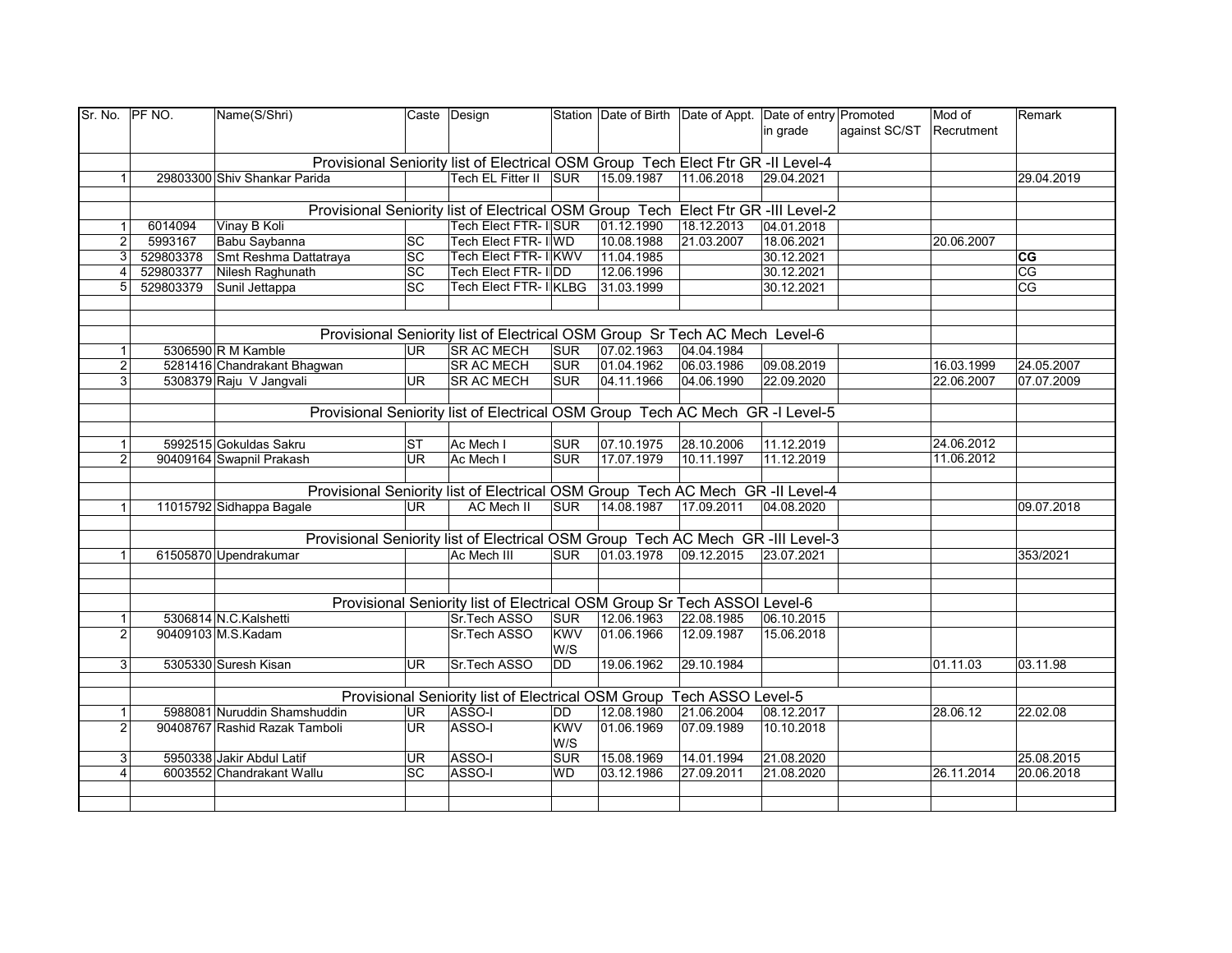| Sr. No. PF NO. | Name(S/Shri)                     |                 | Caste Design                                                                   |             |                       | Station Date of Birth Date of Appt. Date of entry Promoted |            |                        | Mod of     | Remark     |
|----------------|----------------------------------|-----------------|--------------------------------------------------------------------------------|-------------|-----------------------|------------------------------------------------------------|------------|------------------------|------------|------------|
|                |                                  |                 |                                                                                |             |                       |                                                            | in grade   | against SC/ST          | Recrutment |            |
|                |                                  |                 |                                                                                |             |                       |                                                            |            |                        |            |            |
|                |                                  |                 | Provisional Seniority list of Electrical OSM Group Sr Tech EPA Level-6         |             |                       |                                                            |            |                        |            |            |
| $\mathbf{1}$   | 5470330 Ashok Sadashiv           | <b>SC</b>       | Sr.Tech EPA                                                                    |             | KLBG 01.06.1965       | 25.10.1984                                                 | 31.12.2015 |                        |            |            |
| $\overline{2}$ | 5305408 M.M.Rajwade              |                 | Sr.Tech EPA                                                                    | <b>SUR</b>  | 07.08.1962            | 23.06.1982                                                 | 01.02.2018 |                        | 01.01.1995 | 20.02.12   |
| $\mathbf{3}$   | 5308240 Raju Mahadeo             | <b>SC</b>       | Sr.Tech EPA                                                                    | DD          | 01.06.1964            | 07.09.1989                                                 | 29.10.2018 | $\overline{\text{sc}}$ | 01.04.2010 | 05.09.13   |
|                |                                  |                 |                                                                                |             |                       |                                                            |            |                        |            |            |
|                |                                  |                 | Provisional Seniority list of Electrical OSM Group Tech EPA-I Level-5          |             |                       |                                                            |            |                        |            |            |
| $\mathbf{1}$   | 5973144 Ramu Kankappa            | <b>SC</b>       | Tech I EPA                                                                     | <b>WD</b>   | 22.03.1978            | 30.08.1997                                                 |            |                        |            |            |
| $\overline{2}$ | 5970714 Raisa Mohd.Shafi         | <b>UR</b>       | <b>Tech I EPA</b>                                                              | <b>SUR</b>  | 01.01.1969            | 21.05.1997                                                 |            | 16.07.2012             | 16.07.2014 |            |
| 3              | 5973120 Nagbai A.Chaudhary       | <b>UR</b>       | <b>Tech I EPA</b>                                                              | <b>SUR</b>  | 01.06.1974            | 28.08.1997                                                 |            | 16.07.2012             | 16.07.2014 |            |
| 4              | 6102201 Vishwanth Gopal          | <b>SC</b>       | Tech I EPA                                                                     | WD          | 18.07.1979            | 30.10.2006                                                 |            | 18.07.2012             | 18.07.2014 |            |
| 5 <sup>1</sup> | 5307363 Sanjay Chandrakant       | <b>UR</b>       | <b>Tech I EPA</b>                                                              | <b>KWV</b>  | 05.12.1961            | 11.06.1991                                                 |            | 27.02.2014             | 09.03.2016 |            |
|                |                                  |                 |                                                                                |             |                       |                                                            |            |                        |            |            |
|                |                                  |                 |                                                                                |             |                       |                                                            |            |                        |            |            |
|                |                                  |                 | Provisional Seniority list of Electrical OSM Group Tech EPA -III Level-2       |             |                       |                                                            |            |                        |            |            |
|                |                                  |                 |                                                                                |             |                       |                                                            |            |                        |            |            |
| 1              | 6001336 Nasim Banu               | <b>UR</b>       | <b>Tech EPA III</b>                                                            | <b>SDB</b>  | 20.06.1976            | 27.04.2010                                                 | 05.11.2018 |                        |            |            |
|                |                                  |                 |                                                                                |             |                       |                                                            |            |                        |            |            |
|                |                                  |                 | Provisional Seniority list of Electrical OSM Group Sr Tech PUMP Fitter Level-6 |             |                       |                                                            |            |                        |            |            |
| 1              | 5307685 Raju Tukaram             | <b>SC</b>       | Sr Tech Pump                                                                   | <b>WD</b>   | 01.06.1962            | 24.04.1985                                                 | 01.11.2013 |                        |            |            |
|                |                                  |                 |                                                                                |             |                       | 11.06.1991                                                 |            |                        |            |            |
| $\overline{2}$ | 5969827 Vijay Shamraoji          | <b>ST</b>       | Sr Tech Pump                                                                   | ANG         | 04.11.1963            | 27.11.1996                                                 | 21.08.2019 |                        |            |            |
|                |                                  |                 |                                                                                |             |                       |                                                            |            |                        |            |            |
|                |                                  |                 | Provisional Seniority list of Electrical OSM Group Tech Pump Fitter- I Level-5 |             |                       |                                                            |            |                        |            |            |
| 1              | 5970441 Machindra Bhimrao        |                 | Tech Pump Ftr -I DD                                                            |             | 13.06.1978 01.03.1997 |                                                            | 01.11.2013 |                        |            |            |
|                |                                  |                 |                                                                                |             |                       |                                                            |            |                        |            |            |
|                |                                  |                 |                                                                                |             |                       |                                                            |            |                        |            |            |
|                |                                  |                 | Provisional Seniority list of Electrical TRD Group SSE Level-7                 |             |                       |                                                            |            |                        |            |            |
| $\mathbf{1}$   | 2664793 Lokpal Singh Paikara     | <b>ST</b>       | SSE(TRD)                                                                       | <b>BAP</b>  | 18.07.1979            | 17.07.2008                                                 | 10.09.2012 | $\overline{\text{S}}$  | <b>RRB</b> |            |
| $\overline{2}$ | 5308331 V R Solunke              | <b>ST</b>       | SSE(TRD)                                                                       | <b>ANG</b>  | 01.06.1967            | 01.09.1989                                                 | 10.12.2015 | UR                     |            |            |
| 3              | 7314747 S T Lokhande             | <b>UR</b>       | SSE(TRD)                                                                       |             | SGRE 10.05.1965       | 12.12.1990                                                 | 10.12.2015 |                        |            |            |
| 4              | 6001580 Gaurav S Dhande          | UR.             | SSE(TRD)                                                                       | YL          | 04.10.1987            | 09.07.2010                                                 | 10.12.2015 |                        |            |            |
|                |                                  |                 |                                                                                |             |                       | 14.09.2011                                                 |            |                        |            |            |
| 5              | 6010027 Asad Ur Rahiman          | <b>UR</b>       | SSE (TRD)                                                                      | <b>SUR</b>  | 22.04.1991            | 11.04.2013                                                 | 01.01.2018 |                        |            | 18.09.2014 |
| 6              | 13771267 Suhas Vasant Pawar      | <b>UR</b>       | SSE(TRD)                                                                       | <b>SUR</b>  | 24.01.1972            | 18/10/2004                                                 | 01.01.2018 |                        |            | 24.04.2015 |
| $\overline{7}$ | 210947050 Sandeep Kashinath Mane | <b>UR</b>       | SSE (TRD)                                                                      | <b>BWD</b>  | 18.09.1987            | 20.08.2014                                                 | 01.01.2018 |                        |            |            |
| 8              | 210945957 Prashant Nanware       | $\overline{SC}$ | SSE (TRD)                                                                      | ANG         | 13.03.1989            | 22.08.2014                                                 | 10.12.2019 | $ \mathrm{sc} $        |            |            |
| 9              | 210946184 Vikrant S Kamble       | SC              | SSE (TRD)                                                                      | <b>SUR</b>  | 11.05.1989            | 04.12.2015                                                 | 10.12.2019 | $\overline{\text{sc}}$ |            |            |
| 10             | 29802287 Ashwinikumar Kulkarni   | UR              | SSE (TRD)                                                                      | <b>SUR</b>  | 09.06.1991            | 30.01.2017                                                 | 22.09.2020 |                        | <b>RRB</b> |            |
| 11             | 29802818 Lokendra Singh Bundela  | UR              | SSE (TRD)                                                                      | <b>KLBG</b> | 12.11.1989            | 27.07.2017                                                 | 22.09.2020 |                        | <b>RRB</b> |            |
| 12             | 10407248 Manoj Adatrao           | <b>ST</b>       | SSE (TRD)                                                                      | <b>SUR</b>  | 10.04.1990            | 08.08.2014                                                 | 22.09.2020 | <b>ST</b>              | <b>RRB</b> |            |
| 13             | 5985456 P Chandrakiran           | SC              | SSE (TRD)                                                                      | DD          | 22.08.1983            | 09.10.2002                                                 | 01.04.2021 |                        | Dept       |            |
|                |                                  |                 |                                                                                |             |                       |                                                            |            |                        |            |            |
|                |                                  |                 |                                                                                |             |                       |                                                            |            |                        |            |            |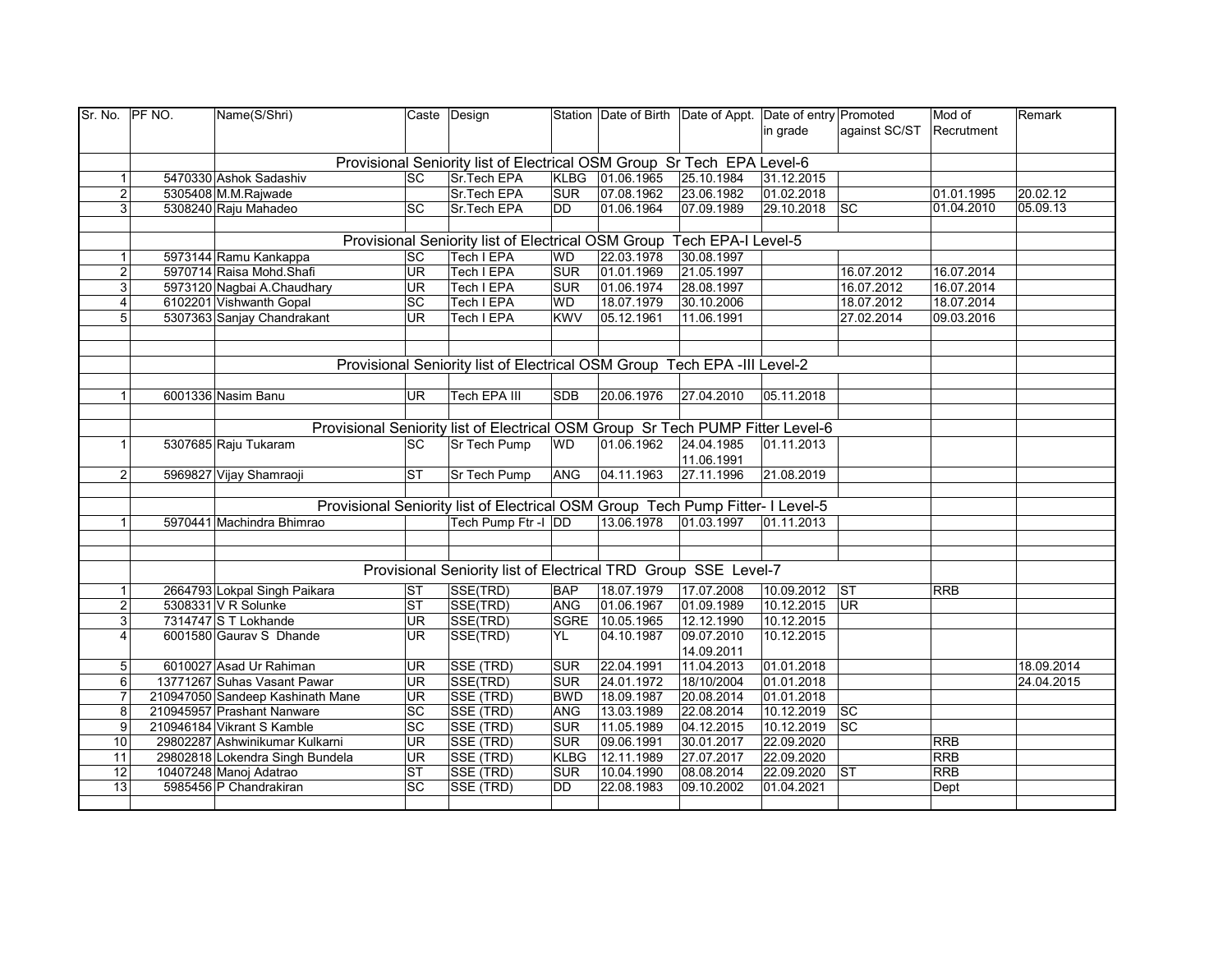| Sr. No.        | <b>PF NO.</b> | Name(S/Shri)                          |                        | Caste Design                                                            |             |                 | Station Date of Birth Date of Appt. Date of entry Promoted |            |               | Mod of     | Remark     |
|----------------|---------------|---------------------------------------|------------------------|-------------------------------------------------------------------------|-------------|-----------------|------------------------------------------------------------|------------|---------------|------------|------------|
|                |               |                                       |                        |                                                                         |             |                 |                                                            | in grade   | against SC/ST | Recrutment |            |
|                |               |                                       |                        |                                                                         |             |                 |                                                            |            |               |            |            |
|                |               |                                       |                        | Provisional Seniority list of Electrical TRD Group JE Level-6           |             |                 |                                                            |            |               |            |            |
| $\mathbf{1}$   |               | 10772352 Pravin S.Paithankar          | <b>OBC</b>             | JE(TRD)                                                                 | YL          | 21.04.1986      | 29.10.2010                                                 | 02.03.2020 |               | Ranker     |            |
| $\overline{c}$ |               | 506008872 Balram Bhawriya             | OBC                    | JE(TRD)                                                                 | <b>BTW</b>  | 20.05.1988      | 23.11.2012                                                 | 02.03.2020 |               | Ranker     |            |
| 3              |               | 505985080 Satish Kumar Sangala        | UR.                    | JE(TRD)                                                                 | <b>KLBG</b> | 12.04.1976      | 30.07.2002                                                 | 02.03.2020 |               | Ranker     |            |
| $\overline{4}$ |               | 506008884 Chandan Ramsing Rathod      |                        | JE(TRD)                                                                 | <b>DD</b>   | 21.02.1986      | 29.11.2012                                                 | 02.03.2020 |               | Ranker     |            |
|                | 5 NPS00298    | Sukanya Sarkar                        |                        | JE(TRD)                                                                 | <b>SUR</b>  | 18.01.1993      | 04.09.2012                                                 | 05.10.2020 | 28.09.2018    | Ranker     |            |
| 6              |               | 529804241 Rishiabh Tiwari             | UR                     | JE(TRD)                                                                 | <b>SUR</b>  | 25.06.1996      | 12.08.2020                                                 |            |               | <b>RRB</b> |            |
| $\overline{7}$ |               | 529804238 Ashutosh Shukle             | UR                     | JE(TRD)                                                                 | <b>ANG</b>  | 13.04.1995      | 12.08.2020                                                 |            |               | <b>RRB</b> |            |
| 8              |               | 529804229 Umesh Kumar                 | SC                     | JE(TRD)                                                                 |             | PRWD 05.07.1991 | 12.08.2020                                                 |            |               | <b>RRB</b> |            |
| 9              |               | 529804239 Akash Kumar                 | UR                     | JE(TRD)                                                                 | <b>BAP</b>  | 09.02.1995      | 12.08.2020                                                 |            |               | <b>RRB</b> |            |
| 10             |               | 529804230 Ramakant Soni               | OBC                    | JE(TRD)                                                                 | <b>SUR</b>  | 19.07.1991      | 12.08.2020                                                 |            |               | <b>RRB</b> |            |
| 11             |               | 529804240 Akshay Shrihari Mule        | UR                     | JE(TRD)                                                                 | PVR         | 04.08.1994      | 12.08.2020                                                 |            |               | RRB        |            |
| 12             |               | 529804228 Pramod SadashivNaratwadekar | <b>UR</b>              | JE(TRD)                                                                 | DD          | 12.11.1993      | 12.08.2020                                                 |            |               | <b>RRB</b> |            |
| 13             |               | 529804236 Macha Gangadas              | OBC                    | JE(TRD)                                                                 | <b>KLBG</b> | 08.06.1990      | 12.08.2020                                                 |            |               | <b>RRB</b> |            |
| 14             |               | 529804237 Endla Mahesh Babu           | OBC                    | JE(TRD)                                                                 | <b>DUD</b>  | 18.08.1994      | 12.08.2020                                                 |            |               | <b>RRB</b> |            |
| 15             |               | 529804231 Durga Charan                | <b>SC</b>              | JE(TRD)                                                                 | <b>ANG</b>  | 17.10.1982      | 12.08.2020                                                 |            |               | <b>RRB</b> |            |
| 16             |               | 529804317 Kapil V Ingole              | SC                     | JE(TRD)                                                                 | <b>SUR</b>  | 20.06.1995      | 02.09.2020                                                 |            |               | <b>RRB</b> |            |
|                |               |                                       |                        |                                                                         |             |                 |                                                            |            |               |            |            |
| $\mathbf{1}$   |               | 529804682 Yuvraj Nagappa Pujari       | $\overline{\text{ST}}$ | APP JE                                                                  | <b>KLBG</b> | 27.07.1996      | 08.05.2021                                                 |            |               | CG         |            |
|                |               |                                       |                        |                                                                         |             |                 |                                                            |            |               |            |            |
|                |               |                                       |                        | Provisional Seniority list of Electrical TRD Group Sr Tech TRD Level -6 |             |                 |                                                            |            |               |            |            |
| 1              |               | 5990257 Rahul Pundlik Jadhav          | <b>SC</b>              | Sr Tech TRD                                                             | <b>DD</b>   | 17.12.1980      | 04.10.2005                                                 | 31.12.2021 |               |            | 30.12.2019 |
| $\overline{2}$ |               | 5997653 Nitin Popat Nimbalkar         |                        | Sr Tech TRD                                                             | <b>DD</b>   | 26.11.1988      | 16.02.2008                                                 | 31.12.2021 | 29.12.2017    | 24.12.2015 | 30.12.2019 |
| 3              |               | 6009360 Vishwas B.Patil               | <b>OBC</b>             | Sr Tech TRD                                                             | <b>KWV</b>  | 01.01.1983      | 05.12.2012                                                 | 31.12.2021 | 29.12.2017    | 24.12.2015 | 30.12.2019 |
|                |               |                                       |                        |                                                                         |             |                 |                                                            |            |               |            |            |
|                |               |                                       |                        | Provisional Seniority list of Electrical TRD Group Tech -I TRD          |             |                 |                                                            | Level-5    |               |            |            |
|                |               |                                       |                        |                                                                         |             |                 |                                                            |            |               |            |            |
| $\overline{1}$ |               | 5479460 Md Rafique Allabux            |                        | Tech I TRD                                                              | DD          | 01.01.1966      | 13.03.1989                                                 | 30.12.2020 |               |            | 13.03.2018 |
| $\overline{2}$ |               | 5500680 Jagnath Deshpande             |                        | Tech I TRD                                                              |             | SGRE 14.02.1968 | 04.05.2011                                                 | 17.08.2021 |               | 09.06.2016 | 10.07.2019 |
| 3              |               | 5500862 Shridhar M.Naik               |                        | Tech I TRD                                                              | YL          | 26.10.1965      | 08.05.2011                                                 | 17.08.2021 |               | 09.06.2016 | 10.07.2019 |
| 4              |               | 5500722 V S Nimbhore                  | <b>SC</b>              | Tech I TRD                                                              | YL          | 12.05.1966      | 08.05.2011                                                 | 17.08.2021 |               | 09.06.2016 | 10.07.2019 |
| 5              |               | 5501489 B N Rakshe                    |                        | Tech I TRD                                                              | <b>BWD</b>  | 07.06.1964      | 16.05.2011                                                 | 17.08.2021 |               | 09.06.2016 | 10.07.2019 |
| 6              |               | 5501544 Popat D Mane                  |                        | Tech I TRD                                                              | <b>PVR</b>  | 01.06.1963      | 24.05.2011                                                 | 17.08.2021 |               | 09.06.2016 | 10.07.2019 |
| $\overline{7}$ |               | 5501570 Omprakash Ram                 |                        | Tech I TRD                                                              | ANG         | 01.01.1963      | 27.05.2011                                                 | 17.08.2021 |               | 09.06.2016 | 10.07.2019 |
| 8              |               | 6012929 Rahul Shankar Dethe           | <b>OBC</b>             | Tech I TRD                                                              | ANG         | 07.06.1985      | 24.07.2013                                                 | 17.08.2021 |               | 09.06.2016 | 10.07.2019 |
| 9              |               | 6012504 Deepak Narayan Bodhade        | OBC                    | Tech I TRD                                                              | ANG         | 28.08.1985      | 24.07.2013                                                 | 17.08.2021 |               | 09.06.2016 | 10.07.2019 |
| 10             |               | 6012917 Mohankumar B.Mahato           | OBC                    | <b>Tech I TRD</b>                                                       | <b>YL</b>   | 05.03.1988      | 24.07.2013                                                 | 17.08.2021 |               | 09.06.2016 | 10.07.2019 |
| 11             |               | 6012994 Rupesh Kumar Yadunandan       | OBC                    | Tech I TRD                                                              | ANG         | 10.02.1990      | 24.07.2013                                                 | 17.08.2021 |               | 09.06.2016 | 10.07.2019 |
| 12             |               | 6013016 Ashok Rupsingh Rathod         | <b>SC</b>              | <b>Tech I TRD</b>                                                       | <b>KLBG</b> | 17.05.1981      | 24.08.2013                                                 | 17.08.2021 |               | 28.04.2017 | 10.07.2019 |
| 13             |               | 6013156 Dayanand Kumar Shrimant       | SC                     | <b>Tech I TRD</b>                                                       | ldd.        | 20.09.1985      | 22.10.2013                                                 | 17.08.2021 |               | 28.04.2017 | 10.07.2019 |
| 14             |               | 6013259 Santosh Dilip                 |                        | Tech I TRD                                                              | DD          | 07.12.1987      | 22.10.2013                                                 | 17.08.2021 |               | 28.04.2017 | 10.07.2019 |
|                |               |                                       |                        |                                                                         |             |                 |                                                            |            |               |            |            |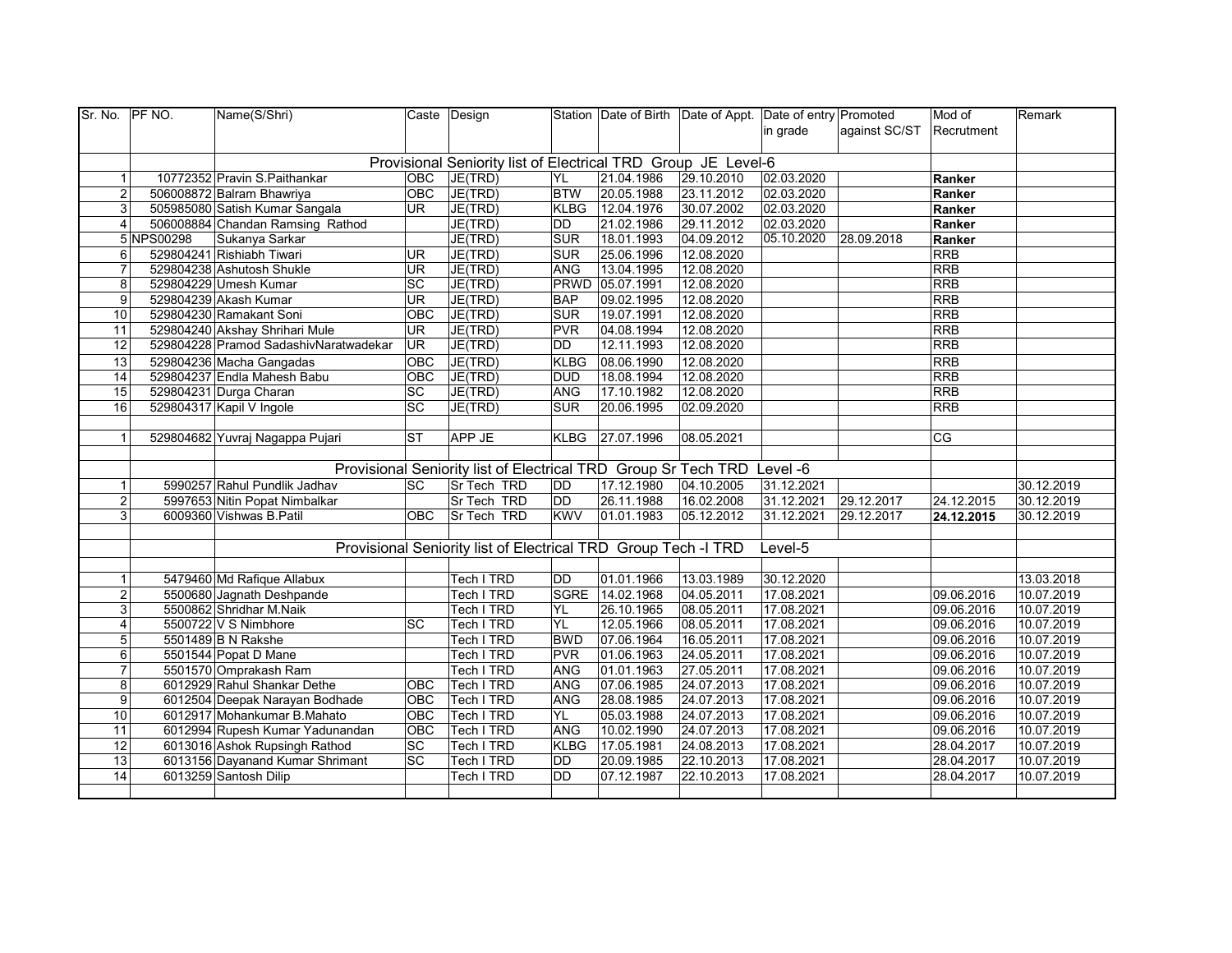| Sr. No. PF NO.  | Name(S/Shri)                          |           | Caste Design                                                        |             |                 | Station Date of Birth Date of Appt. Date of entry Promoted |            |                        | Mod of     | Remark    |
|-----------------|---------------------------------------|-----------|---------------------------------------------------------------------|-------------|-----------------|------------------------------------------------------------|------------|------------------------|------------|-----------|
|                 |                                       |           |                                                                     |             |                 |                                                            | in grade   | against SC/ST          | Recrutment |           |
|                 |                                       |           |                                                                     |             |                 |                                                            |            |                        |            |           |
|                 |                                       |           | Provisional Seniority list of Electrical TRD Group Tech -II Level-4 |             |                 |                                                            |            |                        |            |           |
| $\overline{1}$  | 5305781 Ganesh Chandrakant            |           | Tech-II TRD                                                         | ANG         | 14.01.1987      | 13.10.2006                                                 | 02.07.2020 |                        | 16.03.2018 |           |
| $\overline{2}$  | 6004623 Suhas Laxman Patil            |           | Tech-II TRD                                                         | <b>DD</b>   | 06.12.1988      | 30.04.2012                                                 | 02.07.2020 |                        | 18.05.2018 | <b>RE</b> |
| 3               | 5500734 Praveen A Chaudhari           |           | <b>Tech-II TRD</b>                                                  | <b>ANG</b>  | 28.10.1968      | 09.05.2011                                                 | 15.08.2020 |                        | 09.06.2016 |           |
| $\overline{4}$  | 5500941 Sanjeev Y. Bhasar             |           | <b>Tech-II TRD</b>                                                  | ANG         | 01.06.1963      | 16.05.2011                                                 | 15.08.2020 |                        | 09.06.2016 |           |
| 5               | 13878763 Sk Muktar Jalil              |           | Tech-II TRD                                                         | ANG         | 12.10.1992      | 11.07.2014                                                 | 15.08.2020 |                        | 02.07.2018 | 316/2020  |
| 6               | 6016789 Mukesh Meena                  | <b>ST</b> | Tech-II TRD                                                         | <b>BAP</b>  | 05.08.1985      | 17.12.2014                                                 | 15.08.2020 | $ \mathsf{ST} $        | 02.07.2018 |           |
| $\overline{7}$  | 6016777 Roopsing Meena                | <b>ST</b> | <b>Tech-II TRD</b>                                                  | <b>BAP</b>  | 11.08.1989      | 17.12.2014                                                 | 15.08.2020 | <b>ST</b>              | 02.07.2018 |           |
| 8               | 6016753 Raviraj Meena                 | <b>ST</b> | <b>Tech-II TRD</b>                                                  | <b>BAP</b>  | 01.07.1990      | 17.12.2014                                                 | 15.08.2020 | $\overline{\text{ST}}$ | 02.07.2018 |           |
| 9               | 6016765 Ajeetkumar                    |           | <b>Tech-II TRD</b>                                                  | <b>BAP</b>  | 05.06.1991      | 17.12.2014                                                 | 15.08.2020 |                        | 02.07.2018 |           |
| 10              | 29801070 Amit Shivshankar Prasad      |           | Tech-II TRD                                                         | <b>BWD</b>  | 15.12.1990      | 24.02.2016                                                 | 15.08.2020 |                        | 02.07.2018 |           |
| 11              | 29801083 Vikas Mahesh Thakur          |           | <b>Tech-II TRD</b>                                                  |             | PRWD 12.06.1994 | 24.02.2016                                                 | 15.08.2020 |                        | 02.07.2018 |           |
| 12              | 29801071 Omprakash Ram Nandan         |           | <b>Tech-II TRD</b>                                                  | <b>BWD</b>  | 09.11.1994      | 24.02.2016                                                 | 15.08.2020 |                        | 02.07.2018 |           |
| 13              | 29801074 Dileep Kumar                 |           | Tech-II TRD                                                         | ANG         | 25.02.1995      | 24.02.2016                                                 | 15.08.2020 |                        | 02.07.2018 |           |
| 14              | 29800082 Sonu Lakhan Singh            | <b>ST</b> | <b>Tech-II TRD</b>                                                  | <b>ANG</b>  | 01.05.1992      | 02.03.2016                                                 | 15.08.2020 |                        | 02.07.2018 |           |
| 15              | 29801066 Dinesh Naresh Prasad         |           | Tech-II TRD                                                         | <b>BAP</b>  | 10.06.1992      | 02.03.2016                                                 | 15.08.2020 |                        | 02.07.2018 |           |
| 16              | 29801072 Chitranjan Nandkishore       |           | <b>Tech-II TRD</b>                                                  | <b>BAP</b>  | 03.04.1993      | 02.03.2016                                                 | 15.08.2020 |                        | 02.07.2018 |           |
| $\overline{17}$ | 29800084 Banwarilal Meena             | <b>ST</b> | Tech-II TRD                                                         | <b>ANG</b>  | 15.06.1993      | 02.03.2016                                                 | 15.08.2020 | $\overline{\text{ST}}$ | 02.07.2018 |           |
| $\overline{18}$ | 29801095 Jiteendra Kumar Mistri       |           | Tech-II TRD                                                         | YL          | 22.11.1993      | 02.03.2016                                                 | 15.08.2020 |                        | 02.07.2018 |           |
| $\overline{19}$ | 29801093 Amit Kumar Shiv Prasad       |           | <b>Tech-II TRD</b>                                                  | <b>ANG</b>  | 12.01.1994      | 02.03.2016                                                 | 15.08.2020 |                        | 02.07.2018 |           |
| 20              | 29801092 Anil Kumar Shailesh          | <b>SC</b> | <b>Tech-II TRD</b>                                                  | YL.         | 20.03.1994      | 02.03.2016                                                 | 15.08.2020 | <b>SC</b>              | 02.07.2018 |           |
| 21              | 29801056 Dhirendra Sitaram Paswan     |           | <b>Tech-II TRD</b>                                                  | <b>BAP</b>  | 30.06.1994      | 02.03.2016                                                 | 15.08.2020 |                        | 02.07.2018 |           |
| 22              | 29801080 Arun Kumar Sharma            |           | Tech-II TRD                                                         | <b>BAP</b>  | 13.07.1994      | 02.03.2016                                                 | 15.08.2020 |                        | 02.07.2018 |           |
| 23              | 29801058 Sanjeev Kumar                |           | Tech-II TRD                                                         | YL.         | 10.09.1994      | 02.03.2016                                                 | 15.08.2020 |                        | 02.07.2018 |           |
| 24              | 10777106 Ajit Anand Khot              |           | Tech-II TRD                                                         | SGRE        | 26.03.1985      | 05.02.2014                                                 | 15.08.2020 |                        | 02.07.2018 |           |
| 25              | 29801137 Rahul Kumar Paramhans        |           | Tech-II TRD                                                         | <b>BWD</b>  | 31.12.1991      | 05.03.2016                                                 | 15.08.2020 |                        | 02.07.2018 |           |
| 26              | 29801101 Vishram Ramesh Meena         | ST        | <b>Tech-II TRD</b>                                                  | <b>BWD</b>  | 15.06.1992      | 05.03.2016                                                 | 15.08.2020 |                        | 02.07.2018 |           |
| 27              | 29801103 Ajit Kumar Kamal Kishore     |           | <b>Tech-II TRD</b>                                                  | <b>ANG</b>  | 02.12.1993      | 05.03.2016                                                 | 15.08.2020 |                        | 02.07.2018 |           |
| 28              | 29801097 Akhilesh Kumar Yadav         |           | <b>Tech-II TRD</b>                                                  | ANG         | 30.12.1995      | 05.03.2016                                                 | 15.08.2020 |                        | 02.07.2018 |           |
| 29              | 29801087 Harimohan Jagdish Prasad     | <b>ST</b> | <b>Tech-II TRD</b>                                                  | <b>ANG</b>  | 06.05.1992      | 11.03.2016                                                 | 15.08.2020 |                        | 02.07.2018 |           |
| 30              | 29801064 Umeshkumar Sharma            |           | Tech-II TRD                                                         | <b>KLBG</b> | 05.12.1993      | 11.03.2016                                                 | 15.08.2020 |                        | 02.07.2018 |           |
| 31              | 29801069 Jasram Meena                 | <b>ST</b> | Tech-II TRD                                                         | <b>BAP</b>  | 17.03.1987      | 15.03.2016                                                 | 15.08.2020 |                        | 02.07.2018 |           |
| 32              | 29801084 Shrawan Amresh Kumar         |           | <b>Tech-II TRD</b>                                                  | <b>ANG</b>  | 20.06.1990      | 15.03.2016                                                 | 15.08.2020 |                        | 02.07.2018 |           |
| 33              | 29801063 Dineshkumar Choudhary        | SC        | <b>Tech-II TRD</b>                                                  | <b>BWD</b>  | 20.08.1990      | 15.03.2016                                                 | 15.08.2020 | <b>SC</b>              | 02.07.2018 |           |
| 34              | 29801085 Jitendrakumar Sing           |           | <b>Tech-II TRD</b>                                                  | YL.         | 06.04.1994      | 15.03.2016                                                 | 15.08.2020 |                        | 02.07.2018 |           |
| 35              | 29801081 Sunil Ramanad Kumar          |           | Tech-II TRD                                                         | <b>KLBG</b> | 12.10.1994      | 15.03.2016                                                 | 15.08.2020 |                        | 02.07.2018 |           |
| 36              | 29801102 Vinay Nandkishor             |           | Tech-II TRD                                                         |             | PRWD 12.08.1992 | 23.03.2016                                                 | 15.08.2020 |                        | 02.07.2018 |           |
| 37              | 29801089 Sanjay Bhaurao Mandurkar     |           | Tech-II TRD                                                         | <b>ANG</b>  | 02.08.1985      | 21.04.2016                                                 | 15.08.2020 |                        | 02.07.2018 |           |
| 38              | 29801061 Mohan Kumar Lohani           |           | <b>Tech-II TRD</b>                                                  | <b>KLBG</b> | 26.11.1979      | 15.03.2016                                                 | 15.08.2020 |                        | 02.07.2018 |           |
| 39              | 5500631 R R Kumbhar                   |           | <b>Tech-II TRD</b>                                                  |             | SGRE 21.10.1968 | 28.04.2011                                                 | 27.10.2021 |                        | 09.06.2016 |           |
| 40              | 5979158 Ravindra Sopan                |           | Tech-II TRD                                                         | DD          | 05.11.1979      | 07.11.2000                                                 | 27.10.2021 |                        | 24.04.2018 |           |
| 41              | 29801086 Lalan Ramraj Ram             | <b>SC</b> | <b>Tech-II TRD</b>                                                  | <b>KWV</b>  | 25.02.1989      | 02.03.2016                                                 | 27.10.2021 | sc                     | 02.07.2018 |           |
| 42              | 29801065 Nilesh Anilkumar             |           | <b>Tech-II TRD</b>                                                  | <b>BAP</b>  | 13.09.1994      | 11.03.2016                                                 | 27.10.2021 |                        | 02.07.2018 |           |
| 43              | 29801088 Rajeev Vijaykumar            |           | Tech-II TRD                                                         | <b>KLBG</b> | 06.06.1995      | 11.03.2016                                                 | 27.10.2021 |                        | 02.07.2018 |           |
| 44              | 29801060 Anilkumar Rajak              | SC        | Tech-II TRD                                                         | <b>YL</b>   | 05.01.1986      | 02.03.2016                                                 | 27.10.2021 |                        | 28.08.2019 |           |
| 45              | 29801211 Himmatrao Shrimant Choudhari | <b>UR</b> | Tech-II TRD                                                         | <b>KWV</b>  | 10.10.1991      | 02.03.2016                                                 | 27.10.2021 |                        | 28.08.2019 |           |
|                 |                                       |           |                                                                     |             |                 |                                                            |            |                        |            |           |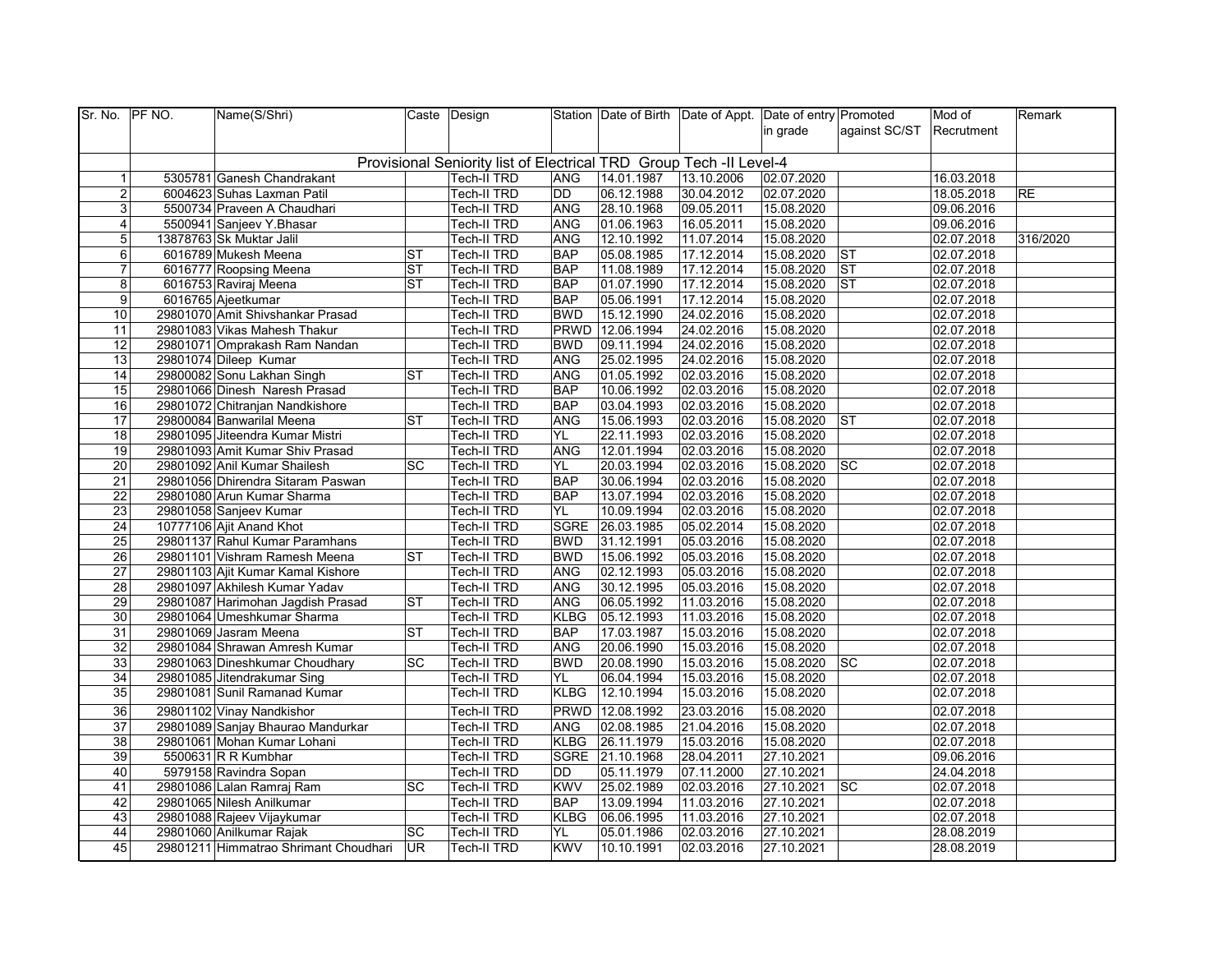| Sr. No. PF NO.  |                     | Name(S/Shri)                            |                 | Caste Design                                                  |             |                 | Station Date of Birth Date of Appt. Date of entry Promoted |            |               | Mod of     | Remark     |
|-----------------|---------------------|-----------------------------------------|-----------------|---------------------------------------------------------------|-------------|-----------------|------------------------------------------------------------|------------|---------------|------------|------------|
|                 |                     |                                         |                 |                                                               |             |                 |                                                            | in grade   | against SC/ST | Recrutment |            |
|                 |                     |                                         |                 |                                                               |             |                 |                                                            |            |               |            |            |
| 46              |                     | 29801059 Md Kalimuddin                  | <b>OBC</b>      | Tech-II TRD                                                   | YL          | 10.04.1992      | 02.03.2016                                                 | 27.10.2021 |               | 28.08.2019 |            |
| 47              |                     | 29801094 Manmohan Kumar Singh           |                 | Tech-II TRD                                                   | <b>YL</b>   | 15.01.1995      | 02.03.2016                                                 | 27.10.2021 |               | 28.08.2019 |            |
| 48              |                     | 29801068 Ahijeet Babu Chand Singh       | OBC             | <b>Tech-II TRD</b>                                            | <b>BAP</b>  | 02.01.1988      | 05.03.2016                                                 | 27.10.2021 |               | 28.08.2019 |            |
| 49              |                     | 29801082 Suman Indradeo Kumar           | SC              | <b>Tech-II TRD</b>                                            | <b>BAP</b>  | 01.03.1993      | 05.03.2016                                                 | 27.10.2021 |               | 28.08.2019 |            |
| 50              |                     | 29801067 Vikas Gyandev Pandit           | OBC             | <b>Tech-II TRD</b>                                            | <b>BAP</b>  | 05.03.1993      | 05.03.2016                                                 | 27.10.2021 |               | 28.08.2019 |            |
| 51              |                     | 29801078 Ravindra Girija Kumar          | <b>SC</b>       | <b>Tech-II TRD</b>                                            | <b>BAP</b>  | 11.01.1995      | 05.03.2016                                                 | 27.10.2021 |               | 28.08.2019 |            |
| 52              |                     | 6618303 Arpana Bhojraj Uke              | SC              | Tech-II TRD                                                   | YL.         | 26.05.1991      | 10.03.2016                                                 | 27.10.2021 |               | 28.08.2019 |            |
| 53              |                     | 15MS2194 Sanwarmal                      |                 | <b>Tech-II TRD</b>                                            | <b>KLBG</b> | 05.07.1992      | 12.12.2015                                                 | 27.10.2021 | Ex Chennai    | 28.08.2019 |            |
| $\overline{54}$ |                     | 610776540 Vijay S Gade                  | SC              | <b>Tech-II TRD</b>                                            | <b>DD</b>   | 31.10.1984      | 13.07.2012                                                 | 27.10.2021 | ex NGP        | 28.08.2019 |            |
| 55              |                     | 29802828 Parashuram Basu                | <b>SC</b>       | <b>Tech-II TRD</b>                                            | <b>KLBG</b> | 18.02.1997      | 04.08.2017                                                 | 27.10.2021 |               | 28.08.2019 |            |
|                 |                     |                                         |                 |                                                               |             |                 |                                                            |            |               |            |            |
|                 |                     |                                         |                 | Provisional Seniority list of Electrical TRD Tech III Level-2 |             |                 |                                                            |            |               |            |            |
| $\overline{1}$  |                     | 6015463 Ashok Kumar Thorat              |                 | Tech-III TRD                                                  |             | SGRE 01.06.1964 | 01.07.2014                                                 | 28.04.2017 |               |            |            |
| $\overline{a}$  |                     | 29802885 Ashutosh Kumar                 | OBC             | Tech-III TRD                                                  | <b>BWD</b>  | 05.01.1992      | 18.11.2017                                                 | 05.12.2019 |               |            |            |
| ω               |                     | 29802883 Santosh Akela                  | OBC             | Tech-III TRD                                                  | <b>BWD</b>  | 04.06.1994      | 18.11.2017                                                 | 05.12.2019 |               |            |            |
| 4               |                     | 29802884 Karamveer Ranjan               | <b>UR</b>       | Tech-III TRD                                                  | <b>BWD</b>  | 01.02.1995      | 18.11.2017                                                 | 05.12.2019 |               |            |            |
| 5               |                     | 29802913 Binod Prasad                   | OBC             | Tech-III TRD                                                  | <b>BWD</b>  | 05.10.1988      | 02.12.2017                                                 | 05.12.2019 |               |            |            |
| 6               |                     | 29802911 Jay Kumar                      | <b>UR</b>       | Tech-III TRD                                                  | <b>YL</b>   | 01.05.1983      | 23.12.2017                                                 | 23.12.2019 |               |            |            |
| $\overline{7}$  |                     | 29800081 Sapana Sayabanna Ranjol        | SC              | Tech-III TRD                                                  | SUR         | 01.01.1990      | 02.03.2016                                                 | 11.06.2020 | 25% ranker    | 202/2020   |            |
| 8 <sup>1</sup>  |                     | 50200410139 Roopnarayn Meena            | <b>ST</b>       | Tech-III TRD                                                  | <b>KLBG</b> | 30.12.1992      | 18.01.2018                                                 | 01.09.2020 | <b>RRB</b>    |            |            |
| 9               |                     | 5501568 S R Gaikwad                     | UR              | Tech-III TRD                                                  | <b>SGLA</b> | 01.06.1963      | 25.05.2011                                                 | 16.10.2020 |               |            | 25.05.2011 |
| 10              |                     | 29801075 Murlidhar Rajendra Kumar       |                 | Tech-III TRD                                                  | DD          | 15.10.1986      | 05.03.2016                                                 | 16.10.2020 |               |            | 05.03.2016 |
|                 |                     | 11 50813876987 Ekanath Shelar           | <b>SC</b>       | <b>Tech-III TRD</b>                                           | <b>BAP</b>  | 20.09.1989      | 11.07.2014                                                 | 16.10.2020 |               |            | 18.11.2017 |
| 12              |                     | 29803294 Amol Balu Nikam                | <b>UR</b>       | Tech-III TRD                                                  | YL          | 25.11.1989      | 01.06.2018                                                 | 16.10.2020 |               |            | 01.06.2018 |
| 13              |                     | 29803295 Miss Shivlila Rajkumar Koli    | OBC             | Tech-III TRD                                                  | <b>SUR</b>  | 20.06.1997      | 01.06.2018                                                 | 16.10.2020 |               |            | 01.06.2018 |
| 14              |                     | 29803299 Vinod Kariappa Gund            | $\overline{SC}$ | Tech-III TRD                                                  | <b>DD</b>   | 22.07.1999      | 07.06.2018                                                 | 16.10.2020 |               |            | 07.06.2018 |
| 15              |                     | 29801128 Shrikant Shankar Sonkamble     |                 | Tech-III TRD                                                  | <b>KLBG</b> | 13.09.1994      | 29.08.2016                                                 | 16.10.2020 |               |            | 29.08.2016 |
| 16              |                     | 29803386 Santosh Kumar Mithilesh Prasad |                 | Tech-III TRD                                                  | ANG         | 06.02.1992      | 05.12.2018                                                 | 16.10.2020 |               |            | 05.12.2018 |
|                 |                     |                                         |                 |                                                               |             |                 |                                                            |            |               |            |            |
| 17              |                     | 529804132 Vijay Kumar Mishra            |                 | Tech-III TRD                                                  | <b>ANG</b>  | 05.02.1994      | 28.07.2020                                                 | 31.03.2021 | <b>RRB</b>    |            |            |
| 18              |                     | 529804137 Sujit Kumar                   |                 | Tech-III TRD                                                  | ANG         | 02.03.1995      | 28.07.2020                                                 | 31.03.2021 | <b>RRB</b>    |            |            |
| 19              |                     | 529804133 Mukesh Kumar                  |                 | Tech-III TRD                                                  | ANG         | 02.10.1997      | 28.07.2020                                                 | 31.03.2021 | <b>RRB</b>    |            |            |
| 20              |                     | 529804159 Dhiraj Kumar                  |                 | Tech-III TRD                                                  | SUR         | 06.03.1997      | 08.08.2020                                                 | 31.03.2021 | <b>RRB</b>    |            |            |
| $\overline{21}$ |                     | 529804160 Rohit Kumar                   |                 | Tech-III TRD                                                  | ANG         | 28.12.1994      | 08.08.2020                                                 | 31.03.2021 | <b>RRB</b>    |            |            |
| $\overline{22}$ |                     | 529804158 Subhodh Kumar                 |                 | Tech-III TRD                                                  | ANG         | 25.12.1994      | 08.08.2020                                                 | 31.03.2021 | RRB           |            |            |
| $\overline{23}$ |                     | 529804163 Chandan Prasad Singh          |                 | Tech-III TRD                                                  | <b>KWV</b>  | 30.06.1990      | 08.08.2020                                                 | 31.03.2021 | <b>RRB</b>    |            |            |
| 24              |                     | 529804161 Aloknath Danta                |                 | Tech-III TRD                                                  | ANG         | 10.06.1993      | 08.08.2020                                                 | 31.03.2021 | <b>RRB</b>    |            |            |
| 25              |                     | 529804180 Nirbhay Kumar Dube            |                 | Tech-III TRD                                                  | <b>SUR</b>  | 15.07.1994      | 08.08.2020                                                 | 31.03.2021 | <b>RRB</b>    |            |            |
| $\overline{26}$ |                     | 529804185 Anupam Oza                    |                 | Tech-III TRD                                                  | PVR         | 25.11.1992      | 08.08.2020                                                 | 31.03.2021 | <b>RRB</b>    |            |            |
| 27              |                     | 529804210 AnilKumar Yadav               |                 | Tech-III TRD                                                  | <b>ANG</b>  | 25.09.1990      | 08.08.2020                                                 | 31.03.2021 | <b>RRB</b>    |            |            |
| 28              |                     | 529804179 Rohit Kumar Naveen Singh      |                 | Tech-III TRD                                                  | SUR         | 15.12.1996      | 08.08.2020                                                 | 31.03.2021 | <b>RRB</b>    |            |            |
| 29              |                     | 529804150 Rohit Kumar Singh             | UR              | Tech-III TRD                                                  | <b>BAP</b>  | 18.01.1995      | 29.07.2020                                                 | 31.03.2021 | <b>RRB</b>    |            |            |
| 30              |                     | 529804148 Niranjan Kumar                | <b>OBC</b>      | Tech-III TRD                                                  | YL.         | 03.02.1993      | 29.07.2020                                                 | 31.03.2021 | <b>RRB</b>    |            |            |
| 31              | 529804134 Arpan Bag |                                         | UR.             | Tech-III TRD                                                  | <b>SUR</b>  | 19.05.1989      | 29.07.2020                                                 | 31.03.2021 | <b>RRB</b>    |            |            |
| 32              |                     | 529804169 Biranjan Kumar                |                 | <b>Tech-III TRD</b>                                           | <b>BTW</b>  | 26.01.1994      | 08.08.2020                                                 | 31.03.2021 | <b>RRB</b>    |            |            |
| 33              |                     | 529804170 Suryoday Kumar                |                 | Tech-III TRD                                                  | <b>SUR</b>  | 12.12.1997      | 08.08.2020                                                 | 31.03.2021 | <b>RRB</b>    |            |            |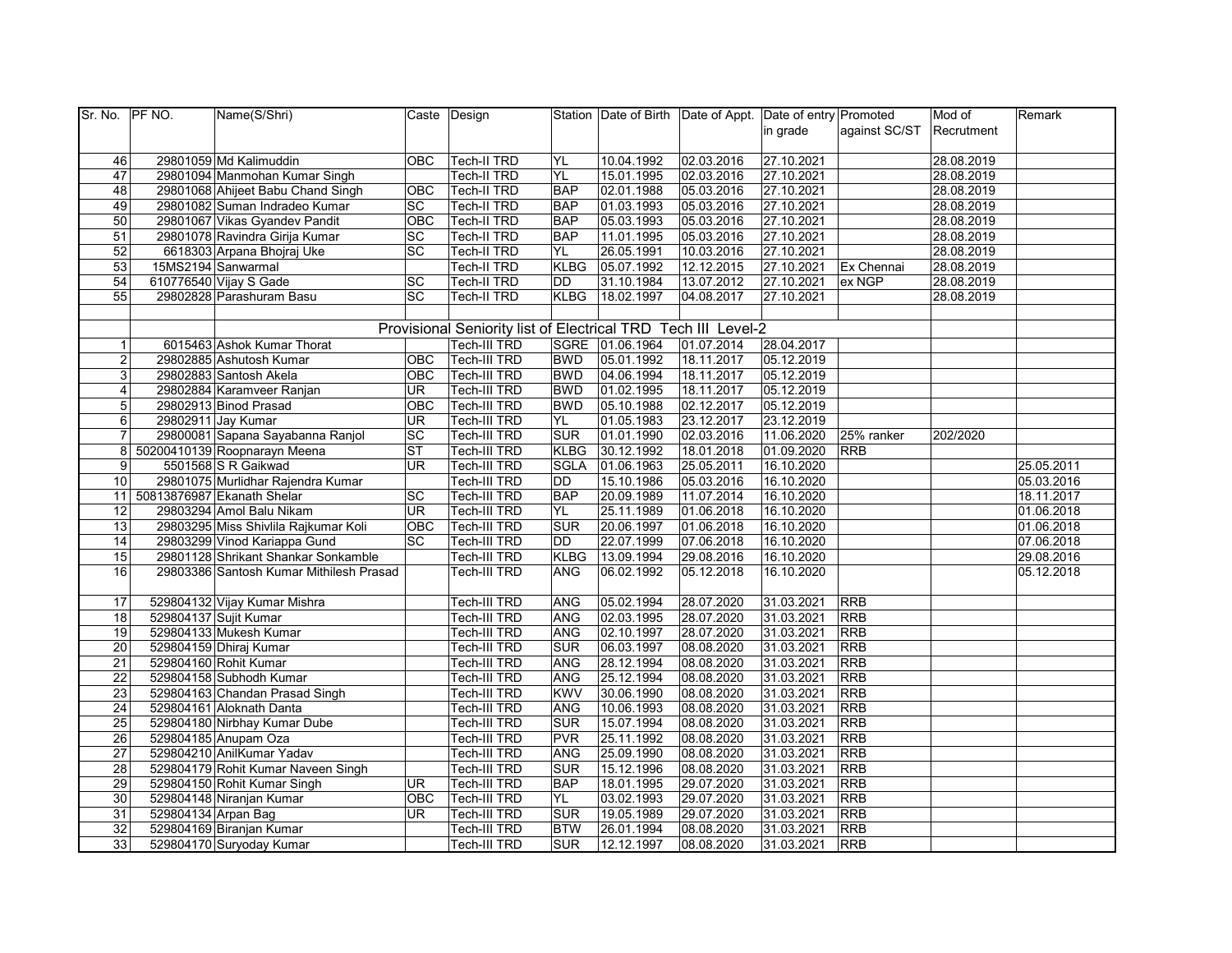| Sr. No. PF NO.  | Name(S/Shri)                    |            | Caste Design        |             |                 | Station Date of Birth Date of Appt. Date of entry Promoted |            |               | Mod of     | Remark |
|-----------------|---------------------------------|------------|---------------------|-------------|-----------------|------------------------------------------------------------|------------|---------------|------------|--------|
|                 |                                 |            |                     |             |                 |                                                            | in grade   | against SC/ST | Recrutment |        |
|                 |                                 |            |                     |             |                 |                                                            |            |               |            |        |
| 34              | 529804172 Rojee Kumar           |            | Tech-III TRD        | <b>BTW</b>  | 09.08.1997      | 08.08.2020                                                 | 31.03.2021 | <b>RRB</b>    |            |        |
| 35              | 529804174 Sunil Kumar           |            | Tech-III TRD        | <b>PVR</b>  | 14.12.1997      | 08.08.2020                                                 | 31.03.2021 | <b>RRB</b>    |            |        |
| 36              | 529804198 Kush Kumar            |            | Tech-III TRD        | <b>PVR</b>  | 19.08.1989      | 08.08.2020                                                 | 31.03.2021 | <b>RRB</b>    |            |        |
| 37              | 529804196 Abhishek Kumar        |            | Tech-III TRD        | <b>PVR</b>  | 05.01.1992      | 08.08.2020                                                 | 31.03.2021 | <b>RRB</b>    |            |        |
| 38              | 529804223 Sandeep Kumar         |            | Tech-III TRD        | <b>PVR</b>  | 15.06.1991      | 08.08.2020                                                 | 31.03.2021 | <b>RRB</b>    |            |        |
| 39              | 529804145 Manish Kumar          | <b>OBC</b> | Tech-III TRD        | <b>BAP</b>  | 07.10.1996      | 28.07.2020                                                 | 31.03.2021 | <b>RRB</b>    |            |        |
| 40              | 529804147 Jai Prakash           | SC         | Tech-III TRD        | SGRE        | 12.03.1995      | 28.07.2020                                                 | 31.03.2021 | <b>RRB</b>    |            |        |
| 41              | 529804140 Shailendrakumar       | <b>OBC</b> | Tech-III TRD        | <b>SGRE</b> | 15.02.1995      | 28.07.2020                                                 | 31.03.2021 | <b>RRB</b>    |            |        |
| 42              | 529804168 Omprakash Patel       |            | Tech-III TRD        | <b>BAP</b>  | 09.10.1993      | 08.08.2020                                                 | 31.03.2021 | <b>RRB</b>    |            |        |
| 43              | 529804200 Shashikant Kumar      |            | Tech-III TRD        | <b>BAP</b>  | 05.06.1996      | 08.08.2020                                                 | 31.03.2021 | <b>RRB</b>    |            |        |
| 44              | 529805195 Rajnish Kumar         |            | Tech-III TRD        | <b>BAP</b>  | 05.12.1997      | 08.08.2020                                                 | 31.03.2021 | <b>RRB</b>    |            |        |
| 45              | 529804201 Jitendra Kumar        |            | Tech-III TRD        | <b>SGRE</b> | 15.02.1998      | 08.08.2020                                                 | 31.03.2021 | <b>RRB</b>    |            |        |
| 46              | 529804199 Shahishekhar Pandy    |            | Tech-III TRD        | <b>SGRE</b> | 03.03.1995      | 08.08.2020                                                 | 31.03.2021 | <b>RRB</b>    |            |        |
| 47              | 529804212 Jay Kisan Sagar       |            | Tech-III TRD        | <b>BAP</b>  | 20.02.1998      | 08.08.2020                                                 | 31.03.2021 | <b>RRB</b>    |            |        |
| 48              | 529804151 Dilip Kumar Thakur    | OBC        | Tech-III TRD        | DD          | 28.03.1993      | 28.07.2020                                                 | 31.03.2021 | <b>RRB</b>    |            |        |
| 49              | 529804152 Chandan Kumar         | <b>OBC</b> | Tech-III TRD        |             | PRWD 20.05.1996 | 28.07.2020                                                 | 31.03.2021 | <b>RRB</b>    |            |        |
| 50              | 529804135 Raviranjan Kumar      | <b>UR</b>  | Tech-III TRD        | <b>ANG</b>  | 23.02.1994      | 28.07.2020                                                 | 31.03.2021 | <b>RRB</b>    |            |        |
| 51              | 529804138 Mukesh Kumar          | <b>OBC</b> | Tech-III TRD        | <b>DD</b>   | 05.02.1998      | 28.07.2020                                                 | 31.03.2021 | <b>RRB</b>    |            |        |
| 52              | 529804166 Virendra Kumar        |            | <b>Tech-III TRD</b> | DD          | 17.11.1995      | 08.08.2020                                                 | 31.03.2021 | <b>RRB</b>    |            |        |
| 53              | 529804164 Prem Kumar            |            | Tech-III TRD        | DD          | 02.02.1998      | 08.08.2020                                                 | 31.03.2021 | <b>RRB</b>    |            |        |
| 54              | 529804162 Rajesh Kumawat        |            | Tech-III TRD        | DD          | 10.12.1996      | 08.08.2020                                                 | 31.03.2021 | RRB           |            |        |
| 55              | 529804204 Pinku Kumar Prajapati |            | Tech-III TRD        | DD          | 15.07.1992      | 08.08.2020                                                 | 31.03.2021 | <b>RRB</b>    |            |        |
| $\overline{56}$ | 529804165 Ajay Kumar            |            | Tech-III TRD        | <b>PVR</b>  | 11.09.1995      | 08.08.2020                                                 | 31.03.2021 | <b>RRB</b>    |            |        |
| 57              | 529804167 Ashish Kumar          |            | Tech-III TRD        | DD          | 10.10.1995      | 08.08.2020                                                 | 31.03.2021 | <b>RRB</b>    |            |        |
| 58              | 529804203 Rahul Kumar Verma     |            | Tech-III TRD        | PRWD        | 25.12.1994      | 08.08.2020                                                 | 31.03.2021 | <b>RRB</b>    |            |        |
| 59              | 529804202 Aquib Jawad           |            | Tech-III TRD        | <b>KWV</b>  | 01.03.1991      | 08.08.2020                                                 | 31.03.2021 | <b>RRB</b>    |            |        |
| 60              | 529804205 MD. Mahatab Alam      |            | Tech-III TRD        | <b>KWV</b>  | 16.12.1995      | 08.08.2020                                                 | 31.03.2021 | <b>RRB</b>    | Resigned   |        |
| 61              | 529804176 Mithun Kumar          |            | Tech-III TRD        | <b>KWV</b>  | 20.03.1996      | 08.08.2020                                                 | 31.03.2021 | <b>RRB</b>    |            |        |
| 62              | 529804194 Sunil Kumar           |            | Tech-III TRD        | <b>KWV</b>  | 21.08.1993      | 08.08.2020                                                 | 31.03.2021 | <b>RRB</b>    |            |        |
| 63              | 529804207 Rakesh Patel          |            | Tech-III TRD        | <b>KWV</b>  | 20.03.1997      | 08.08.2020                                                 | 31.03.2021 | <b>RRB</b>    |            |        |
| 64              | 529804206 Manish Kumar          |            | Tech-III TRD        | <b>KWV</b>  | 08.12.1991      | 08.08.2020                                                 | 31.03.2021 | <b>RRB</b>    |            |        |
| 65              | 529804211 Deveendra Kumar       |            | Tech-III TRD        | <b>KWV</b>  | 12.12.1996      | 08.08.2020                                                 | 31.03.2021 | <b>RRB</b>    |            |        |
| 66              | 529804139 Sajan Kumar           |            | Tech-III TRD        | <b>KLBG</b> | 29.05.1992      | 28.07.2020                                                 | 31.03.2021 | <b>RRB</b>    |            |        |
| 67              | 529804144 Ashish sahu           |            | <b>Tech-III TRD</b> | <b>KLBG</b> | 15.08.1991      | 28.07.2020                                                 | 31.03.2021 | <b>RRB</b>    |            |        |
| 68              | 529804177 Vikas Kumar Yadav     |            | Tech-III TRD        | <b>KLBG</b> | 20.10.1994      | 08.08.2020                                                 | 31.03.2021 | <b>RRB</b>    |            |        |
| 69              | 529804193 Vikas Kumar Ajay      |            | <b>Tech-III TRD</b> | <b>KLBG</b> | 17.03.1998      | 08.08.2020                                                 | 31.03.2021 | <b>RRB</b>    |            |        |
| 70              | 529804192 Bhushan Kumar         |            | Tech-III TRD        | <b>KLBG</b> | 15.12.1993      | 08.08.2020                                                 | 31.03.2021 | <b>RRB</b>    |            |        |
| 71              | 529804184 Manoj Kumar           |            | Tech-III TRD        | <b>DUD</b>  | 05.07.1996      | 08.08.2020                                                 | 31.03.2021 | <b>RRB</b>    |            |        |
| 72              | 529804183 Saurabh Kumar         |            | Tech-III TRD        | <b>KLBG</b> | 09.09.1996      | 08.08.2020                                                 | 31.03.2021 | <b>RRB</b>    |            |        |
| 73              | 529804187 Vinod Kumar           |            | Tech-III TRD        | <b>DUD</b>  | 05.01.1996      | 08.08.2020                                                 | 31.03.2021 | <b>RRB</b>    |            |        |
| 74              | 529804182 Sunny Kumar           |            | Tech-III TRD        | <b>DUD</b>  | 15.01.1992      | 08.08.2020                                                 | 31.03.2021 | <b>RRB</b>    |            |        |
| 75              | 529804178 Rajesh Kumar          |            | Tech-III TRD        | <b>DUD</b>  | 08.03.1993      | 08.08.2020                                                 | 31.03.2021 | <b>RRB</b>    |            |        |
| 76              | 529804208 Vijay Kumar           |            | Tech-III TRD        | <b>DUD</b>  | 06.04.1996      | 08.08.2020                                                 | 31.03.2021 | <b>RRB</b>    |            |        |
| $\overline{77}$ | 529804209 Pintu Kumar           |            | Tech-III TRD        | <b>DUD</b>  | 10.03.1995      | 08.08.2020                                                 | 31.03.2021 | <b>RRB</b>    |            |        |
| 78              | 529804225 Pankaj Udas           |            | Tech-III TRD        | <b>KLBG</b> | 01.01.1996      | 08.08.2020                                                 | 31.03.2021 | <b>RRB</b>    |            |        |
| 79              | 529804315 Sunny Kumar Singh     |            | <b>Tech-III TRD</b> |             | KLBG 02.02.1995 | 08.08.2020                                                 | 31.03.2021 | <b>RRB</b>    |            |        |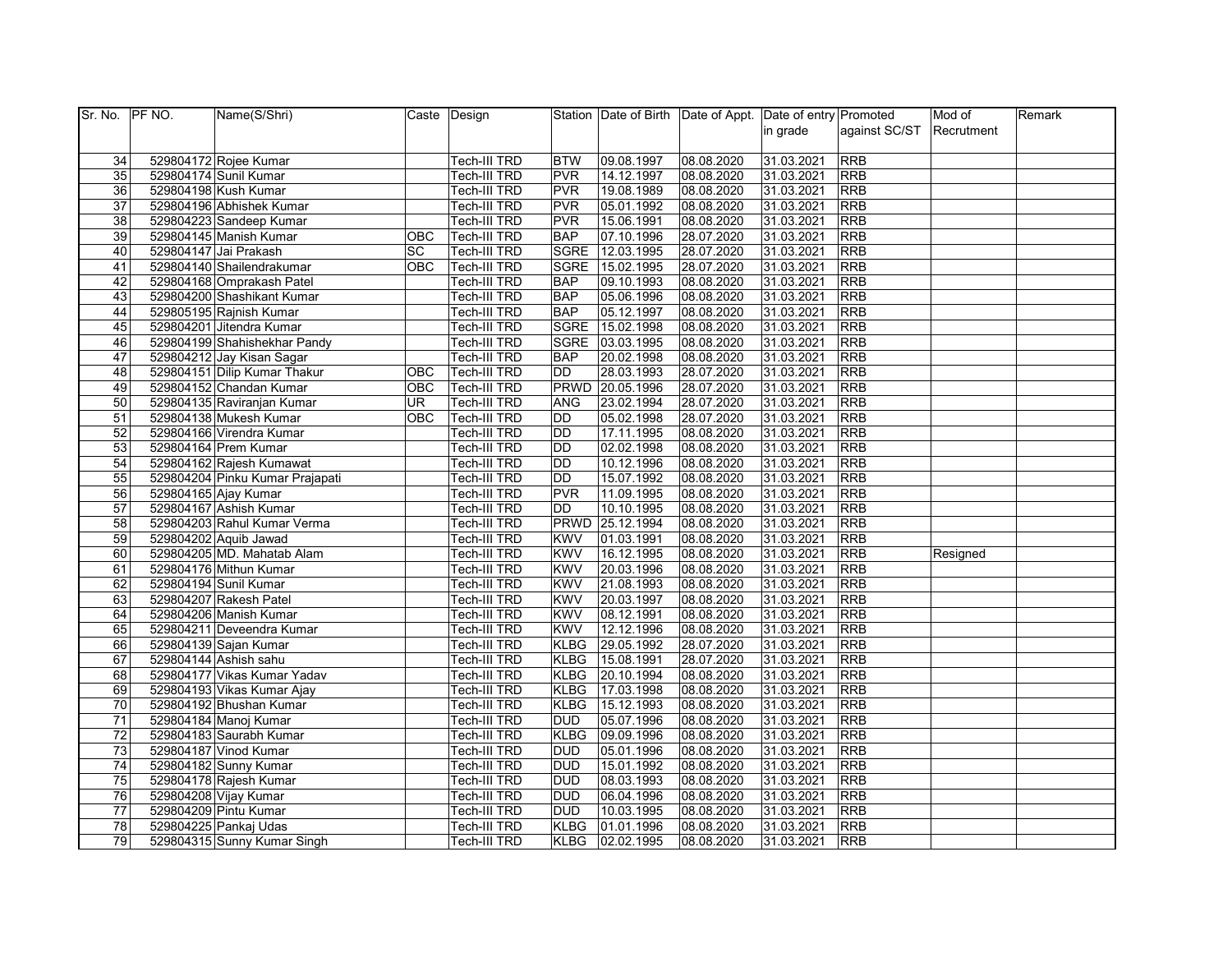| Sr. No. PF NO. | Name(S/Shri)                           |           | Caste Design        |             |                 | Station Date of Birth Date of Appt. Date of entry Promoted |            |               | Mod of     | Remark |
|----------------|----------------------------------------|-----------|---------------------|-------------|-----------------|------------------------------------------------------------|------------|---------------|------------|--------|
|                |                                        |           |                     |             |                 |                                                            | in grade   | against SC/ST | Recrutment |        |
|                |                                        |           |                     |             |                 |                                                            |            |               |            |        |
| 80             | 529804224 Priy Ranjan                  |           | Tech-III TRD        | <b>SUR</b>  | 15.11.1996      | 08.08.2020                                                 | 31.03.2021 | <b>RRB</b>    |            |        |
| 81             | 529804316 Deepu Kumar                  |           | <b>Tech-III TRD</b> | <b>BAP</b>  | 10.01.1996      | 18.08.2020                                                 | 31.03.2021 | <b>RRB</b>    |            |        |
| 82             | 529804494 Gaurav Kumar                 |           | Tech-III TRD        |             | SGRE 01.01.1994 | 26.08.2020                                                 | 31.03.2021 | <b>RRB</b>    |            |        |
| 83             | 529804517 Vikas Kumar                  | OBC       | Tech-III TRD        | <b>SUR</b>  | 23.10.1995      | 12.09.2020                                                 | 31.03.2021 | <b>RRB</b>    |            |        |
| 84             | 529804493 Raushan Kumar                | OBC       | Tech-III TRD        | <b>SUR</b>  | 08.02.1996      | 12.09.2020                                                 | 31.03.2021 | <b>RRB</b>    |            |        |
| 85             | 529804143 Sanoj Kumar                  |           | Tech-III TRD        | YL.         | 05.02.1996      | 28.07.2020                                                 | 31.03.2021 | <b>RRB</b>    |            |        |
| 86             | 529804153 Deepak Kumar                 |           | Tech-III TRD        | <b>BTW</b>  | 10.09.1995      | 28.07.2020                                                 | 31.03.2021 | <b>RRB</b>    |            |        |
| 87             | 529804173 Akhilesh Choudhary           |           | Tech-III TRD        | YL          | 22.03.1996      | 08.08.2020                                                 | 31.03.2021 | RRB           |            |        |
| 88             | 529804171 Yogendra Kumar               |           | Tech-III TRD        | <b>DUD</b>  | 20.09.1992      | 08.08.2020                                                 | 31.03.2021 | <b>RRB</b>    |            |        |
| 89             | 529804175 Kedar Prasad Sharma          |           | Tech-III TRD        | <b>KWV</b>  | 01.01.1993      | 08.08.2020                                                 | 31.03.2021 | <b>RRB</b>    |            |        |
| 90             | 529804181 Deepak Kumar                 |           | Tech-III TRD        | <b>BTW</b>  | 10.09.1990      | 08.08.2020                                                 | 31.03.2021 | <b>RRB</b>    |            |        |
| 91             | 529804197 Nitish Kumar                 |           | Tech-III TRD        |             | PRWD 10.05.1994 | 08.08.2020                                                 | 31.03.2021 | <b>RRB</b>    |            |        |
| 92             | 529804195 Chandramani                  |           | Tech-III TRD        | <b>BWD</b>  | 04.05.1996      | 08.08.2020                                                 | 31.03.2021 | <b>RRB</b>    |            |        |
| 93             | 529804222 Bhanuprasad Amarewanshi      |           | <b>Tech-III TRD</b> | <b>BWD</b>  | 25.06.1992      | 08.08.2020                                                 | 31.03.2021 | <b>RRB</b>    |            |        |
| 94             | 529803348 Sameer Sharif Shaikh         |           | Tech-III TRD        | <b>ANG</b>  | 02.09.1993      | 14.09.2018                                                 | 19.10.2021 | CG            | 14.09.2018 |        |
| 95             | 5990269 Arulanand Pichan Swami         |           | Tech-III TRD        | DD          | 01.01.1979      | 04.10.2005                                                 | 07.06.2019 | Ex Con S/wala |            |        |
| 96             | 5997630 Sanjay Shankar Jadhav          |           | <b>Tech-III TRD</b> | DD          | 11.07.1978      | 15.02.2008                                                 | 07.06.2019 | Ex Con S/wala |            |        |
| 97             | 29803456 Vishal Vishnu Gavhane         |           | Tech-III TRD        | SGLA        | 10.05.1993      | 18.07.2019                                                 | 18.07.2019 | <b>RRC</b>    |            |        |
| 98             | 29803451 Shivaji Maroti Wadikar        |           | Tech-III TRD        | ANG         | 17.07.1995      | 18.07.2019                                                 | 18.07.2019 | <b>RRC</b>    |            |        |
| 99             | 29803475 Zakirhusen Gaussaheb Desai    |           | Tech-III TRD        | <b>KLBG</b> | 01.06.1989      | 27.07.2019                                                 | 27.07.2019 | <b>RRC</b>    |            |        |
| 100            | 29803477 Sanjay Kumar Kedar Prasad     |           | Tech-III TRD        | <b>KLBG</b> | 16.10.1966      | 27.07.2019                                                 | 27.07.2019 | <b>RRC</b>    |            |        |
| 101            | 29803470 Jeetendra Kumar Ram Bilas     |           | <b>Tech-III TRD</b> | KLBG        | 17.10.1986      | 27.07.2019                                                 | 27.07.2019 | <b>RRC</b>    |            |        |
|                | Yadav                                  |           |                     |             |                 |                                                            |            |               |            |        |
| 102            | 29803458 Ajay Kumar Yadav              |           | Tech-III TRD        | <b>KLBG</b> | 12.09.1995      | 27.07.2019                                                 | 27.07.2019 | <b>RRC</b>    |            |        |
| 103            | 29803466 Suraj Digamber Dewkar         |           | <b>Tech-III TRD</b> | <b>SUR</b>  | 09.02.1997      | 27.07.2019                                                 | 27.07.2019 | <b>RRC</b>    |            |        |
| 104            | 29803565 Rahul Sharma                  |           | Tech-III TRD        | <b>DD</b>   | 08.11.1993      | 27.07.2019                                                 | 27.07.2019 | <b>RRC</b>    |            |        |
| 105            | 29803555 Sonu Kumar                    |           | Tech-III TRD        | DD          | 30.08.1999      | 27.07.2019                                                 | 27.07.2019 | <b>RRC</b>    |            |        |
| 106            | 29803516 Balasaheb Vasant Kedar        |           | Tech-III TRD        | <b>DD</b>   | 09.05.1990      | 27.07.2019                                                 | 27.07.2019 | <b>RRC</b>    |            |        |
| 107            | 29803463 Dindayal Kumar Jaychand Singh |           | Tech-III TRD        | <b>BWD</b>  | 08.04.1990      | 27.07.2019                                                 | 27.07.2019 | <b>RRC</b>    |            |        |
|                |                                        |           |                     |             |                 |                                                            |            |               |            |        |
| 108            | 29803520 Rajkishore Jamuna Prasad      |           | Tech-III TRD        | <b>BWD</b>  | 14.07.1990      | 27.07.2019                                                 | 27.07.2019 | <b>RRC</b>    |            |        |
| 109            | 29803647 Suraj Kumar Gopal Yadav       |           | Tech-III TRD        | <b>BWD</b>  | 25.12.1997      | 27.07.2019                                                 | 27.07.2019 | <b>RRC</b>    |            |        |
| 110            | 29803519 Sachin Kumar Bind Prem        |           | Tech-III TRD        | <b>BWD</b>  | 14.06.1996      | 27.07.2019                                                 | 27.07.2019 | <b>RRC</b>    |            |        |
|                | Shankar                                |           |                     |             |                 |                                                            |            |               |            |        |
| 111            | 29803513 Pawan Kumar Yadav             |           | Tech-III TRD        | ANG         | 27.08.1994      | 27.07.2019                                                 | 27.07.2019 | <b>RRC</b>    |            |        |
| 112            | 29803551 Naveen Mahindra Patel         |           | <b>Tech-III TRD</b> | ANG         | 05.03.1993      | 27.07.2019                                                 | 27.07.2019 | <b>RRC</b>    |            |        |
| 113            | 29803553 Irshad Khan Ilas Khan         |           | Tech-III TRD        | <b>ANG</b>  | 12.05.1995      | 27.07.2019                                                 | 27.07.2019 | <b>RRC</b>    |            |        |
| 114            | 29803561 Ramdhar Yadav Srinath Yadav   |           | Tech-III TRD        | <b>ANG</b>  | 16.08.1998      | 27.07.2019                                                 | 27.07.2019 | <b>RRC</b>    |            |        |
| 115            | 29803511 Subhash Kumar Braj Mohan      |           | Tech-III TRD        | <b>BAP</b>  | 15.03.1996      | 27.07.2019                                                 | 27.07.2019 | <b>RRC</b>    |            |        |
|                | Prasad                                 |           |                     |             |                 |                                                            |            |               |            |        |
| 116            | 29803510 Gavatra Rupesh Bhikaji        |           | Tech-III TRD        | YL          | 10.03.1995      | 27.07.2019                                                 | 27.07.2019 | <b>RRC</b>    |            |        |
| 117            | 29803646 Nandkishor J Bawaskar         |           | Tech-III TRD        | YL          | 02.06.1993      | 27.07.2019                                                 | 27.07.2019 | <b>RRC</b>    |            |        |
| 118            | 29803512 Rahul Ramhari Gawande         |           | Tech-III TRD        | YL.         | 26.07.1997      | 27.07.2019                                                 | 27.07.2019 | <b>RRC</b>    |            |        |
| 119            | 29803649 Dheeraj Kumar Meena           | <b>ST</b> | Tech-III TRD        | DD          | 02.07.1999      | 23.08.2019                                                 | 23.08.2019 | <b>RRC</b>    |            |        |
| 120            | 29803642 Vinod Kumar Bairwa            | SC        | Tech-III TRD        |             | KLBG 05.03.1995 | 23.08.2019                                                 | 23.08.2019 | <b>RRC</b>    |            |        |
| 121            | 29803641 Santosh Sopan Maske           | SC        | Tech-III TRD        |             | KLBG 28.06.1991 | 23.08.2019                                                 | 23.08.2019 | <b>RRC</b>    |            |        |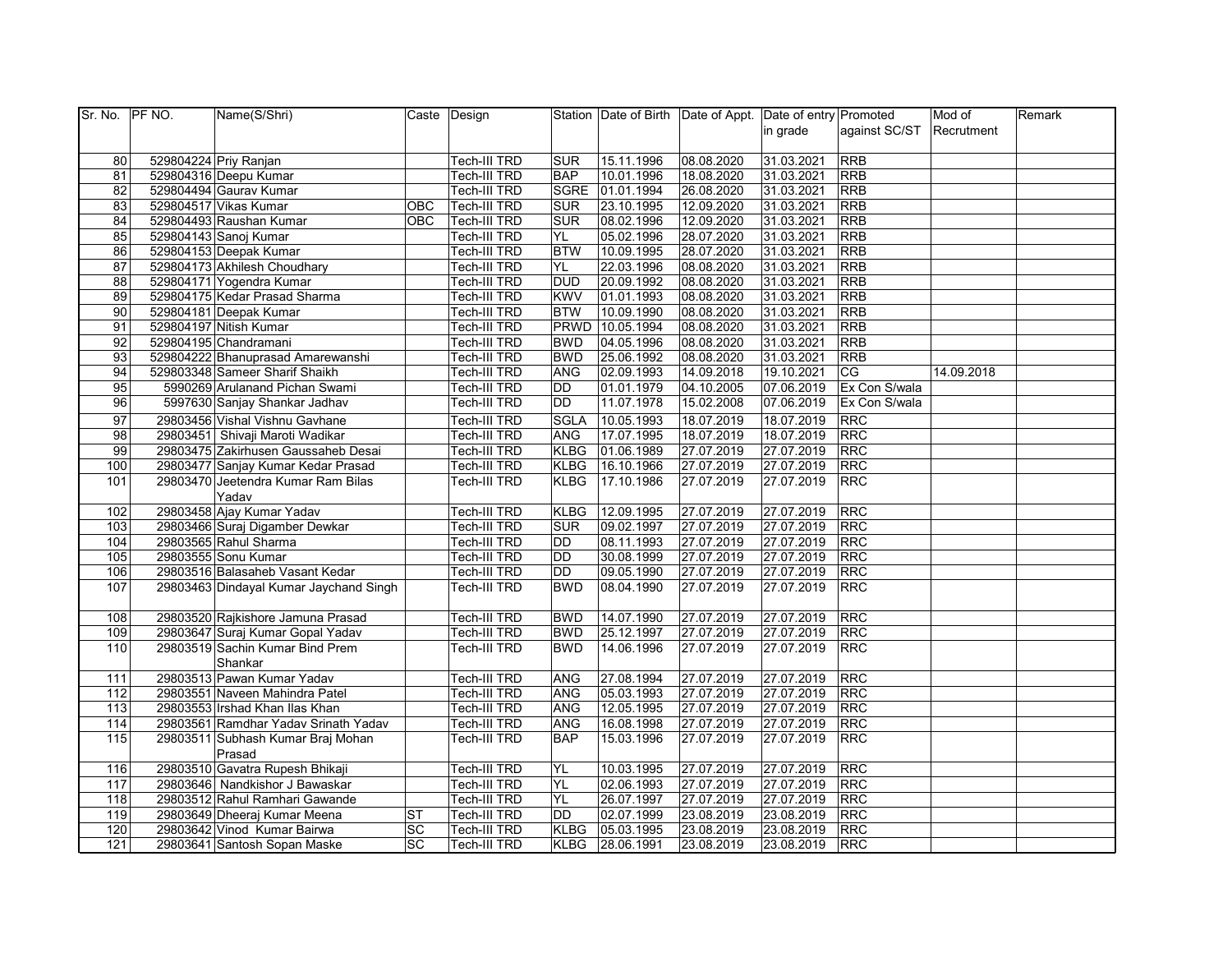| Sr. No. PF NO.  |                  | Name(S/Shri)                    |           | Caste Design                                                           |             |                 | Station Date of Birth Date of Appt. Date of entry Promoted |            |                       | Mod of     | Remark      |
|-----------------|------------------|---------------------------------|-----------|------------------------------------------------------------------------|-------------|-----------------|------------------------------------------------------------|------------|-----------------------|------------|-------------|
|                 |                  |                                 |           |                                                                        |             |                 |                                                            | in grade   | against SC/ST         | Recrutment |             |
|                 |                  |                                 |           |                                                                        |             |                 |                                                            |            |                       |            |             |
| 122             |                  | 29803648 Pankhee Lal Meena      | <b>ST</b> | Tech-III TRD                                                           | <b>BAP</b>  | 23.07.1997      | 23.08.2019                                                 | 23.08.2019 | <b>RRC</b>            |            |             |
| 123             |                  | 29803653 Deepak Kumar           | SC        | <b>Tech-III TRD</b>                                                    | <b>BWD</b>  | 02.01.1999      | 28.08.2019                                                 | 28.08.2019 | <b>RRC</b>            |            |             |
| 124             |                  | 29803650 Mukesh Kumar           | SC        | Tech-III TRD                                                           | <b>BAP</b>  | 03.12.1997      | 30.08.2019                                                 | 30.08.2019 | <b>RRC</b>            |            |             |
|                 |                  |                                 |           |                                                                        |             |                 |                                                            |            |                       |            |             |
|                 |                  |                                 |           |                                                                        |             |                 |                                                            |            |                       |            |             |
|                 |                  |                                 |           | Provisional Seniority list of Electrical TL Group SSE TL Level - 7     |             |                 |                                                            |            |                       |            |             |
| 1 <sup>1</sup>  |                  | 5208458 R.B.Deshmukh            | <b>UR</b> | SSE/TL                                                                 | <b>SUR</b>  | 10.06.1966      | 1/10/1989                                                  | 01.02.2006 |                       |            | <b>RVNL</b> |
|                 |                  |                                 |           |                                                                        |             |                 | 30/05/1991                                                 |            |                       |            | Deputation  |
| 2 <sup>1</sup>  |                  | 1779515 S.P. Ingale             | UR        | SSE/TL                                                                 | <b>SUR</b>  | 05.05.1970      | 25/05/1992                                                 | 29.05.2007 |                       | <b>RRB</b> |             |
|                 |                  |                                 |           |                                                                        |             |                 | 03/07/1992                                                 |            |                       |            |             |
| 3 <sup>1</sup>  | 5305470 A.S.Koli |                                 | <b>ST</b> | SSE-TL                                                                 | <b>SUR</b>  | 01.06.1963      | 17/08/1982                                                 | 01.09.2008 |                       |            |             |
|                 |                  |                                 |           |                                                                        |             |                 | 06/07/1983                                                 |            |                       |            |             |
| $\vert$         |                  | 5305494 A.G. Pawar              | UR        | SSE-TL                                                                 | <b>SUR</b>  | 26.07.1963      | 17.08.1982                                                 | 26.10.2009 |                       |            |             |
| 5 <sup>1</sup>  |                  | 6016364 Kishor S. Mule          | UR        | SSE-TL                                                                 | <b>SUR</b>  | 06.09.1987      | 29.10.2014                                                 | 24.12.2015 |                       | <b>RRB</b> |             |
| 6               |                  | 29802816 Anand Kumar            | UR        | SSE-TL                                                                 | <b>SUR</b>  | 19.05.1988      | 21.07.2017                                                 | 21.09.2020 |                       | <b>RRB</b> | Regular     |
|                 |                  |                                 |           |                                                                        |             |                 |                                                            |            |                       |            | 05.09.2018  |
|                 |                  |                                 |           |                                                                        |             |                 |                                                            |            |                       |            |             |
|                 |                  |                                 |           | Provisional Seniority list of Electrical TL Group JE TL Level - 6      |             |                 |                                                            |            |                       |            |             |
| $\mathbf{1}$    |                  | 505969414 Mrs Anjali A Kulkarni | <b>UR</b> | Junior Engineer                                                        | SUR         | 08.03.1975      | 02.09.1996                                                 | 24.02.2021 | 06.03.2015            | 16.10.2000 | 16.04.2003  |
| $\overline{2}$  |                  | 505971548 Amsidha Vanmane       | UR.       | Junior Engineer                                                        | <b>SUR</b>  | 01.06.1975      | 10.06.1997                                                 | 26.11.2021 | 22.08.2016            |            |             |
|                 |                  |                                 |           |                                                                        |             |                 |                                                            |            |                       |            |             |
| 1 <sup>1</sup>  |                  | 529804678 Mayur Sunil Patil     | <b>UR</b> | App JE                                                                 | <b>SUR</b>  | 18.05.1995      | 10.05.2021                                                 |            |                       | CG         |             |
|                 |                  |                                 |           |                                                                        |             |                 |                                                            |            |                       |            |             |
|                 |                  |                                 |           | Provisional Seniority list of Electrical TL Group Sr Tech TL Level - 6 |             |                 |                                                            |            |                       |            |             |
|                 |                  | 5491204 G Shivputra Rangareddy  | ST        | <b>SR TECH TLF</b>                                                     | <b>WD</b>   | 01.06.1971      | 23.03.1993                                                 | 29.04.2014 | $\overline{\text{S}}$ | 19.01.2004 | 05.07.2008  |
| $\overline{2}$  |                  | 5971305 Mukund Manoher Swami    | SC        | <b>SR TECH TLF</b>                                                     |             | KLBG 08.11.1965 | 01.09.1998                                                 | 04.08.2014 | UR                    | 02.02.2001 | 01.11.2003  |
| 3 <sup>1</sup>  |                  | 5307661 Nagnath Khandu          | SC        | <b>SR TECH TLF</b>                                                     | DD          | 05.05.1962      | 03.06.1985                                                 | 04.08.2014 | SC                    | 17.01.2004 | 01.07.2006  |
| $\overline{4}$  |                  | 90408688 Mohan Baburao          | UR.       | <b>SR TECH TLF</b>                                                     | <b>KWV</b>  | 30.08.1962      | 01.08.1985                                                 | 30.10.2015 |                       |            |             |
|                 |                  |                                 |           |                                                                        | (W/S)       |                 |                                                            |            |                       |            |             |
| 5 <sup>1</sup>  |                  | 90408652 Mirasab Babulal        | UR.       | <b>SR TECH TLF</b>                                                     | <b>KWV</b>  | 01.06.1963      | 16.09.1985                                                 | 01.09.2016 |                       |            |             |
|                 |                  |                                 |           |                                                                        | (W/S)       |                 |                                                            |            |                       |            |             |
| 6 <sup>1</sup>  |                  | 5307028 Hanumanta Basappa       | <b>UR</b> | <b>SR TECH TLF</b>                                                     | <b>SUR</b>  | 15.03.1962      | 09.11.1983/                                                | 01.09.2016 |                       |            |             |
| 71              |                  | 5979353 Santosh Bapu Chatake    | UR        | <b>SR TECH TLF</b>                                                     | <b>SUR</b>  | 01.08.1982      | 19.12.2000                                                 | 01.09.2016 |                       |            |             |
| 8 <sup>1</sup>  |                  | 5307739 Gopal Babu Olekar       | UR        | <b>SR TECH TLF</b>                                                     | <b>SUR</b>  | 01.06.1980      | 20.01.2001                                                 | 01.09.2016 |                       |            |             |
| 9 <sup>1</sup>  |                  | 5307636 Yunus Mohiddin          | UR        | <b>SR TECH TLF</b>                                                     | <b>SUR</b>  | 01.06.1963      | 01.03.1987                                                 | 01.09.2016 |                       |            |             |
|                 |                  |                                 |           |                                                                        |             |                 | 11.06.1991                                                 |            |                       |            |             |
| 10 <sup>1</sup> |                  | 5307636 Dattatray Gangaram      | SC        | <b>SR TECH TLF</b>                                                     | <b>KLBG</b> | 15.08.1963      | 03.10.83/                                                  | 01.09.2016 | $ \overline{SC} $     |            |             |
|                 |                  |                                 |           |                                                                        |             |                 | 11.06.1991                                                 |            |                       |            |             |
| 11              |                  | 5986709 Amjad Nazir Pathan      | UR        | SR TECH TLF                                                            | SNSI        | 10.02.1981      | 16.09.2002                                                 | 01.09.2016 |                       |            |             |
| 12              |                  | 5306978 Miss Shama Faiz Sk      | UR        | <b>SR TECH TLF</b>                                                     | <b>KWV</b>  | 15.08.1975      | 25.04.2002                                                 | 01.09.2016 |                       |            |             |
|                 |                  |                                 |           |                                                                        | (W/S)       |                 |                                                            |            |                       |            |             |
| 13              |                  | 90408330 Milind Subbarao        | UR        | <b>SR TECH TLF</b>                                                     | <b>SUR</b>  | 12.11.1963      | 04.01.1991                                                 | 01.09.2016 |                       |            |             |
| 14              |                  | 5970672 Mohd Asagar Mahiboob    | UR        | <b>SR TECH TLF</b>                                                     | <b>SUR</b>  | 01.06.1972      | 03.05.1997                                                 | 01.09.2016 |                       |            |             |
| 15              |                  | 5306279 Sharnappa prabhu        | SC        | <b>SR TECH TLF</b>                                                     | WD          | 27.06.1962      | 14.12.1984                                                 | 21.12.2018 | $ \overline{sc} $     |            |             |
| 16              |                  | 5960265 Harish Ashok            | <b>UR</b> | <b>SR TECH TLF</b>                                                     | <b>SUR</b>  | 23.07.1968      | 20.10.1993                                                 | 21.12.2018 |                       |            |             |
| 17              |                  | 5496585 Easter Ashok Kale       | UR        | <b>SR TECH TLF</b>                                                     | <b>SUR</b>  | 26.02.1985      | 28.07.2004                                                 | 21.12.2018 |                       |            |             |
|                 |                  |                                 |           |                                                                        |             |                 |                                                            |            |                       |            |             |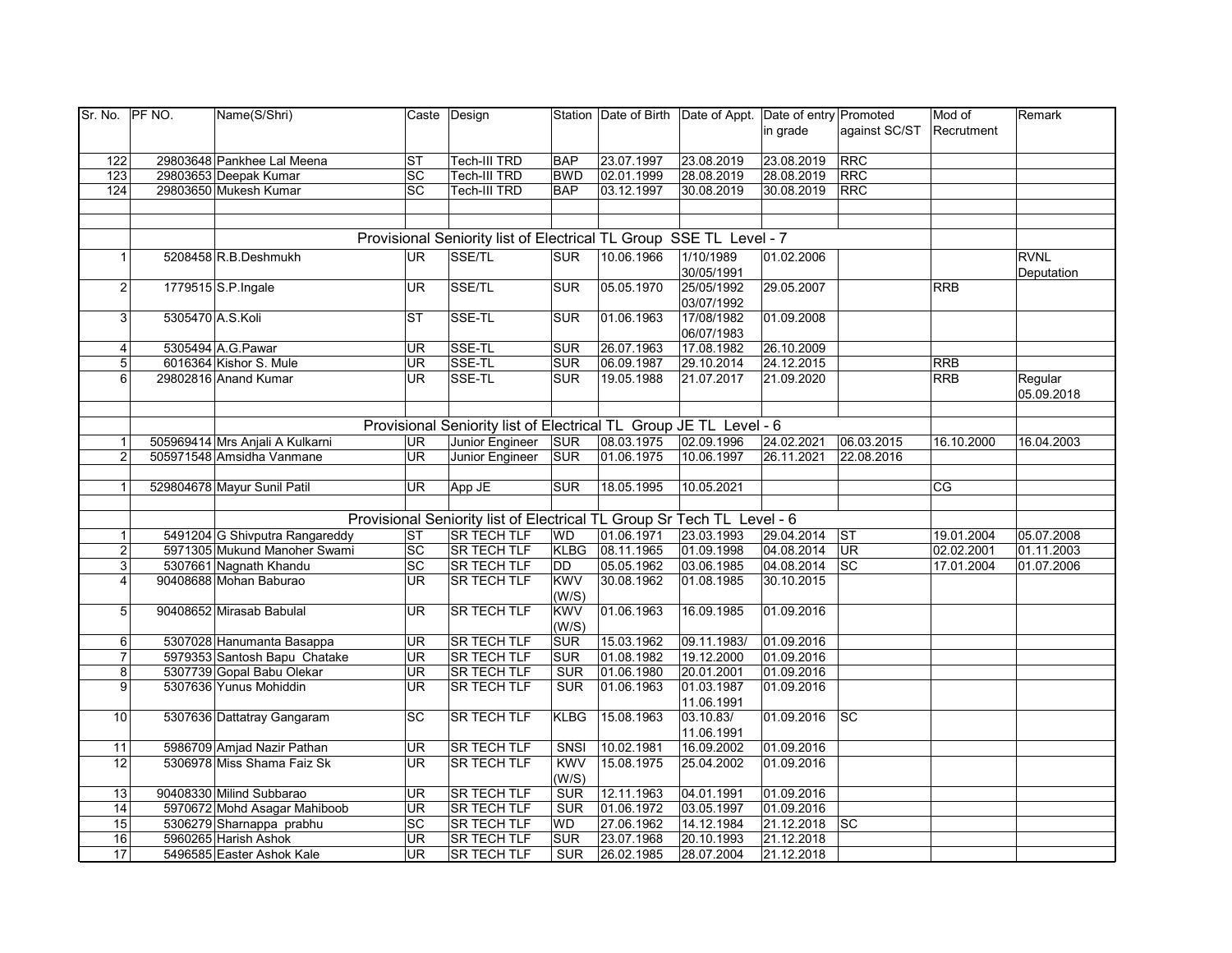| in grade<br>against SC/ST<br>Recrutment<br>5988925 Tanaji Jagnath<br><b>UR</b><br>SR TECH TLF<br>01.06.1982<br>18.02.2005<br>21.12.2018<br>18<br><b>KWV</b><br><b>SC</b><br>19<br>SC<br>21.12.2018<br>01.03.2010<br>17.03.2012<br>5970362 Charndas Laxman<br><b>SR TECH TLF</b><br><b>PVR</b><br>01.06.1970<br>15.03.1996<br>125/2020<br>$\overline{20}$<br>5308460 Chandrasekhar Monappa<br><b>UR</b><br><b>SR TECH TLF</b><br>01.01.1966<br>01.07.1991<br>02.03.2020<br>WD<br>125/2020<br>21<br>4700211 A .A .Das<br><b>SR TECH TLF</b><br>SUR<br>17.12.1969<br>02.03.2020<br><b>UR</b><br>01.01.1997<br>$\overline{22}$<br>6101102 Pravin Ramesh<br>SC<br><b>SR TECH TLF</b><br>24.08.2006<br>02.03.2020<br><b>SC</b><br>125/2020<br>26.06.1986<br><b>DD</b><br>23<br>16.07.2020<br>5308586 Mansur Abdul Karim<br><b>UR</b><br><b>SR TECH TLF</b><br>LUR<br>01.06.1968<br>15.01.1993<br>25.06.2021<br>$\overline{24}$<br>5307855 Suresh Govind<br><b>UR</b><br><b>SR TECH TLF</b><br>21.05.1962<br>25.11.1992<br><b>SUR</b><br>25.06.2021<br>$\overline{25}$<br>UR <sub></sub><br><b>SR TECH TLF</b><br>08.05.1968<br>28.06.2000<br>5978853 Md Ibrahim A Hamid<br><b>SUR</b><br>26<br><b>SR TECH TLF</b><br>28.07.2005.<br>25.06.2021<br>5990191 Ashwini Parbatrao<br><b>UR</b><br><b>SUR</b><br>01.06.1971<br>30.05.2016<br>27<br>5993842 Anil Madhukar<br>SC<br><b>SR TECH TLF</b><br>17.11.1988<br>25.06.2007<br><b>SUR</b><br>Provisional Seniority list of Electrical TL Group Tech TLF - I Level -5<br>01.11.2013<br>5973132 Anjanayya Veerbhadraya<br><b>SC</b><br><b>TLF1</b><br>07.08.1974<br>28.08.1997<br>30.05.2016<br><b>WD</b><br>$\mathbf{1}$<br>TLF I<br>$\overline{2}$<br><b>SC</b><br><b>WD</b><br>01.06.1975<br>05.10.2007<br>01.11.2013<br>5996630 Jayashree Gurunath<br>30.05.2016<br>5978300 Lalu Lachchu<br>3<br>TLF1<br>10.03.1980<br>16.07.2014<br><b>WD</b><br>05.02.2000<br>01.08.2016<br><b>TLF1</b><br>16.07.2014<br>$\overline{4}$<br>5991742 Vinod Baboo<br>SC<br><b>KLBG</b><br>18.07.1986<br>03.05.2006<br>01.08.2016<br><b>TLF1</b><br>16.07.2014<br>5<br>5992862 Ambadas Govardhan<br>SC<br><b>KLBG</b><br>10.06.1988<br>30.12.2006<br>01.08.2016<br>16.07.2014<br>$T \mathsf{L} \mathsf{F}$<br>01.06.1971<br>05.12.2007<br>6<br>5997215 Karan Bhīma<br><b>SUR</b><br>01.08.2016<br>---<br>16.07.2014<br>TLF I<br>$\overline{7}$<br>5997203 Revansidha Bhima<br><b>SUR</b><br>05.09.1988<br>05.12.2007<br>01.08.2016<br>…<br><b>TLF1</b><br>16.07.2014<br>8<br><b>WD</b><br>01.06.1978<br>21.12.2007<br>01.08.2016<br>5997197 C.Mallikarjun<br><b>TLF1</b><br>$\overline{9}$<br><b>SUR</b><br>14.08.2000<br>01.09.2016<br>5979020 Prashant Dattoo<br>15.11.1981<br>TLF I<br>06.12.1984<br>12.12.2005<br>04.09.2013<br>01.04.2016<br>$\overline{10}$<br>5990567 Vijay Kumar Dhondiram<br>WD<br>05.05.2020<br>---<br>$T \mathsf{LF}$<br>05.05.2020<br>11<br>5992436 Revansidha Bansidha<br><b>SUR</b><br>02.05.1988<br>09.10.2006<br>---<br><b>TLF1</b><br>01.04.2016<br>$\overline{12}$<br>5998890 Vikas Sanjay Shinde<br>SC<br><b>DD</b><br>01.02.1989<br>10.07.2008<br>05.05.2020<br><b>SC</b><br>04.09.2013<br><b>TLF1</b><br>02.09.2014<br>15.11.2017<br>13<br>6002857 Riyaz Salim Sayyad<br><b>SUR</b><br>05.12.1991<br>06.07.2011<br>05.05.2020<br><b>TLF</b> I<br>5989334 Jamir Turab SK<br>01.06.1982<br>18.02.2005<br>05.05.2020<br>04.11.2014<br>15.11.2017<br>$\overline{14}$<br><b>LUR</b><br>5995619 Shakir Yunus SK<br><b>TLF1</b><br>04.11.2014<br>15.11.2017<br>15<br>DD<br>24.07.1979<br>05.10.2007<br>05.05.2020<br><b>TLF</b> I<br>04.11.2014<br>15.11.2017<br>16<br>11000594 Arif Abdul Nadaf<br>SUR<br>10.10.1985<br>12.06.2009<br>05.05.2020<br>TLF I<br>04.11.2014<br>15.11.2017<br>17<br>11001951 Baswanta Ramchandra<br><b>SUR</b><br>03.08.1987<br>31.08.2009<br>05.05.2020<br>18<br><b>TLF1</b><br>26.03.2011<br>04.11.2014<br>15.11.2017<br>6002559 Jyotiram Shivaji<br>DD<br>05.06.1990<br>05.05.2020<br>6002584 Balasaheb P.Shewale<br>$T \overline{L} \overline{F}$<br>02.07.1968<br>21.04.2011<br>05.05.2020<br>04.11.2014<br>15.11.2017<br>19<br>LUR<br>6003382 Mukund Jagannath<br>$T \overline{L} \overline{F}$<br>04.11.2014<br>15.11.2017<br>20<br>SNSI<br>12.12.1986<br>04.08.2011<br>05.05.2020<br>21<br>6003667 Maruti Murlidhar<br><b>TLF</b> I<br>10.11.2011<br>05.05.2020<br>04.11.2014<br>15.11.2017<br><b>SUR</b><br>11.06.1993<br>22<br>6003783 Ramdas M.Dhepe<br><b>TLF1</b><br>05.01.2012<br>05.05.2020<br>04.11.2014<br>15.11.2017<br>SNSI<br>17.08.1966<br>23<br>6003904 Santosh Gobiraj<br><b>SC</b><br><b>TLF1</b><br>10.01.2012<br> sc<br>04.11.2014<br>15.11.2017<br><b>WD</b><br>10.07.1982<br>05.05.2020<br>24<br>6004568 Nitin Sadashiv<br>SC<br><b>TLF1</b><br><b>SUR</b><br>27.04.2012<br><b>SC</b><br>04.11.2014<br>15.11.2017<br>15.11.1985<br>05.05.2020<br>25<br><b>TLF1</b><br>08.05.2012<br><b>ST</b><br>04.11.2014<br>15.11.2017<br>6004520 Thandiram Meena<br><b>ST</b><br><b>DD</b><br>09.06.1981<br>05.05.2020<br><b>TLF1</b><br>04.11.2014<br>15.11.2017<br>26<br>6005287 Bhutappa Saidappa<br><b>SUR</b><br>05.06.1987<br>18.05.2012<br>05.05.2020<br>--<br><b>ST</b><br>15.11.2017<br>27<br>6005512 Vithal Yamnappa<br><b>TLF1</b><br><b>SUR</b><br>12.06.2012<br>04.11.2014<br><b>ST</b><br>01.10.1975<br>05.05.2020<br>28<br>74873283 Shrikant Narsappa<br>SC<br><b>TLF1</b><br><b>SUR</b><br>25.05.1987<br>29.06.2012<br>SC<br>04.11.2014<br>15.11.2017<br>05.05.2020<br>29<br><b>TLF1</b><br><b>SC</b><br>10.03.2015<br>15.11.2017<br>6003928 Santosh Prakash<br>SC<br><b>SUR</b><br>15.03.1986<br>25.01.2012<br>05.05.2020<br><b>TLF1</b><br>15.11.2017<br>30<br><b>SUR</b><br>26.05.1991<br>25.01.2012<br>10.03.2015<br>6003916 Shrinath Somnath<br>05.05.2020<br>Provisional Seniority list of Electrical TL Group Tech - II TLF Level - 4<br>5989644 Malkari Sharnappa<br><b>SUR</b><br>01.03.1986<br>24.03.2005<br>04.09.2013<br>$\mathbf{1}$<br>TLF II<br>---<br>2 <sub>l</sub><br>6008380 Sandeep Jat<br>SNSI<br>06.07.1987<br>318/2020<br>29.11.2017 | Sr. No. PF NO. | Name(S/Shri) | Caste Design  |  | Station Date of Birth Date of Appt. Date of entry Promoted |            | Mod of | Remark |
|-------------------------------------------------------------------------------------------------------------------------------------------------------------------------------------------------------------------------------------------------------------------------------------------------------------------------------------------------------------------------------------------------------------------------------------------------------------------------------------------------------------------------------------------------------------------------------------------------------------------------------------------------------------------------------------------------------------------------------------------------------------------------------------------------------------------------------------------------------------------------------------------------------------------------------------------------------------------------------------------------------------------------------------------------------------------------------------------------------------------------------------------------------------------------------------------------------------------------------------------------------------------------------------------------------------------------------------------------------------------------------------------------------------------------------------------------------------------------------------------------------------------------------------------------------------------------------------------------------------------------------------------------------------------------------------------------------------------------------------------------------------------------------------------------------------------------------------------------------------------------------------------------------------------------------------------------------------------------------------------------------------------------------------------------------------------------------------------------------------------------------------------------------------------------------------------------------------------------------------------------------------------------------------------------------------------------------------------------------------------------------------------------------------------------------------------------------------------------------------------------------------------------------------------------------------------------------------------------------------------------------------------------------------------------------------------------------------------------------------------------------------------------------------------------------------------------------------------------------------------------------------------------------------------------------------------------------------------------------------------------------------------------------------------------------------------------------------------------------------------------------------------------------------------------------------------------------------------------------------------------------------------------------------------------------------------------------------------------------------------------------------------------------------------------------------------------------------------------------------------------------------------------------------------------------------------------------------------------------------------------------------------------------------------------------------------------------------------------------------------------------------------------------------------------------------------------------------------------------------------------------------------------------------------------------------------------------------------------------------------------------------------------------------------------------------------------------------------------------------------------------------------------------------------------------------------------------------------------------------------------------------------------------------------------------------------------------------------------------------------------------------------------------------------------------------------------------------------------------------------------------------------------------------------------------------------------------------------------------------------------------------------------------------------------------------------------------------------------------------------------------------------------------------------------------------------------------------------------------------------------------------------------------------------------------------------------------------------------------------------------------------------------------------------------------------------------------------------------------------------------------------------------------------------------------------------------------------------------------------------------------------------------------------------------------------------------------------------------------------------------------------------------------------------------------------------------------------------------------------------------------------------------------------------------------------------------------------------------------------------------------------------------------------------------------------------------------------------------------------------------------------------------------------------------------------------------------------------------------------------------------------------------------------------------------------------------------------------------------------------------------------------------------------------------------------------------------|----------------|--------------|---------------|--|------------------------------------------------------------|------------|--------|--------|
|                                                                                                                                                                                                                                                                                                                                                                                                                                                                                                                                                                                                                                                                                                                                                                                                                                                                                                                                                                                                                                                                                                                                                                                                                                                                                                                                                                                                                                                                                                                                                                                                                                                                                                                                                                                                                                                                                                                                                                                                                                                                                                                                                                                                                                                                                                                                                                                                                                                                                                                                                                                                                                                                                                                                                                                                                                                                                                                                                                                                                                                                                                                                                                                                                                                                                                                                                                                                                                                                                                                                                                                                                                                                                                                                                                                                                                                                                                                                                                                                                                                                                                                                                                                                                                                                                                                                                                                                                                                                                                                                                                                                                                                                                                                                                                                                                                                                                                                                                                                                                                                                                                                                                                                                                                                                                                                                                                                                                                                                                                                                                                                                                                                                                                                                                                                                                                                                                                                                                                                                                                                                               |                |              |               |  |                                                            |            |        |        |
|                                                                                                                                                                                                                                                                                                                                                                                                                                                                                                                                                                                                                                                                                                                                                                                                                                                                                                                                                                                                                                                                                                                                                                                                                                                                                                                                                                                                                                                                                                                                                                                                                                                                                                                                                                                                                                                                                                                                                                                                                                                                                                                                                                                                                                                                                                                                                                                                                                                                                                                                                                                                                                                                                                                                                                                                                                                                                                                                                                                                                                                                                                                                                                                                                                                                                                                                                                                                                                                                                                                                                                                                                                                                                                                                                                                                                                                                                                                                                                                                                                                                                                                                                                                                                                                                                                                                                                                                                                                                                                                                                                                                                                                                                                                                                                                                                                                                                                                                                                                                                                                                                                                                                                                                                                                                                                                                                                                                                                                                                                                                                                                                                                                                                                                                                                                                                                                                                                                                                                                                                                                                               |                |              |               |  |                                                            |            |        |        |
|                                                                                                                                                                                                                                                                                                                                                                                                                                                                                                                                                                                                                                                                                                                                                                                                                                                                                                                                                                                                                                                                                                                                                                                                                                                                                                                                                                                                                                                                                                                                                                                                                                                                                                                                                                                                                                                                                                                                                                                                                                                                                                                                                                                                                                                                                                                                                                                                                                                                                                                                                                                                                                                                                                                                                                                                                                                                                                                                                                                                                                                                                                                                                                                                                                                                                                                                                                                                                                                                                                                                                                                                                                                                                                                                                                                                                                                                                                                                                                                                                                                                                                                                                                                                                                                                                                                                                                                                                                                                                                                                                                                                                                                                                                                                                                                                                                                                                                                                                                                                                                                                                                                                                                                                                                                                                                                                                                                                                                                                                                                                                                                                                                                                                                                                                                                                                                                                                                                                                                                                                                                                               |                |              |               |  |                                                            |            |        |        |
|                                                                                                                                                                                                                                                                                                                                                                                                                                                                                                                                                                                                                                                                                                                                                                                                                                                                                                                                                                                                                                                                                                                                                                                                                                                                                                                                                                                                                                                                                                                                                                                                                                                                                                                                                                                                                                                                                                                                                                                                                                                                                                                                                                                                                                                                                                                                                                                                                                                                                                                                                                                                                                                                                                                                                                                                                                                                                                                                                                                                                                                                                                                                                                                                                                                                                                                                                                                                                                                                                                                                                                                                                                                                                                                                                                                                                                                                                                                                                                                                                                                                                                                                                                                                                                                                                                                                                                                                                                                                                                                                                                                                                                                                                                                                                                                                                                                                                                                                                                                                                                                                                                                                                                                                                                                                                                                                                                                                                                                                                                                                                                                                                                                                                                                                                                                                                                                                                                                                                                                                                                                                               |                |              |               |  |                                                            |            |        |        |
|                                                                                                                                                                                                                                                                                                                                                                                                                                                                                                                                                                                                                                                                                                                                                                                                                                                                                                                                                                                                                                                                                                                                                                                                                                                                                                                                                                                                                                                                                                                                                                                                                                                                                                                                                                                                                                                                                                                                                                                                                                                                                                                                                                                                                                                                                                                                                                                                                                                                                                                                                                                                                                                                                                                                                                                                                                                                                                                                                                                                                                                                                                                                                                                                                                                                                                                                                                                                                                                                                                                                                                                                                                                                                                                                                                                                                                                                                                                                                                                                                                                                                                                                                                                                                                                                                                                                                                                                                                                                                                                                                                                                                                                                                                                                                                                                                                                                                                                                                                                                                                                                                                                                                                                                                                                                                                                                                                                                                                                                                                                                                                                                                                                                                                                                                                                                                                                                                                                                                                                                                                                                               |                |              |               |  |                                                            |            |        |        |
|                                                                                                                                                                                                                                                                                                                                                                                                                                                                                                                                                                                                                                                                                                                                                                                                                                                                                                                                                                                                                                                                                                                                                                                                                                                                                                                                                                                                                                                                                                                                                                                                                                                                                                                                                                                                                                                                                                                                                                                                                                                                                                                                                                                                                                                                                                                                                                                                                                                                                                                                                                                                                                                                                                                                                                                                                                                                                                                                                                                                                                                                                                                                                                                                                                                                                                                                                                                                                                                                                                                                                                                                                                                                                                                                                                                                                                                                                                                                                                                                                                                                                                                                                                                                                                                                                                                                                                                                                                                                                                                                                                                                                                                                                                                                                                                                                                                                                                                                                                                                                                                                                                                                                                                                                                                                                                                                                                                                                                                                                                                                                                                                                                                                                                                                                                                                                                                                                                                                                                                                                                                                               |                |              |               |  |                                                            |            |        |        |
|                                                                                                                                                                                                                                                                                                                                                                                                                                                                                                                                                                                                                                                                                                                                                                                                                                                                                                                                                                                                                                                                                                                                                                                                                                                                                                                                                                                                                                                                                                                                                                                                                                                                                                                                                                                                                                                                                                                                                                                                                                                                                                                                                                                                                                                                                                                                                                                                                                                                                                                                                                                                                                                                                                                                                                                                                                                                                                                                                                                                                                                                                                                                                                                                                                                                                                                                                                                                                                                                                                                                                                                                                                                                                                                                                                                                                                                                                                                                                                                                                                                                                                                                                                                                                                                                                                                                                                                                                                                                                                                                                                                                                                                                                                                                                                                                                                                                                                                                                                                                                                                                                                                                                                                                                                                                                                                                                                                                                                                                                                                                                                                                                                                                                                                                                                                                                                                                                                                                                                                                                                                                               |                |              |               |  |                                                            |            |        |        |
|                                                                                                                                                                                                                                                                                                                                                                                                                                                                                                                                                                                                                                                                                                                                                                                                                                                                                                                                                                                                                                                                                                                                                                                                                                                                                                                                                                                                                                                                                                                                                                                                                                                                                                                                                                                                                                                                                                                                                                                                                                                                                                                                                                                                                                                                                                                                                                                                                                                                                                                                                                                                                                                                                                                                                                                                                                                                                                                                                                                                                                                                                                                                                                                                                                                                                                                                                                                                                                                                                                                                                                                                                                                                                                                                                                                                                                                                                                                                                                                                                                                                                                                                                                                                                                                                                                                                                                                                                                                                                                                                                                                                                                                                                                                                                                                                                                                                                                                                                                                                                                                                                                                                                                                                                                                                                                                                                                                                                                                                                                                                                                                                                                                                                                                                                                                                                                                                                                                                                                                                                                                                               |                |              |               |  |                                                            |            |        |        |
|                                                                                                                                                                                                                                                                                                                                                                                                                                                                                                                                                                                                                                                                                                                                                                                                                                                                                                                                                                                                                                                                                                                                                                                                                                                                                                                                                                                                                                                                                                                                                                                                                                                                                                                                                                                                                                                                                                                                                                                                                                                                                                                                                                                                                                                                                                                                                                                                                                                                                                                                                                                                                                                                                                                                                                                                                                                                                                                                                                                                                                                                                                                                                                                                                                                                                                                                                                                                                                                                                                                                                                                                                                                                                                                                                                                                                                                                                                                                                                                                                                                                                                                                                                                                                                                                                                                                                                                                                                                                                                                                                                                                                                                                                                                                                                                                                                                                                                                                                                                                                                                                                                                                                                                                                                                                                                                                                                                                                                                                                                                                                                                                                                                                                                                                                                                                                                                                                                                                                                                                                                                                               |                |              |               |  |                                                            |            |        |        |
|                                                                                                                                                                                                                                                                                                                                                                                                                                                                                                                                                                                                                                                                                                                                                                                                                                                                                                                                                                                                                                                                                                                                                                                                                                                                                                                                                                                                                                                                                                                                                                                                                                                                                                                                                                                                                                                                                                                                                                                                                                                                                                                                                                                                                                                                                                                                                                                                                                                                                                                                                                                                                                                                                                                                                                                                                                                                                                                                                                                                                                                                                                                                                                                                                                                                                                                                                                                                                                                                                                                                                                                                                                                                                                                                                                                                                                                                                                                                                                                                                                                                                                                                                                                                                                                                                                                                                                                                                                                                                                                                                                                                                                                                                                                                                                                                                                                                                                                                                                                                                                                                                                                                                                                                                                                                                                                                                                                                                                                                                                                                                                                                                                                                                                                                                                                                                                                                                                                                                                                                                                                                               |                |              |               |  |                                                            |            |        |        |
|                                                                                                                                                                                                                                                                                                                                                                                                                                                                                                                                                                                                                                                                                                                                                                                                                                                                                                                                                                                                                                                                                                                                                                                                                                                                                                                                                                                                                                                                                                                                                                                                                                                                                                                                                                                                                                                                                                                                                                                                                                                                                                                                                                                                                                                                                                                                                                                                                                                                                                                                                                                                                                                                                                                                                                                                                                                                                                                                                                                                                                                                                                                                                                                                                                                                                                                                                                                                                                                                                                                                                                                                                                                                                                                                                                                                                                                                                                                                                                                                                                                                                                                                                                                                                                                                                                                                                                                                                                                                                                                                                                                                                                                                                                                                                                                                                                                                                                                                                                                                                                                                                                                                                                                                                                                                                                                                                                                                                                                                                                                                                                                                                                                                                                                                                                                                                                                                                                                                                                                                                                                                               |                |              |               |  |                                                            |            |        |        |
|                                                                                                                                                                                                                                                                                                                                                                                                                                                                                                                                                                                                                                                                                                                                                                                                                                                                                                                                                                                                                                                                                                                                                                                                                                                                                                                                                                                                                                                                                                                                                                                                                                                                                                                                                                                                                                                                                                                                                                                                                                                                                                                                                                                                                                                                                                                                                                                                                                                                                                                                                                                                                                                                                                                                                                                                                                                                                                                                                                                                                                                                                                                                                                                                                                                                                                                                                                                                                                                                                                                                                                                                                                                                                                                                                                                                                                                                                                                                                                                                                                                                                                                                                                                                                                                                                                                                                                                                                                                                                                                                                                                                                                                                                                                                                                                                                                                                                                                                                                                                                                                                                                                                                                                                                                                                                                                                                                                                                                                                                                                                                                                                                                                                                                                                                                                                                                                                                                                                                                                                                                                                               |                |              |               |  |                                                            |            |        |        |
|                                                                                                                                                                                                                                                                                                                                                                                                                                                                                                                                                                                                                                                                                                                                                                                                                                                                                                                                                                                                                                                                                                                                                                                                                                                                                                                                                                                                                                                                                                                                                                                                                                                                                                                                                                                                                                                                                                                                                                                                                                                                                                                                                                                                                                                                                                                                                                                                                                                                                                                                                                                                                                                                                                                                                                                                                                                                                                                                                                                                                                                                                                                                                                                                                                                                                                                                                                                                                                                                                                                                                                                                                                                                                                                                                                                                                                                                                                                                                                                                                                                                                                                                                                                                                                                                                                                                                                                                                                                                                                                                                                                                                                                                                                                                                                                                                                                                                                                                                                                                                                                                                                                                                                                                                                                                                                                                                                                                                                                                                                                                                                                                                                                                                                                                                                                                                                                                                                                                                                                                                                                                               |                |              |               |  |                                                            |            |        |        |
|                                                                                                                                                                                                                                                                                                                                                                                                                                                                                                                                                                                                                                                                                                                                                                                                                                                                                                                                                                                                                                                                                                                                                                                                                                                                                                                                                                                                                                                                                                                                                                                                                                                                                                                                                                                                                                                                                                                                                                                                                                                                                                                                                                                                                                                                                                                                                                                                                                                                                                                                                                                                                                                                                                                                                                                                                                                                                                                                                                                                                                                                                                                                                                                                                                                                                                                                                                                                                                                                                                                                                                                                                                                                                                                                                                                                                                                                                                                                                                                                                                                                                                                                                                                                                                                                                                                                                                                                                                                                                                                                                                                                                                                                                                                                                                                                                                                                                                                                                                                                                                                                                                                                                                                                                                                                                                                                                                                                                                                                                                                                                                                                                                                                                                                                                                                                                                                                                                                                                                                                                                                                               |                |              |               |  |                                                            |            |        |        |
|                                                                                                                                                                                                                                                                                                                                                                                                                                                                                                                                                                                                                                                                                                                                                                                                                                                                                                                                                                                                                                                                                                                                                                                                                                                                                                                                                                                                                                                                                                                                                                                                                                                                                                                                                                                                                                                                                                                                                                                                                                                                                                                                                                                                                                                                                                                                                                                                                                                                                                                                                                                                                                                                                                                                                                                                                                                                                                                                                                                                                                                                                                                                                                                                                                                                                                                                                                                                                                                                                                                                                                                                                                                                                                                                                                                                                                                                                                                                                                                                                                                                                                                                                                                                                                                                                                                                                                                                                                                                                                                                                                                                                                                                                                                                                                                                                                                                                                                                                                                                                                                                                                                                                                                                                                                                                                                                                                                                                                                                                                                                                                                                                                                                                                                                                                                                                                                                                                                                                                                                                                                                               |                |              |               |  |                                                            |            |        |        |
|                                                                                                                                                                                                                                                                                                                                                                                                                                                                                                                                                                                                                                                                                                                                                                                                                                                                                                                                                                                                                                                                                                                                                                                                                                                                                                                                                                                                                                                                                                                                                                                                                                                                                                                                                                                                                                                                                                                                                                                                                                                                                                                                                                                                                                                                                                                                                                                                                                                                                                                                                                                                                                                                                                                                                                                                                                                                                                                                                                                                                                                                                                                                                                                                                                                                                                                                                                                                                                                                                                                                                                                                                                                                                                                                                                                                                                                                                                                                                                                                                                                                                                                                                                                                                                                                                                                                                                                                                                                                                                                                                                                                                                                                                                                                                                                                                                                                                                                                                                                                                                                                                                                                                                                                                                                                                                                                                                                                                                                                                                                                                                                                                                                                                                                                                                                                                                                                                                                                                                                                                                                                               |                |              |               |  |                                                            |            |        |        |
|                                                                                                                                                                                                                                                                                                                                                                                                                                                                                                                                                                                                                                                                                                                                                                                                                                                                                                                                                                                                                                                                                                                                                                                                                                                                                                                                                                                                                                                                                                                                                                                                                                                                                                                                                                                                                                                                                                                                                                                                                                                                                                                                                                                                                                                                                                                                                                                                                                                                                                                                                                                                                                                                                                                                                                                                                                                                                                                                                                                                                                                                                                                                                                                                                                                                                                                                                                                                                                                                                                                                                                                                                                                                                                                                                                                                                                                                                                                                                                                                                                                                                                                                                                                                                                                                                                                                                                                                                                                                                                                                                                                                                                                                                                                                                                                                                                                                                                                                                                                                                                                                                                                                                                                                                                                                                                                                                                                                                                                                                                                                                                                                                                                                                                                                                                                                                                                                                                                                                                                                                                                                               |                |              |               |  |                                                            |            |        |        |
|                                                                                                                                                                                                                                                                                                                                                                                                                                                                                                                                                                                                                                                                                                                                                                                                                                                                                                                                                                                                                                                                                                                                                                                                                                                                                                                                                                                                                                                                                                                                                                                                                                                                                                                                                                                                                                                                                                                                                                                                                                                                                                                                                                                                                                                                                                                                                                                                                                                                                                                                                                                                                                                                                                                                                                                                                                                                                                                                                                                                                                                                                                                                                                                                                                                                                                                                                                                                                                                                                                                                                                                                                                                                                                                                                                                                                                                                                                                                                                                                                                                                                                                                                                                                                                                                                                                                                                                                                                                                                                                                                                                                                                                                                                                                                                                                                                                                                                                                                                                                                                                                                                                                                                                                                                                                                                                                                                                                                                                                                                                                                                                                                                                                                                                                                                                                                                                                                                                                                                                                                                                                               |                |              |               |  |                                                            |            |        |        |
|                                                                                                                                                                                                                                                                                                                                                                                                                                                                                                                                                                                                                                                                                                                                                                                                                                                                                                                                                                                                                                                                                                                                                                                                                                                                                                                                                                                                                                                                                                                                                                                                                                                                                                                                                                                                                                                                                                                                                                                                                                                                                                                                                                                                                                                                                                                                                                                                                                                                                                                                                                                                                                                                                                                                                                                                                                                                                                                                                                                                                                                                                                                                                                                                                                                                                                                                                                                                                                                                                                                                                                                                                                                                                                                                                                                                                                                                                                                                                                                                                                                                                                                                                                                                                                                                                                                                                                                                                                                                                                                                                                                                                                                                                                                                                                                                                                                                                                                                                                                                                                                                                                                                                                                                                                                                                                                                                                                                                                                                                                                                                                                                                                                                                                                                                                                                                                                                                                                                                                                                                                                                               |                |              |               |  |                                                            |            |        |        |
|                                                                                                                                                                                                                                                                                                                                                                                                                                                                                                                                                                                                                                                                                                                                                                                                                                                                                                                                                                                                                                                                                                                                                                                                                                                                                                                                                                                                                                                                                                                                                                                                                                                                                                                                                                                                                                                                                                                                                                                                                                                                                                                                                                                                                                                                                                                                                                                                                                                                                                                                                                                                                                                                                                                                                                                                                                                                                                                                                                                                                                                                                                                                                                                                                                                                                                                                                                                                                                                                                                                                                                                                                                                                                                                                                                                                                                                                                                                                                                                                                                                                                                                                                                                                                                                                                                                                                                                                                                                                                                                                                                                                                                                                                                                                                                                                                                                                                                                                                                                                                                                                                                                                                                                                                                                                                                                                                                                                                                                                                                                                                                                                                                                                                                                                                                                                                                                                                                                                                                                                                                                                               |                |              |               |  |                                                            |            |        |        |
|                                                                                                                                                                                                                                                                                                                                                                                                                                                                                                                                                                                                                                                                                                                                                                                                                                                                                                                                                                                                                                                                                                                                                                                                                                                                                                                                                                                                                                                                                                                                                                                                                                                                                                                                                                                                                                                                                                                                                                                                                                                                                                                                                                                                                                                                                                                                                                                                                                                                                                                                                                                                                                                                                                                                                                                                                                                                                                                                                                                                                                                                                                                                                                                                                                                                                                                                                                                                                                                                                                                                                                                                                                                                                                                                                                                                                                                                                                                                                                                                                                                                                                                                                                                                                                                                                                                                                                                                                                                                                                                                                                                                                                                                                                                                                                                                                                                                                                                                                                                                                                                                                                                                                                                                                                                                                                                                                                                                                                                                                                                                                                                                                                                                                                                                                                                                                                                                                                                                                                                                                                                                               |                |              |               |  |                                                            |            |        |        |
|                                                                                                                                                                                                                                                                                                                                                                                                                                                                                                                                                                                                                                                                                                                                                                                                                                                                                                                                                                                                                                                                                                                                                                                                                                                                                                                                                                                                                                                                                                                                                                                                                                                                                                                                                                                                                                                                                                                                                                                                                                                                                                                                                                                                                                                                                                                                                                                                                                                                                                                                                                                                                                                                                                                                                                                                                                                                                                                                                                                                                                                                                                                                                                                                                                                                                                                                                                                                                                                                                                                                                                                                                                                                                                                                                                                                                                                                                                                                                                                                                                                                                                                                                                                                                                                                                                                                                                                                                                                                                                                                                                                                                                                                                                                                                                                                                                                                                                                                                                                                                                                                                                                                                                                                                                                                                                                                                                                                                                                                                                                                                                                                                                                                                                                                                                                                                                                                                                                                                                                                                                                                               |                |              |               |  |                                                            |            |        |        |
|                                                                                                                                                                                                                                                                                                                                                                                                                                                                                                                                                                                                                                                                                                                                                                                                                                                                                                                                                                                                                                                                                                                                                                                                                                                                                                                                                                                                                                                                                                                                                                                                                                                                                                                                                                                                                                                                                                                                                                                                                                                                                                                                                                                                                                                                                                                                                                                                                                                                                                                                                                                                                                                                                                                                                                                                                                                                                                                                                                                                                                                                                                                                                                                                                                                                                                                                                                                                                                                                                                                                                                                                                                                                                                                                                                                                                                                                                                                                                                                                                                                                                                                                                                                                                                                                                                                                                                                                                                                                                                                                                                                                                                                                                                                                                                                                                                                                                                                                                                                                                                                                                                                                                                                                                                                                                                                                                                                                                                                                                                                                                                                                                                                                                                                                                                                                                                                                                                                                                                                                                                                                               |                |              |               |  |                                                            |            |        |        |
|                                                                                                                                                                                                                                                                                                                                                                                                                                                                                                                                                                                                                                                                                                                                                                                                                                                                                                                                                                                                                                                                                                                                                                                                                                                                                                                                                                                                                                                                                                                                                                                                                                                                                                                                                                                                                                                                                                                                                                                                                                                                                                                                                                                                                                                                                                                                                                                                                                                                                                                                                                                                                                                                                                                                                                                                                                                                                                                                                                                                                                                                                                                                                                                                                                                                                                                                                                                                                                                                                                                                                                                                                                                                                                                                                                                                                                                                                                                                                                                                                                                                                                                                                                                                                                                                                                                                                                                                                                                                                                                                                                                                                                                                                                                                                                                                                                                                                                                                                                                                                                                                                                                                                                                                                                                                                                                                                                                                                                                                                                                                                                                                                                                                                                                                                                                                                                                                                                                                                                                                                                                                               |                |              |               |  |                                                            |            |        |        |
|                                                                                                                                                                                                                                                                                                                                                                                                                                                                                                                                                                                                                                                                                                                                                                                                                                                                                                                                                                                                                                                                                                                                                                                                                                                                                                                                                                                                                                                                                                                                                                                                                                                                                                                                                                                                                                                                                                                                                                                                                                                                                                                                                                                                                                                                                                                                                                                                                                                                                                                                                                                                                                                                                                                                                                                                                                                                                                                                                                                                                                                                                                                                                                                                                                                                                                                                                                                                                                                                                                                                                                                                                                                                                                                                                                                                                                                                                                                                                                                                                                                                                                                                                                                                                                                                                                                                                                                                                                                                                                                                                                                                                                                                                                                                                                                                                                                                                                                                                                                                                                                                                                                                                                                                                                                                                                                                                                                                                                                                                                                                                                                                                                                                                                                                                                                                                                                                                                                                                                                                                                                                               |                |              |               |  |                                                            |            |        |        |
|                                                                                                                                                                                                                                                                                                                                                                                                                                                                                                                                                                                                                                                                                                                                                                                                                                                                                                                                                                                                                                                                                                                                                                                                                                                                                                                                                                                                                                                                                                                                                                                                                                                                                                                                                                                                                                                                                                                                                                                                                                                                                                                                                                                                                                                                                                                                                                                                                                                                                                                                                                                                                                                                                                                                                                                                                                                                                                                                                                                                                                                                                                                                                                                                                                                                                                                                                                                                                                                                                                                                                                                                                                                                                                                                                                                                                                                                                                                                                                                                                                                                                                                                                                                                                                                                                                                                                                                                                                                                                                                                                                                                                                                                                                                                                                                                                                                                                                                                                                                                                                                                                                                                                                                                                                                                                                                                                                                                                                                                                                                                                                                                                                                                                                                                                                                                                                                                                                                                                                                                                                                                               |                |              |               |  |                                                            |            |        |        |
|                                                                                                                                                                                                                                                                                                                                                                                                                                                                                                                                                                                                                                                                                                                                                                                                                                                                                                                                                                                                                                                                                                                                                                                                                                                                                                                                                                                                                                                                                                                                                                                                                                                                                                                                                                                                                                                                                                                                                                                                                                                                                                                                                                                                                                                                                                                                                                                                                                                                                                                                                                                                                                                                                                                                                                                                                                                                                                                                                                                                                                                                                                                                                                                                                                                                                                                                                                                                                                                                                                                                                                                                                                                                                                                                                                                                                                                                                                                                                                                                                                                                                                                                                                                                                                                                                                                                                                                                                                                                                                                                                                                                                                                                                                                                                                                                                                                                                                                                                                                                                                                                                                                                                                                                                                                                                                                                                                                                                                                                                                                                                                                                                                                                                                                                                                                                                                                                                                                                                                                                                                                                               |                |              |               |  |                                                            |            |        |        |
|                                                                                                                                                                                                                                                                                                                                                                                                                                                                                                                                                                                                                                                                                                                                                                                                                                                                                                                                                                                                                                                                                                                                                                                                                                                                                                                                                                                                                                                                                                                                                                                                                                                                                                                                                                                                                                                                                                                                                                                                                                                                                                                                                                                                                                                                                                                                                                                                                                                                                                                                                                                                                                                                                                                                                                                                                                                                                                                                                                                                                                                                                                                                                                                                                                                                                                                                                                                                                                                                                                                                                                                                                                                                                                                                                                                                                                                                                                                                                                                                                                                                                                                                                                                                                                                                                                                                                                                                                                                                                                                                                                                                                                                                                                                                                                                                                                                                                                                                                                                                                                                                                                                                                                                                                                                                                                                                                                                                                                                                                                                                                                                                                                                                                                                                                                                                                                                                                                                                                                                                                                                                               |                |              |               |  |                                                            |            |        |        |
|                                                                                                                                                                                                                                                                                                                                                                                                                                                                                                                                                                                                                                                                                                                                                                                                                                                                                                                                                                                                                                                                                                                                                                                                                                                                                                                                                                                                                                                                                                                                                                                                                                                                                                                                                                                                                                                                                                                                                                                                                                                                                                                                                                                                                                                                                                                                                                                                                                                                                                                                                                                                                                                                                                                                                                                                                                                                                                                                                                                                                                                                                                                                                                                                                                                                                                                                                                                                                                                                                                                                                                                                                                                                                                                                                                                                                                                                                                                                                                                                                                                                                                                                                                                                                                                                                                                                                                                                                                                                                                                                                                                                                                                                                                                                                                                                                                                                                                                                                                                                                                                                                                                                                                                                                                                                                                                                                                                                                                                                                                                                                                                                                                                                                                                                                                                                                                                                                                                                                                                                                                                                               |                |              |               |  |                                                            |            |        |        |
|                                                                                                                                                                                                                                                                                                                                                                                                                                                                                                                                                                                                                                                                                                                                                                                                                                                                                                                                                                                                                                                                                                                                                                                                                                                                                                                                                                                                                                                                                                                                                                                                                                                                                                                                                                                                                                                                                                                                                                                                                                                                                                                                                                                                                                                                                                                                                                                                                                                                                                                                                                                                                                                                                                                                                                                                                                                                                                                                                                                                                                                                                                                                                                                                                                                                                                                                                                                                                                                                                                                                                                                                                                                                                                                                                                                                                                                                                                                                                                                                                                                                                                                                                                                                                                                                                                                                                                                                                                                                                                                                                                                                                                                                                                                                                                                                                                                                                                                                                                                                                                                                                                                                                                                                                                                                                                                                                                                                                                                                                                                                                                                                                                                                                                                                                                                                                                                                                                                                                                                                                                                                               |                |              |               |  |                                                            |            |        |        |
|                                                                                                                                                                                                                                                                                                                                                                                                                                                                                                                                                                                                                                                                                                                                                                                                                                                                                                                                                                                                                                                                                                                                                                                                                                                                                                                                                                                                                                                                                                                                                                                                                                                                                                                                                                                                                                                                                                                                                                                                                                                                                                                                                                                                                                                                                                                                                                                                                                                                                                                                                                                                                                                                                                                                                                                                                                                                                                                                                                                                                                                                                                                                                                                                                                                                                                                                                                                                                                                                                                                                                                                                                                                                                                                                                                                                                                                                                                                                                                                                                                                                                                                                                                                                                                                                                                                                                                                                                                                                                                                                                                                                                                                                                                                                                                                                                                                                                                                                                                                                                                                                                                                                                                                                                                                                                                                                                                                                                                                                                                                                                                                                                                                                                                                                                                                                                                                                                                                                                                                                                                                                               |                |              |               |  |                                                            |            |        |        |
|                                                                                                                                                                                                                                                                                                                                                                                                                                                                                                                                                                                                                                                                                                                                                                                                                                                                                                                                                                                                                                                                                                                                                                                                                                                                                                                                                                                                                                                                                                                                                                                                                                                                                                                                                                                                                                                                                                                                                                                                                                                                                                                                                                                                                                                                                                                                                                                                                                                                                                                                                                                                                                                                                                                                                                                                                                                                                                                                                                                                                                                                                                                                                                                                                                                                                                                                                                                                                                                                                                                                                                                                                                                                                                                                                                                                                                                                                                                                                                                                                                                                                                                                                                                                                                                                                                                                                                                                                                                                                                                                                                                                                                                                                                                                                                                                                                                                                                                                                                                                                                                                                                                                                                                                                                                                                                                                                                                                                                                                                                                                                                                                                                                                                                                                                                                                                                                                                                                                                                                                                                                                               |                |              |               |  |                                                            |            |        |        |
|                                                                                                                                                                                                                                                                                                                                                                                                                                                                                                                                                                                                                                                                                                                                                                                                                                                                                                                                                                                                                                                                                                                                                                                                                                                                                                                                                                                                                                                                                                                                                                                                                                                                                                                                                                                                                                                                                                                                                                                                                                                                                                                                                                                                                                                                                                                                                                                                                                                                                                                                                                                                                                                                                                                                                                                                                                                                                                                                                                                                                                                                                                                                                                                                                                                                                                                                                                                                                                                                                                                                                                                                                                                                                                                                                                                                                                                                                                                                                                                                                                                                                                                                                                                                                                                                                                                                                                                                                                                                                                                                                                                                                                                                                                                                                                                                                                                                                                                                                                                                                                                                                                                                                                                                                                                                                                                                                                                                                                                                                                                                                                                                                                                                                                                                                                                                                                                                                                                                                                                                                                                                               |                |              |               |  |                                                            |            |        |        |
|                                                                                                                                                                                                                                                                                                                                                                                                                                                                                                                                                                                                                                                                                                                                                                                                                                                                                                                                                                                                                                                                                                                                                                                                                                                                                                                                                                                                                                                                                                                                                                                                                                                                                                                                                                                                                                                                                                                                                                                                                                                                                                                                                                                                                                                                                                                                                                                                                                                                                                                                                                                                                                                                                                                                                                                                                                                                                                                                                                                                                                                                                                                                                                                                                                                                                                                                                                                                                                                                                                                                                                                                                                                                                                                                                                                                                                                                                                                                                                                                                                                                                                                                                                                                                                                                                                                                                                                                                                                                                                                                                                                                                                                                                                                                                                                                                                                                                                                                                                                                                                                                                                                                                                                                                                                                                                                                                                                                                                                                                                                                                                                                                                                                                                                                                                                                                                                                                                                                                                                                                                                                               |                |              |               |  |                                                            |            |        |        |
|                                                                                                                                                                                                                                                                                                                                                                                                                                                                                                                                                                                                                                                                                                                                                                                                                                                                                                                                                                                                                                                                                                                                                                                                                                                                                                                                                                                                                                                                                                                                                                                                                                                                                                                                                                                                                                                                                                                                                                                                                                                                                                                                                                                                                                                                                                                                                                                                                                                                                                                                                                                                                                                                                                                                                                                                                                                                                                                                                                                                                                                                                                                                                                                                                                                                                                                                                                                                                                                                                                                                                                                                                                                                                                                                                                                                                                                                                                                                                                                                                                                                                                                                                                                                                                                                                                                                                                                                                                                                                                                                                                                                                                                                                                                                                                                                                                                                                                                                                                                                                                                                                                                                                                                                                                                                                                                                                                                                                                                                                                                                                                                                                                                                                                                                                                                                                                                                                                                                                                                                                                                                               |                |              |               |  |                                                            |            |        |        |
|                                                                                                                                                                                                                                                                                                                                                                                                                                                                                                                                                                                                                                                                                                                                                                                                                                                                                                                                                                                                                                                                                                                                                                                                                                                                                                                                                                                                                                                                                                                                                                                                                                                                                                                                                                                                                                                                                                                                                                                                                                                                                                                                                                                                                                                                                                                                                                                                                                                                                                                                                                                                                                                                                                                                                                                                                                                                                                                                                                                                                                                                                                                                                                                                                                                                                                                                                                                                                                                                                                                                                                                                                                                                                                                                                                                                                                                                                                                                                                                                                                                                                                                                                                                                                                                                                                                                                                                                                                                                                                                                                                                                                                                                                                                                                                                                                                                                                                                                                                                                                                                                                                                                                                                                                                                                                                                                                                                                                                                                                                                                                                                                                                                                                                                                                                                                                                                                                                                                                                                                                                                                               |                |              |               |  |                                                            |            |        |        |
|                                                                                                                                                                                                                                                                                                                                                                                                                                                                                                                                                                                                                                                                                                                                                                                                                                                                                                                                                                                                                                                                                                                                                                                                                                                                                                                                                                                                                                                                                                                                                                                                                                                                                                                                                                                                                                                                                                                                                                                                                                                                                                                                                                                                                                                                                                                                                                                                                                                                                                                                                                                                                                                                                                                                                                                                                                                                                                                                                                                                                                                                                                                                                                                                                                                                                                                                                                                                                                                                                                                                                                                                                                                                                                                                                                                                                                                                                                                                                                                                                                                                                                                                                                                                                                                                                                                                                                                                                                                                                                                                                                                                                                                                                                                                                                                                                                                                                                                                                                                                                                                                                                                                                                                                                                                                                                                                                                                                                                                                                                                                                                                                                                                                                                                                                                                                                                                                                                                                                                                                                                                                               |                |              |               |  |                                                            |            |        |        |
|                                                                                                                                                                                                                                                                                                                                                                                                                                                                                                                                                                                                                                                                                                                                                                                                                                                                                                                                                                                                                                                                                                                                                                                                                                                                                                                                                                                                                                                                                                                                                                                                                                                                                                                                                                                                                                                                                                                                                                                                                                                                                                                                                                                                                                                                                                                                                                                                                                                                                                                                                                                                                                                                                                                                                                                                                                                                                                                                                                                                                                                                                                                                                                                                                                                                                                                                                                                                                                                                                                                                                                                                                                                                                                                                                                                                                                                                                                                                                                                                                                                                                                                                                                                                                                                                                                                                                                                                                                                                                                                                                                                                                                                                                                                                                                                                                                                                                                                                                                                                                                                                                                                                                                                                                                                                                                                                                                                                                                                                                                                                                                                                                                                                                                                                                                                                                                                                                                                                                                                                                                                                               |                |              |               |  |                                                            |            |        |        |
|                                                                                                                                                                                                                                                                                                                                                                                                                                                                                                                                                                                                                                                                                                                                                                                                                                                                                                                                                                                                                                                                                                                                                                                                                                                                                                                                                                                                                                                                                                                                                                                                                                                                                                                                                                                                                                                                                                                                                                                                                                                                                                                                                                                                                                                                                                                                                                                                                                                                                                                                                                                                                                                                                                                                                                                                                                                                                                                                                                                                                                                                                                                                                                                                                                                                                                                                                                                                                                                                                                                                                                                                                                                                                                                                                                                                                                                                                                                                                                                                                                                                                                                                                                                                                                                                                                                                                                                                                                                                                                                                                                                                                                                                                                                                                                                                                                                                                                                                                                                                                                                                                                                                                                                                                                                                                                                                                                                                                                                                                                                                                                                                                                                                                                                                                                                                                                                                                                                                                                                                                                                                               |                |              |               |  |                                                            |            |        |        |
|                                                                                                                                                                                                                                                                                                                                                                                                                                                                                                                                                                                                                                                                                                                                                                                                                                                                                                                                                                                                                                                                                                                                                                                                                                                                                                                                                                                                                                                                                                                                                                                                                                                                                                                                                                                                                                                                                                                                                                                                                                                                                                                                                                                                                                                                                                                                                                                                                                                                                                                                                                                                                                                                                                                                                                                                                                                                                                                                                                                                                                                                                                                                                                                                                                                                                                                                                                                                                                                                                                                                                                                                                                                                                                                                                                                                                                                                                                                                                                                                                                                                                                                                                                                                                                                                                                                                                                                                                                                                                                                                                                                                                                                                                                                                                                                                                                                                                                                                                                                                                                                                                                                                                                                                                                                                                                                                                                                                                                                                                                                                                                                                                                                                                                                                                                                                                                                                                                                                                                                                                                                                               |                |              |               |  |                                                            |            |        |        |
|                                                                                                                                                                                                                                                                                                                                                                                                                                                                                                                                                                                                                                                                                                                                                                                                                                                                                                                                                                                                                                                                                                                                                                                                                                                                                                                                                                                                                                                                                                                                                                                                                                                                                                                                                                                                                                                                                                                                                                                                                                                                                                                                                                                                                                                                                                                                                                                                                                                                                                                                                                                                                                                                                                                                                                                                                                                                                                                                                                                                                                                                                                                                                                                                                                                                                                                                                                                                                                                                                                                                                                                                                                                                                                                                                                                                                                                                                                                                                                                                                                                                                                                                                                                                                                                                                                                                                                                                                                                                                                                                                                                                                                                                                                                                                                                                                                                                                                                                                                                                                                                                                                                                                                                                                                                                                                                                                                                                                                                                                                                                                                                                                                                                                                                                                                                                                                                                                                                                                                                                                                                                               |                |              |               |  |                                                            |            |        |        |
|                                                                                                                                                                                                                                                                                                                                                                                                                                                                                                                                                                                                                                                                                                                                                                                                                                                                                                                                                                                                                                                                                                                                                                                                                                                                                                                                                                                                                                                                                                                                                                                                                                                                                                                                                                                                                                                                                                                                                                                                                                                                                                                                                                                                                                                                                                                                                                                                                                                                                                                                                                                                                                                                                                                                                                                                                                                                                                                                                                                                                                                                                                                                                                                                                                                                                                                                                                                                                                                                                                                                                                                                                                                                                                                                                                                                                                                                                                                                                                                                                                                                                                                                                                                                                                                                                                                                                                                                                                                                                                                                                                                                                                                                                                                                                                                                                                                                                                                                                                                                                                                                                                                                                                                                                                                                                                                                                                                                                                                                                                                                                                                                                                                                                                                                                                                                                                                                                                                                                                                                                                                                               |                |              |               |  |                                                            |            |        |        |
|                                                                                                                                                                                                                                                                                                                                                                                                                                                                                                                                                                                                                                                                                                                                                                                                                                                                                                                                                                                                                                                                                                                                                                                                                                                                                                                                                                                                                                                                                                                                                                                                                                                                                                                                                                                                                                                                                                                                                                                                                                                                                                                                                                                                                                                                                                                                                                                                                                                                                                                                                                                                                                                                                                                                                                                                                                                                                                                                                                                                                                                                                                                                                                                                                                                                                                                                                                                                                                                                                                                                                                                                                                                                                                                                                                                                                                                                                                                                                                                                                                                                                                                                                                                                                                                                                                                                                                                                                                                                                                                                                                                                                                                                                                                                                                                                                                                                                                                                                                                                                                                                                                                                                                                                                                                                                                                                                                                                                                                                                                                                                                                                                                                                                                                                                                                                                                                                                                                                                                                                                                                                               |                |              |               |  |                                                            |            |        |        |
|                                                                                                                                                                                                                                                                                                                                                                                                                                                                                                                                                                                                                                                                                                                                                                                                                                                                                                                                                                                                                                                                                                                                                                                                                                                                                                                                                                                                                                                                                                                                                                                                                                                                                                                                                                                                                                                                                                                                                                                                                                                                                                                                                                                                                                                                                                                                                                                                                                                                                                                                                                                                                                                                                                                                                                                                                                                                                                                                                                                                                                                                                                                                                                                                                                                                                                                                                                                                                                                                                                                                                                                                                                                                                                                                                                                                                                                                                                                                                                                                                                                                                                                                                                                                                                                                                                                                                                                                                                                                                                                                                                                                                                                                                                                                                                                                                                                                                                                                                                                                                                                                                                                                                                                                                                                                                                                                                                                                                                                                                                                                                                                                                                                                                                                                                                                                                                                                                                                                                                                                                                                                               |                |              |               |  |                                                            |            |        |        |
|                                                                                                                                                                                                                                                                                                                                                                                                                                                                                                                                                                                                                                                                                                                                                                                                                                                                                                                                                                                                                                                                                                                                                                                                                                                                                                                                                                                                                                                                                                                                                                                                                                                                                                                                                                                                                                                                                                                                                                                                                                                                                                                                                                                                                                                                                                                                                                                                                                                                                                                                                                                                                                                                                                                                                                                                                                                                                                                                                                                                                                                                                                                                                                                                                                                                                                                                                                                                                                                                                                                                                                                                                                                                                                                                                                                                                                                                                                                                                                                                                                                                                                                                                                                                                                                                                                                                                                                                                                                                                                                                                                                                                                                                                                                                                                                                                                                                                                                                                                                                                                                                                                                                                                                                                                                                                                                                                                                                                                                                                                                                                                                                                                                                                                                                                                                                                                                                                                                                                                                                                                                                               |                |              |               |  |                                                            |            |        |        |
|                                                                                                                                                                                                                                                                                                                                                                                                                                                                                                                                                                                                                                                                                                                                                                                                                                                                                                                                                                                                                                                                                                                                                                                                                                                                                                                                                                                                                                                                                                                                                                                                                                                                                                                                                                                                                                                                                                                                                                                                                                                                                                                                                                                                                                                                                                                                                                                                                                                                                                                                                                                                                                                                                                                                                                                                                                                                                                                                                                                                                                                                                                                                                                                                                                                                                                                                                                                                                                                                                                                                                                                                                                                                                                                                                                                                                                                                                                                                                                                                                                                                                                                                                                                                                                                                                                                                                                                                                                                                                                                                                                                                                                                                                                                                                                                                                                                                                                                                                                                                                                                                                                                                                                                                                                                                                                                                                                                                                                                                                                                                                                                                                                                                                                                                                                                                                                                                                                                                                                                                                                                                               |                |              |               |  |                                                            |            |        |        |
|                                                                                                                                                                                                                                                                                                                                                                                                                                                                                                                                                                                                                                                                                                                                                                                                                                                                                                                                                                                                                                                                                                                                                                                                                                                                                                                                                                                                                                                                                                                                                                                                                                                                                                                                                                                                                                                                                                                                                                                                                                                                                                                                                                                                                                                                                                                                                                                                                                                                                                                                                                                                                                                                                                                                                                                                                                                                                                                                                                                                                                                                                                                                                                                                                                                                                                                                                                                                                                                                                                                                                                                                                                                                                                                                                                                                                                                                                                                                                                                                                                                                                                                                                                                                                                                                                                                                                                                                                                                                                                                                                                                                                                                                                                                                                                                                                                                                                                                                                                                                                                                                                                                                                                                                                                                                                                                                                                                                                                                                                                                                                                                                                                                                                                                                                                                                                                                                                                                                                                                                                                                                               |                |              |               |  |                                                            |            |        |        |
|                                                                                                                                                                                                                                                                                                                                                                                                                                                                                                                                                                                                                                                                                                                                                                                                                                                                                                                                                                                                                                                                                                                                                                                                                                                                                                                                                                                                                                                                                                                                                                                                                                                                                                                                                                                                                                                                                                                                                                                                                                                                                                                                                                                                                                                                                                                                                                                                                                                                                                                                                                                                                                                                                                                                                                                                                                                                                                                                                                                                                                                                                                                                                                                                                                                                                                                                                                                                                                                                                                                                                                                                                                                                                                                                                                                                                                                                                                                                                                                                                                                                                                                                                                                                                                                                                                                                                                                                                                                                                                                                                                                                                                                                                                                                                                                                                                                                                                                                                                                                                                                                                                                                                                                                                                                                                                                                                                                                                                                                                                                                                                                                                                                                                                                                                                                                                                                                                                                                                                                                                                                                               |                |              | <b>TLF II</b> |  | 22.11.2012                                                 | 13.08.2020 |        |        |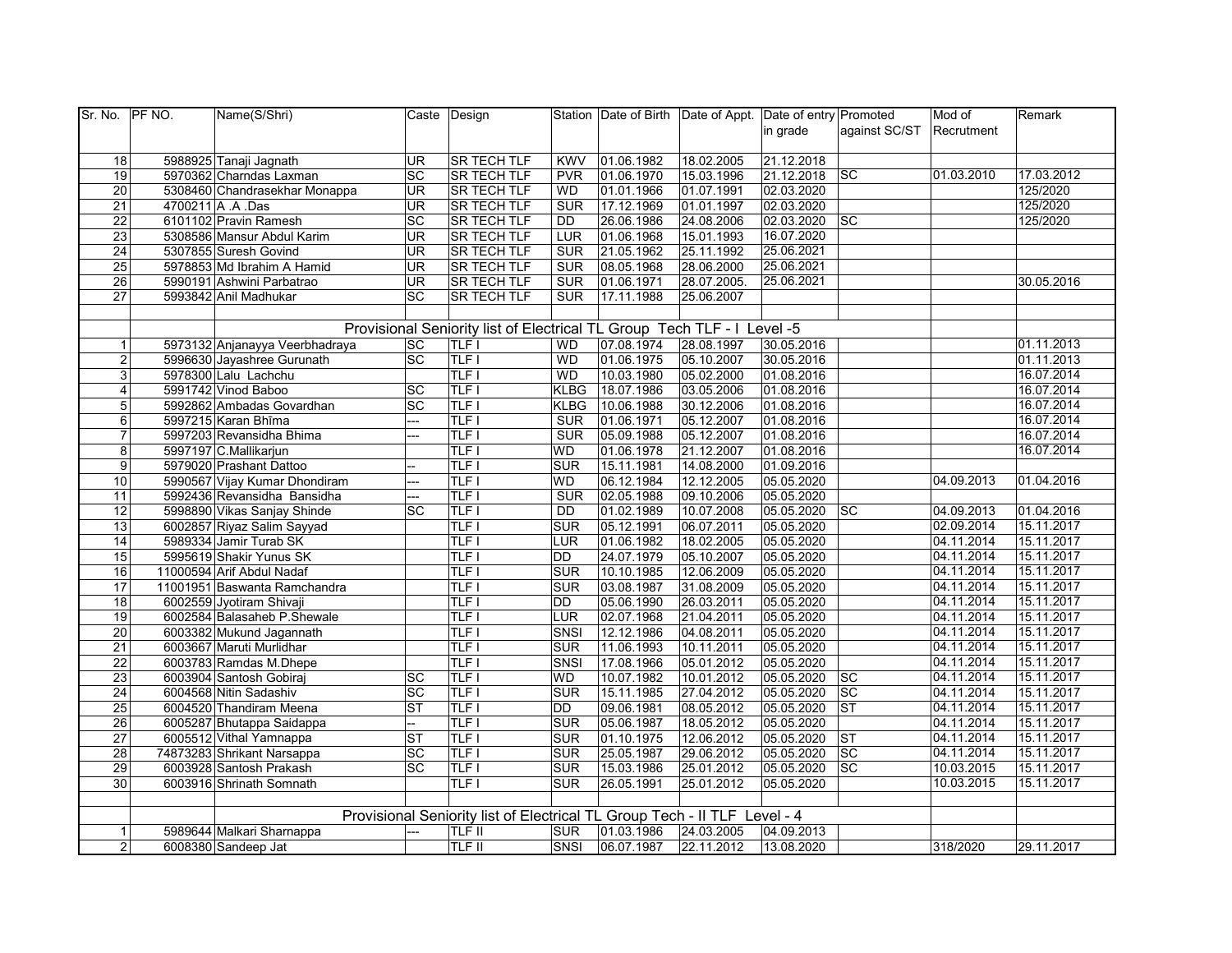| Sr. No. | PF NO. | Name(S/Shri)                      |           | Caste Design                                                             |            |                     | Station Date of Birth Date of Appt. Date of entry Promoted |            |               | Mod of     | Remark     |
|---------|--------|-----------------------------------|-----------|--------------------------------------------------------------------------|------------|---------------------|------------------------------------------------------------|------------|---------------|------------|------------|
|         |        |                                   |           |                                                                          |            |                     |                                                            | in grade   | against SC/ST | Recrutment |            |
|         |        |                                   |           |                                                                          |            |                     |                                                            |            |               |            |            |
| 3       |        | 6015244 Shivaji Dnyanoba waghmare | <b>SC</b> | TLF II                                                                   | <b>DD</b>  | 04.04.1967          | 05.07.2014                                                 | 13.08.2020 | <b>SC</b>     | 318/2020   | 29.11.2017 |
|         |        | 5998803 Santosh Bapurao Sonawane  | <b>SC</b> | TLF II                                                                   | <b>DD</b>  |                     | 25.05.2008                                                 | 13.08.2020 |               | 318/2020   | 29.11.2017 |
| 5       |        | 5500096 Vijay Khatake             |           | TLF II                                                                   | <b>SUR</b> | 27.09.1986          | 01.01.2011                                                 | 13.08.2020 |               | 318/2020   | 18.04.2018 |
| 6       |        | 6004581 Tanaji Parlkar            |           | TLF II                                                                   | <b>SUR</b> | 07.11.1985          | 30.04.2012                                                 | 13.08.2020 |               | 318/2020   | 18.04.2018 |
|         |        | 6008318 Ranjeet Kumar             |           | TLF II                                                                   | <b>SUR</b> | 02.12.1976          | 28.11.2012                                                 | 13.08.2020 |               | 318/2020   | 18.04.2018 |
| 8       |        | 6008331 Saroj Kumar               |           | TLF II                                                                   | <b>SUR</b> | 05.01.1987          | 29.11.2012                                                 | 13.08.2020 |               | 318/2020   | 18.04.2018 |
| 9       |        | 6008290 Shivaji Dnyandeo          |           | TLF II                                                                   | <b>SUR</b> | 25.07.1988          | 30.11.2012                                                 | 13.08.2020 |               | 318/2020   | 18.04.2018 |
| 10      |        | 6008343 Shyamlal Sharma           |           | TLF II                                                                   | SUR        | 07.11.1979          | 04.12.2012                                                 | 13.08.2020 |               | 318/2020   | 18.04.2018 |
| 11      |        | 6008320 Smt Padmini Kumari        |           | TLF II                                                                   | <b>SUR</b> | 28.02.1987          | 04.12.2012                                                 | 13.08.2020 |               | 318/2020   | 18.04.2018 |
| 12      |        | 5497257 Suresh Shankar Kedar      | <b>SC</b> | TLF II                                                                   | DD         | 06.08.1971          | 20.01.2005                                                 | 13.08.2020 | <b>SC</b>     | 318/2020   | 18.04.2018 |
|         |        |                                   |           |                                                                          |            |                     | 10.10.2014                                                 |            |               |            |            |
|         |        |                                   |           |                                                                          |            |                     |                                                            |            |               |            |            |
|         |        |                                   |           | Provisional Seniority list of Electrical TL Group Tech TLF-III Level - 2 |            |                     |                                                            |            |               |            |            |
|         |        | 5293492 Sitaram Dada              | <b>SC</b> | <b>TLF III</b>                                                           | <b>PVR</b> | 01.06.1982          | 25.10.2000                                                 | 04.09.2013 |               | Dept       |            |
| 2       |        | 6008276 Geeta Arjun               | <b>SC</b> | TLF III                                                                  | <b>SUR</b> | 05.02.1972          | 24.11.2012                                                 | 28.02.2020 |               | Dept       | 119/2020   |
|         |        | 10321809 Vikas Sandipan Khabale   | UR        | TLF III                                                                  | <b>DD</b>  |                     | 20.07.2013                                                 | 28.02.2020 |               | Dept       | 119/2020   |
|         |        | 5516535 Rahul A. More             | UR        | TLF III                                                                  | <b>SUR</b> | 31.08.1990          | 04.01.2014                                                 | 28.02.2020 |               | Dept       | 119/2020   |
|         |        | 10303923 Sandeep Dada             | UR        | TLF III                                                                  | <b>SUR</b> | 30.04.1988          | 22.09.2010                                                 | 28.02.2020 |               | Dept       | 119/2020   |
| 6       |        | 5498405 Gurusing Manusing         | UR        | TLF III                                                                  | <b>SUR</b> | 07.04.1976          | 29.12.2006                                                 | 28.02.2020 |               | Dept       | 119/2020   |
|         |        | 2380619 Krishna Kumar             | UR        | TLF III                                                                  | <b>DD</b>  | 03.03.1983          | 26.07.2006                                                 | 28.02.2020 |               | Dept       | 119/2020   |
| 8       |        | 6015153 Sadashiv Tukaram Asbe     | UR        | TLF III                                                                  | SUR        | $\sqrt{01.06.1964}$ | 01.07.2014                                                 | 28.02.2020 |               | Dept       | 119/2020   |
| 9       |        | 529804186 Bittu Kumar             | UR        | TLF III                                                                  | SUR        | 07.04.1995          | 28.07.2020                                                 | 18.06.2021 |               | 92.67 RRB  | 274/2021   |
| 10      |        | 529804141 Vikas Kumar             | UR        | TLF III                                                                  | <b>SUR</b> | 03.05.1995          | 28.07.2020                                                 | 18.06.2021 |               | 91.33 RRB  | 274/2021   |
| 11      |        | 529804157 Niranjan Singh Doi      | OBC       | TLF III                                                                  | <b>SUR</b> | 01.07.1995          | 28.07.2020                                                 | 18.06.2021 |               | 87.33 RRB  | 274/2021   |
| 12      |        | 529804309 Dheeraj Kumar           | UR        | TLF III                                                                  | <b>SUR</b> | 23.01.1993          | 26.08.2020                                                 | 18.06.2021 |               | 84.67 RRB  | 274/2021   |
| 13      |        | 529804313 Nitesh Kumar            | <b>ST</b> | TLF III                                                                  | SUR        | 08.11.1993          | 26.08.2020                                                 | 18.06.2021 |               | 84 RRB     | 274/2021   |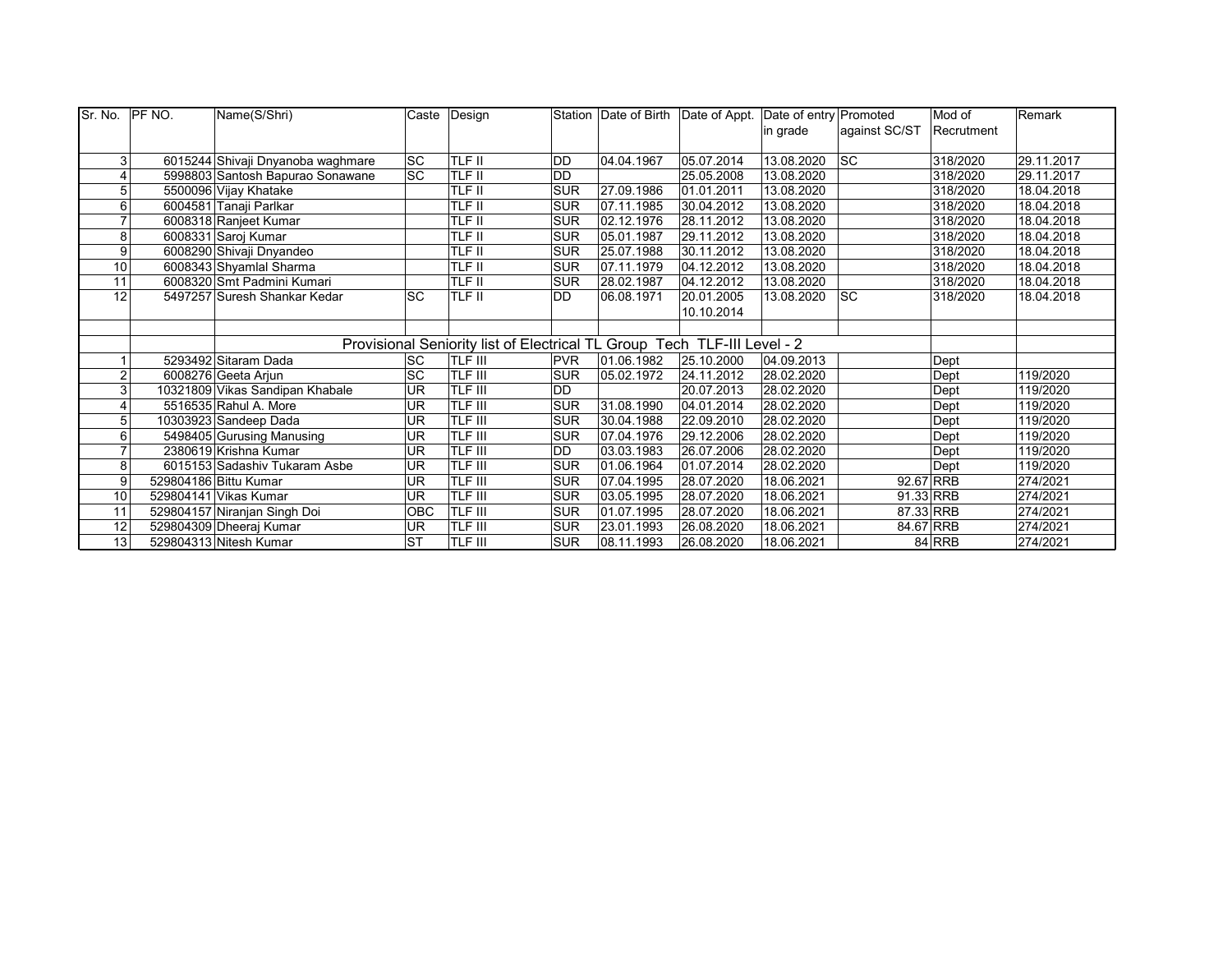| Sr. No. PF NO.  |            | Name(S/Shri)                 |                          | Caste Design                                                                |                  |            | Station Date of Birth Date of Appt. Date of entry Promoted |            |               | Mod of     | Remark                   |
|-----------------|------------|------------------------------|--------------------------|-----------------------------------------------------------------------------|------------------|------------|------------------------------------------------------------|------------|---------------|------------|--------------------------|
|                 |            |                              |                          |                                                                             |                  |            |                                                            | in grade   | against SC/ST | Recrutment |                          |
|                 |            |                              |                          |                                                                             |                  |            |                                                            |            |               |            |                          |
| 14              |            | 529804310 Lavkush Kumar      | <b>OBC</b>               | <b>TLF III</b>                                                              | <b>SUR</b>       | 02.05.1996 | 26.08.2020                                                 | 18.06.2021 | 77.33 RRB     |            | 274/2021                 |
| 15              |            | 6002328 Basavraj Mallikarjun |                          | TLF III                                                                     | <b>KLBG</b>      | 08.08.1984 | 23.02.2011                                                 | 25.06.2021 |               |            | 292/2021                 |
| 16              |            | 6005536 Mahesh B. Kadam      |                          | <b>TLF III</b>                                                              | <b>KWV</b>       | 01.03.1980 | 22.05.2012                                                 | 25.06.2021 |               |            | 292/2021                 |
| $\overline{17}$ |            | 8823819 Mobin Salim Bagwan   | UR                       | <b>TLF III</b>                                                              | SNSI             | 10.07.1988 | 21.06.2012                                                 | 25.06.2021 |               |            | 292/2021                 |
| 18              |            | 13877295 Ravindra Bhausaheb  | <b>SC</b>                | <b>TLF III</b>                                                              | KWV <sub>(</sub> | 01.01.1990 | 30.06.2015                                                 | 25.06.2021 |               |            |                          |
|                 |            |                              |                          |                                                                             | W/S)             |            |                                                            |            |               |            |                          |
| $\overline{19}$ |            | 29802430 Pankaj Kumar        | $\overline{SC}$          | <b>TLF III</b>                                                              | <b>SUR</b>       | 10.02.1995 | 25.01.2017                                                 | 25.06.2021 |               |            |                          |
|                 |            |                              |                          |                                                                             |                  |            |                                                            |            |               |            |                          |
| $\mathbf{1}$    |            | 529803380 Sagar Anil Khaire  | UR                       | Trainee                                                                     | SUR              | 15.07.1987 | 21.12.2018                                                 |            |               | <b>CG</b>  |                          |
|                 |            |                              |                          |                                                                             |                  |            |                                                            |            |               |            |                          |
|                 |            |                              |                          | Provisional Seniority list of Electrical TL Group Sr Tech Ac Mech Level-6   |                  |            |                                                            |            |               |            |                          |
| $\mathbf{1}$    |            | 5993507 Ambadas B.Devkar     | <b>OBC</b>               | <b>SR.AC MECH</b>                                                           | <b>SUR</b>       | 06.07.1982 | 19.04.2007                                                 | 07.12.2017 |               |            |                          |
| $\overline{2}$  |            | 5948940 Raju Sidram Bere     | <b>SC</b>                | <b>SR.AC MECH</b>                                                           | <b>SUR</b>       | 12.08.1974 | 30.06.1987                                                 | 09.10.2018 |               |            |                          |
| 3               |            | 5987593 Malhari Rangnath     | UR <sup></sup>           | <b>SR.AC MECH</b>                                                           | <b>SUR</b>       | 23.05.1975 | 07.11.2003                                                 | 22.09.2020 | 19.09.2013    | 28.04.2016 | 13.06.2018               |
|                 |            |                              |                          |                                                                             |                  |            |                                                            |            |               |            |                          |
|                 |            |                              |                          | Provisional Seniority list of Electrical TL Group Tech AC Mech- I Level - 5 |                  |            |                                                            |            |               |            |                          |
|                 | 15475302   | Mohan Laxman                 | UR                       | Ac Mech I                                                                   | <b>SUR</b>       | 24.04.1964 | 17.02.1989                                                 | 15.06.2020 |               |            | 31.07.2017               |
|                 | 290409140  | Sayyed Mohd                  | UR                       | Ac Mech I                                                                   | <b>SUR</b>       | 15.04.1962 | 17.12.1992                                                 | 15.06.2020 |               |            | 31.07.2017               |
|                 | 3 6002493  | Avinash Anil Dodtale         | UR                       | Ac Mech I                                                                   | <b>SUR</b>       | 27.01.1987 | 31.03.2011                                                 | 15.06.2020 |               |            | 11.12.2017               |
|                 | 4 6003242  | Santosh Devidas              | UR                       |                                                                             | <b>SUR</b>       | 23.06.1986 | 30.07.2011                                                 | 15.06.2020 |               |            |                          |
|                 | 5 6004570  | Subhash Dattraya             | <b>UR</b>                | Ac Mech I<br>Ac Mech I                                                      | <b>SUR</b>       | 01.06.1987 | 28.04.2012                                                 | 15.06.2020 |               |            | 11.12.2017<br>11.12.2017 |
|                 | 6 6005792  | <b>Arshad Babulal</b>        | UR.                      | Ac Mech I                                                                   | <b>SUR</b>       | 05.04.1988 | 19.06.2012                                                 | 15.06.2020 |               |            | 11.12.2017               |
|                 | 7 6104501  | Periyaswamy Kashi            | <b>SC</b>                | Ac Mech I                                                                   | <b>SUR</b>       | 10.11.1985 | 04.09.2006                                                 | 15.06.2020 | sc            |            | 11.12.2017               |
|                 | 8 5976121  | Tukaram Shivayya             | SC                       | Ac Mech I                                                                   | <b>SUR</b>       | 13.08.1980 | 14.12.1998                                                 | 15.06.2020 | sc            |            | 11.12.2017               |
|                 | 95971330   | Yunus Gulab Tamboli          | <b>UR</b>                | Ac Mech I                                                                   | <b>SUR</b>       | 30.03.1970 | 09.06.1997                                                 | 15.06.2020 |               |            | 11.12.2017               |
|                 | 10 5455327 | Jalal M Shaikh               | $\overline{\mathsf{UR}}$ | Ac Mech I                                                                   | <b>SUR</b>       | 21.05.1962 | 18.07.1988                                                 | 01.07.2021 |               |            | 214/19                   |
| 11              | 8162074    | P.V.R.Murthy                 | $\overline{\mathsf{UR}}$ | Ac Mech I                                                                   | SUR              | 03.07.1969 | 16.06.1999                                                 | 01.07.2021 |               |            | 214/19                   |
| 12              | 74919994   | Prakash N. Khalane           | <b>UR</b>                | Ac Mech I                                                                   | <b>SUR</b>       | 01.03.1985 | 25.07.2008                                                 | 01.07.2021 |               |            | 214/19                   |
| 13              | 6004611    | Ambadas S. Sungar            | UR.                      | Ac Mech I                                                                   | <b>SUR</b>       | 02.04.1984 | 03.05.2012                                                 | 01.07.2021 |               | <b>RRC</b> | 214/19                   |
| 14              | 13806180   | Deepak K.Gade                |                          | Ac Mech I                                                                   | <b>SUR</b>       | 09.11.1972 | 03.05.2007                                                 |            |               | <b>RRC</b> |                          |
|                 |            |                              | SC                       |                                                                             |                  |            | 09.11.2012                                                 | 01.07.2021 | SC            |            | 214/19                   |
| 15              | 6003205    | Yogesh P.Shinge              | $\overline{SC}$          | Ac Mech I                                                                   | <b>SUR</b>       | 19.03.1985 | 30.07.2011                                                 | 01.07.2021 | SC            |            | 214/19                   |
| 16              | 6009189    | Shivanand Ashok              | UR.                      | Ac Mech I                                                                   | <b>SUR</b>       | 17.02.1988 | 31.12.2012                                                 | 01.07.2021 |               | Largess    | 214/19                   |
| 17              | 10314052   | Ab.Kayyum MD. Lalkot         | UR                       | Ac Mech I                                                                   | SUR              | 21.06.1987 | 24.08.2012                                                 | 01.07.2021 |               | <b>RRC</b> | 214/19                   |
| $\overline{18}$ | 6004556    | Atish Jadhav                 | UR                       | Ac Mech I                                                                   | <b>SUR</b>       | 12.10.1982 | 27.04.2012                                                 | 01.07.2021 |               | RRC        | 214/19                   |
| 19              | 6013168    | Chandrakant Channappa        | UR                       | Ac Mech I                                                                   | <b>SUR</b>       | 02.11.1994 | 23.10.2013                                                 | 20.10.2021 |               |            |                          |
| $\overline{20}$ | 6013557    | Ramakant B Mashal            | <b>OBC</b>               | Ac Mech I                                                                   | <b>SUR</b>       | 17.08.1985 | 10.12.2013                                                 | 20.10.2021 |               |            |                          |
| $\overline{21}$ | 6001210    | Md Hussain Habib Patel       | UR                       | Ac Mech I                                                                   | <b>KLBG</b>      | 14.04.1990 | 06.01.2010                                                 | 20.10.2021 |               |            |                          |
| $\overline{22}$ | 6000691    | Rahul Madhu Kamble           | SC                       | Ac Mech I                                                                   | <b>SUR</b>       | 29.05.1990 | 25.05.2009                                                 | 27.12.2021 | 25.12.2019    |            |                          |
| 23              | 6004593    | Kishor Chandram              | <b>UR</b>                | Ac Mech I                                                                   | <b>SUR</b>       | 02.08.1987 | 30.04.2012                                                 | 27.12.2021 | 25.12.2019    |            |                          |
| 24              | 6015189    | Madhukar G. Patil            | UR                       | Ac Mech I                                                                   | <b>SUR</b>       | 18.06.1966 | 02.07.2014                                                 | 27.12.2021 | 25.12.2019    |            |                          |
| $\overline{25}$ | 6015396    | Vishwas P. Bhambure          | UR                       | Ac Mech I                                                                   | <b>SUR</b>       | 30.07.1968 | 02.07.2014                                                 | 27.12.2021 | 25.12.2019    |            |                          |
| 26              | 6015360    | Dhanaji A. Patil             | <b>UR</b>                | Ac Mech I                                                                   | <b>SUR</b>       | 01.06.1968 | 01.07.2014                                                 | 27.12.2021 | 25.12.2019    | <b>RRC</b> |                          |
| 27              | 6015402    | Gumpana Raju                 | <b>UR</b>                | Ac Mech I                                                                   | <b>SUR</b>       | 10.06.1968 | 03.07.2014                                                 | 27.12.2021 | 25.12.2019    | <b>RRC</b> |                          |
| 28              | 6015426    | Md.Farque Bashir Kalal       | $\overline{\mathsf{UR}}$ | Ac Mech I                                                                   | <b>SUR</b>       | 25.06.1966 | 02.07.2014                                                 | 27.12.2021 | 25.12.2019    |            |                          |
| 29              | 6015517    |                              | <b>SC</b>                |                                                                             | <b>SUR</b>       |            | 03.07.2014                                                 | 27.12.2021 |               | <b>RRC</b> |                          |
|                 |            | Dayanand C Kamble            |                          | Ac Mech I                                                                   |                  | 15.10.1968 |                                                            |            | 25.12.2019    |            |                          |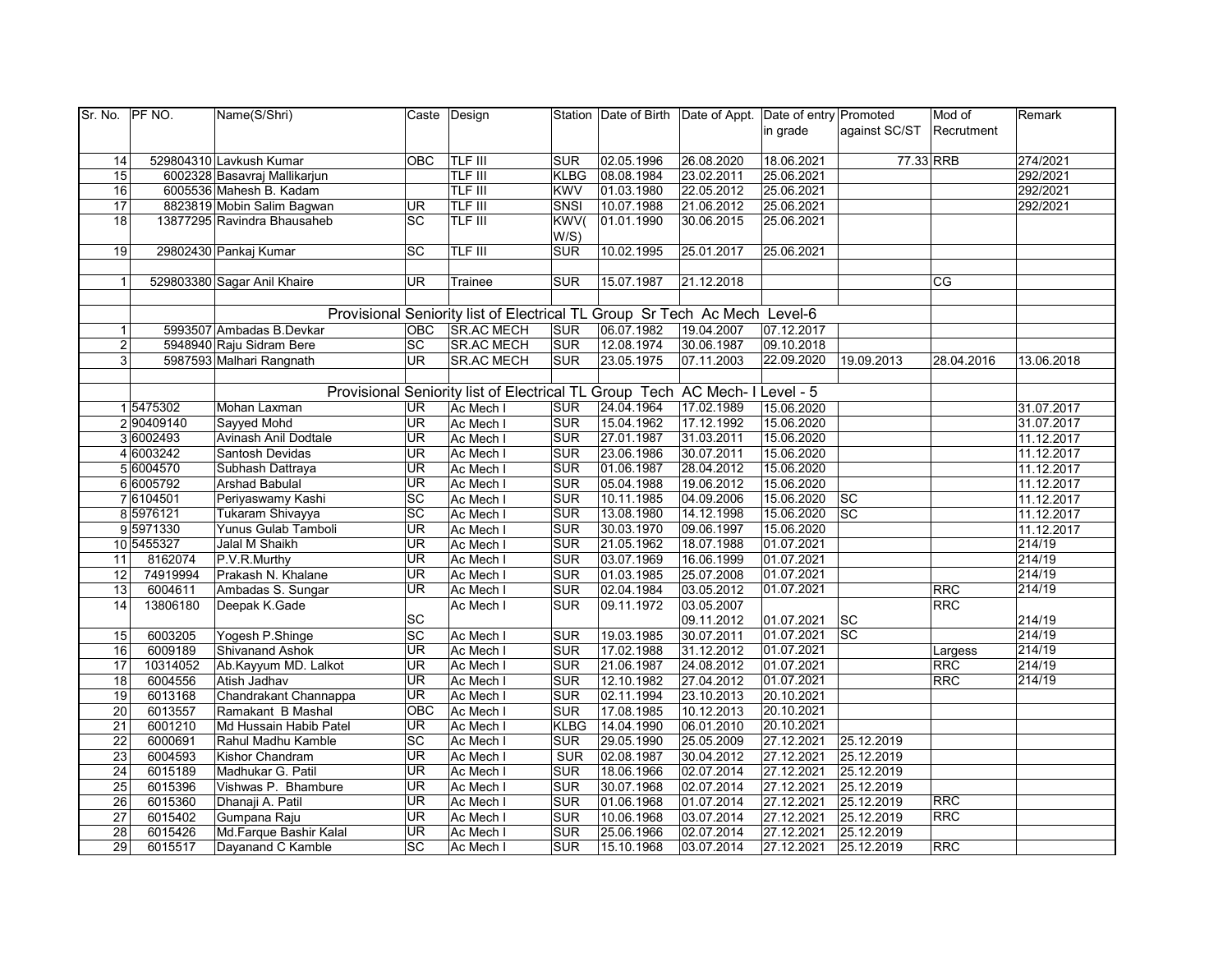| Sr. No.         | PF NO.                             | Name(S/Shri)                                                    |                          | Caste Design                                 |                           |                          | Station Date of Birth Date of Appt. Date of entry Promoted                   | in grade                 | against SC/ST            | Mod of<br>Recrutment | Remark               |
|-----------------|------------------------------------|-----------------------------------------------------------------|--------------------------|----------------------------------------------|---------------------------|--------------------------|------------------------------------------------------------------------------|--------------------------|--------------------------|----------------------|----------------------|
|                 |                                    |                                                                 |                          |                                              |                           |                          |                                                                              |                          |                          |                      |                      |
|                 |                                    |                                                                 |                          |                                              |                           |                          | Provisional Seniority list of Electrical TL Group Tech AC Mech-II Level - 4  |                          |                          |                      |                      |
| $\overline{1}$  |                                    | 5985079 Chakravarti Rakesh                                      | OBC                      | <b>AC MECH II</b>                            | Patna                     | 25.01.1975               | 30.07.2002                                                                   |                          |                          | 9470890209           | <b>Deputation</b>    |
| $\frac{2}{13}$  |                                    | 5985092 Shukla Mohitkumar                                       | <b>OBC</b>               | <b>AC MECH II</b>                            | Patna                     | 01.08.1980               | 02.08.2002                                                                   |                          |                          |                      | <b>Deputation</b>    |
| 14              | 6006292                            | Rekha N. Shingade                                               | SC                       | <b>AC MECH II</b>                            | <b>SUR</b>                | 01.10.1984               | 22.06.2012                                                                   | 30.01.2020<br>11.06.2020 |                          |                      | 11.06.2020           |
| 15              | 6016935<br>503APRO3149Sk Allauddin | Sameer Shabbir Sk                                               | <b>UR</b><br><b>UR</b>   | <b>AC MECH II</b><br><b>AC MECH II</b>       | <b>SUR</b><br><b>SUR</b>  | 12.10.1987<br>18.02.1996 | 06.03.2015<br>26.11.2014                                                     | 22.06.2020               |                          | CG                   |                      |
|                 |                                    |                                                                 |                          |                                              |                           |                          |                                                                              |                          |                          |                      |                      |
|                 |                                    |                                                                 |                          |                                              |                           |                          | Provisional Seniority list of Electrical TL Group Tech Ac Mech-III Level - 2 |                          |                          |                      |                      |
|                 | $\mathbf{1}$                       |                                                                 |                          |                                              |                           |                          |                                                                              |                          |                          | dept                 | punishment           |
|                 |                                    | 5307995 Ram Sharnappa                                           | SC                       | Ac Mech III                                  | <b>SUR</b>                | 28.08.1964               | 02.09.1992                                                                   |                          |                          |                      |                      |
|                 | 2 <sub>1</sub>                     | 74871584 Jeevan Kumar Sarnappa                                  | UR                       | Ac Mech III                                  | <b>SUR</b>                | 30.06.1980               | 13.04.2006                                                                   | 20.12.2019               |                          |                      | <b>Ex NGP Mutual</b> |
|                 | $\mathbf{3}$                       | 6005780 Shankar Jaidrath                                        | UR                       | Ac Mech III                                  | <b>SUR</b>                | 01.06.1986               | 23.06.2012                                                                   | 01.04.2021               |                          | dept                 |                      |
|                 | $\overline{4}$                     | 6015141 Sharad Tatoba Jagtap                                    | UR                       | Ac Mech III                                  | <b>SUR</b>                | 01.06.1966               | 02.04.2014                                                                   | 01.04.2021               |                          | dept                 |                      |
|                 | 5                                  | 529804311 Shashank Srivastav                                    | UR                       | Ac Mech III                                  | <b>SUR</b>                | 20.07.1994               | 26.08.2020                                                                   | 18.06.2021               |                          | <b>RRB</b>           | 275/2021             |
|                 | $\overline{6}$                     | 529804491 Krishenkant Sharma                                    | $\overline{\mathsf{UR}}$ | Ac Mech III                                  | <b>SUR</b>                | 10.12.1995               | 12.09.2020                                                                   | 18.06.2021               |                          | <b>RRB</b>           | 275/2021             |
|                 | $\overline{7}$                     | 529803630 Rinku Meena                                           | <b>ST</b>                | Ac Mech III                                  | <b>SUR</b>                | 16.02.1996               | 23.08.2019                                                                   | 22.09.21                 | <b>RRC</b>               |                      |                      |
|                 |                                    |                                                                 |                          |                                              |                           |                          |                                                                              |                          |                          |                      |                      |
|                 |                                    |                                                                 |                          |                                              |                           |                          |                                                                              |                          |                          |                      |                      |
|                 |                                    |                                                                 |                          |                                              |                           |                          | Provisional Seniority list of Electrical TRD Group Assistant TRD             | Level-1                  |                          |                      |                      |
|                 | $\mathbf{1}$                       | 5500916 Babasaheb Mahipati                                      | UR.                      | <b>Assistant TRD</b>                         |                           | SGRE 01.06.1964          | 17.05.2011                                                                   | 17.05.2011               |                          |                      |                      |
|                 |                                    | 50813882807 Amol Chabburao Pandit                               |                          | <b>Assistant TRD</b>                         | <b>BAP</b>                | 24.09.1987               | 17.07.2014                                                                   | 18.11.2017               | ex MBBCT                 | 09.07.2019           | Mutual               |
|                 | 3 <sup>1</sup>                     | 29803200 Sunny Bansode                                          | <b>SC</b>                | <b>Assistant TRD</b>                         | <b>SUR</b>                | 29.04.1994               | 02.06.2018                                                                   | 02.06.2018               |                          |                      |                      |
|                 | 4                                  | 601576 Shila Gokul                                              |                          | <b>Assistant TRD</b>                         | <b>DD</b>                 | 01.06.1965               | 20.08.2014                                                                   | 07.06.2019               | Ex Con S/wala            |                      |                      |
|                 | 5 <sup>1</sup><br>$6 \mid$         | 6017514 Sangita Gautam<br>29800675 Ramesh Kumar                 |                          | <b>Assistant TRD</b>                         | <b>DD</b>                 | 01.04.1987               | 02.09.2015                                                                   | 07.06.2019               | Ex Con S/wala            |                      |                      |
|                 |                                    |                                                                 |                          | <b>Assistant TRD</b>                         | <b>KLBG</b>               | 02.10.1996               | 12.04.2017                                                                   |                          | ex MB CSMT<br><b>RRC</b> |                      |                      |
|                 | $\overline{7}$<br>8                | 29803455 LalooKumar Naresh Singh                                |                          | <b>Assistant TRD</b>                         | <b>KLBG</b><br><b>BAP</b> | 05.08.1992               | 27.07.2019<br>27.07.2019                                                     | 27.07.2019<br>27.07.2019 | <b>RRC</b>               |                      |                      |
|                 |                                    | 29803509 Kunal Kumar Rajendra Prasad                            |                          | <b>Assistant TRD</b>                         |                           | 10.12.1993               |                                                                              |                          | <b>RRC</b>               |                      |                      |
| 10              | $\overline{9}$                     | 29803508 Sunder Kumar Binay<br>29803507 Dhananjay Kumar Krishna |                          | <b>Assistant TRD</b><br><b>Assistant TRD</b> | YL<br>YL                  | 13.02.1995<br>12.10.1996 | 27.07.2019<br>10.08.2019                                                     | 27.07.2019<br>10.08.2019 | <b>RRC</b>               |                      |                      |
|                 |                                    | Kumar                                                           |                          |                                              |                           |                          |                                                                              |                          |                          |                      |                      |
| 11              |                                    | 29803651 Kum Aishwarya Nagnath<br>Javalkote                     | <b>UR</b>                | <b>Assistant TRD</b>                         | SUR                       | 19.06.2000               | 30.08.2019                                                                   | 30.08.2019               | <b>RRC</b>               |                      |                      |
| 12              |                                    | 5971895 Suman Ramdas                                            |                          | <b>Assistant TRD</b>                         | <b>ANG</b>                | 01.06.1964               | 08.10.1996                                                                   | 13.09.2019               | Optg S/Wali              |                      |                      |
| 13              |                                    | 29803980 Vijay Ompal                                            |                          | <b>Assistant TRD</b>                         | <b>KLBG</b>               | 01.06.1992               | 16.01.2020                                                                   | 16.01.2020               | CG                       |                      |                      |
| 14              |                                    | 529803981 Ganesh Anil Kamble                                    |                          | <b>Assistant TRD</b>                         | SUR                       | 19.06.1991               | 16.01.2020                                                                   | 16.01.2020               | CG                       |                      |                      |
|                 |                                    | 15 50813882087 Tanaji Laxman Dhore                              |                          | <b>Assistant TRD</b>                         | <b>KWV</b>                | 01.06.1987               | 10.07.2014                                                                   | 19.08.2020               | Mutual                   |                      |                      |
| 16              |                                    | 529804599 Dashrath Jagdhane                                     | SC                       | <b>Assistant TRD</b>                         | PRWD                      | 29.10.1990               | 10.02.2021                                                                   | 10.02.2021               | CG                       |                      |                      |
| 17              |                                    | 529804666 Amit Ashok Sonkamble                                  | SC                       | <b>Assistant TRD</b>                         | <b>KWV</b>                | 04.11.1988               | 17.03.2021                                                                   | 17.03.2021               | CG                       |                      |                      |
| 18              |                                    | 529804665 Amol Bhimarao Barma                                   | $\overline{SC}$          | <b>Assistant TRD</b>                         | <b>KWV</b>                | 28.09.1994               | 17.03.2021                                                                   | 17.03.2021               | CG                       |                      |                      |
| 19              |                                    | 529804674 Mahadeo Chandrakant                                   |                          | <b>Assistant TRD</b>                         | <b>SUR</b>                | 04.09.2002               | 30.04.2021                                                                   | 30.04.2021               | CG                       |                      |                      |
| 20              |                                    | 529804778 Sachin Arun Salve                                     |                          | <b>Assistant TRD</b>                         | <b>KLBG</b>               | 18.12.1990               | 27.07.2021                                                                   | 27.07.2021               | CG                       |                      |                      |
| $\overline{21}$ |                                    | 529804779 Shivaraj Sunilkumar                                   |                          | <b>Assistant TRD</b>                         | <b>KLBG</b>               | 25.09.2002               | 27.07.2021                                                                   | 27.07.2021               | CG                       |                      |                      |
|                 |                                    |                                                                 |                          |                                              |                           |                          |                                                                              |                          |                          |                      |                      |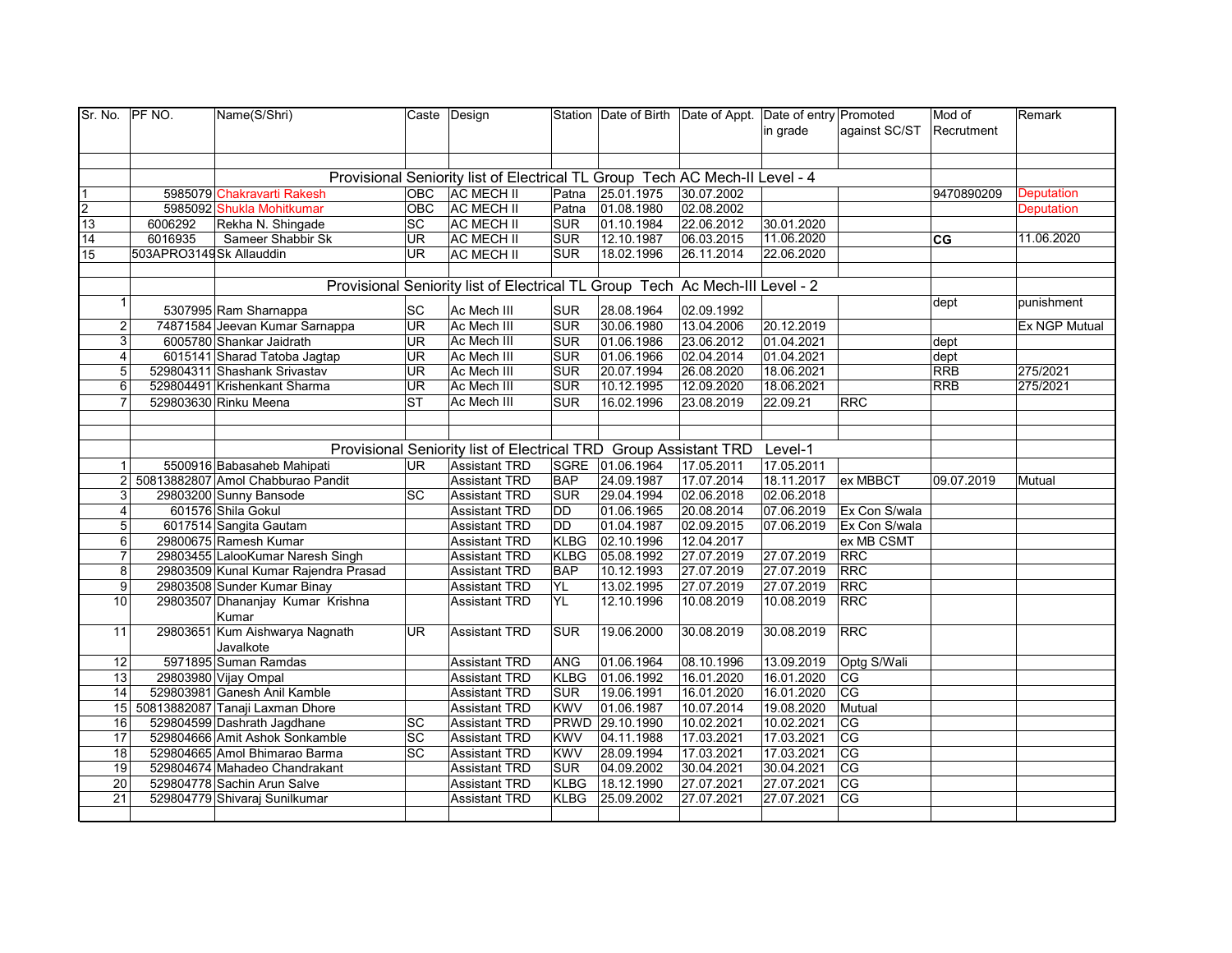| Sr. No. PF NO.  | Name(S/Shri)                        |            | Caste Design                                                     |             |            | Station Date of Birth Date of Appt. Date of entry Promoted |            |               | Mod of     | Remark |
|-----------------|-------------------------------------|------------|------------------------------------------------------------------|-------------|------------|------------------------------------------------------------|------------|---------------|------------|--------|
|                 |                                     |            |                                                                  |             |            |                                                            | in grade   | against SC/ST | Recrutment |        |
|                 |                                     |            |                                                                  |             |            |                                                            |            |               |            |        |
|                 |                                     |            | Provisional Seniority list of Electrical OSM Group Assistant OSM |             |            |                                                            | Level-1    |               |            |        |
| $\mathbf 1$     | 5307740 Shabbir Daud                | <b>UR</b>  | <b>Assistant OSM</b>                                             | <b>SUR</b>  | 27.06.1962 | 18.01.1990/                                                | 24.01.1997 |               |            |        |
|                 |                                     |            |                                                                  |             |            | 28.07.1994                                                 |            |               |            |        |
| $\overline{c}$  | 5971251 Sunil Vithal                | UR         | Assistant OSM                                                    | <b>KWV</b>  | 01.06.1974 | 23.05.1997                                                 | 09.05.2005 |               |            |        |
| 3 <sup>1</sup>  | 5973340 Raju Dattatray              | <b>UR</b>  | Assistant OSM                                                    | <b>KWV</b>  | 27.05.1979 | 14.10.1997                                                 | 09.05.2005 |               |            |        |
| $\overline{4}$  | 5995360 Dada Sham Pawar             | UR         | <b>Assistant OSM</b>                                             | Daund       | 01.06.1987 | 06.09.2007                                                 | 07.02.2008 |               |            |        |
| 4 <sup>1</sup>  | 5995620 Mohan Sachidanand           | <b>SC</b>  | <b>Assistant OSM</b>                                             | Daund       | 04.07.1982 | 10.10.2007                                                 | 07.02.2008 |               |            |        |
| 5               | 5998906 Santosh Chandrakant         | <b>SC</b>  | <b>Assistant OSM</b>                                             | Daund       | 19.03.1990 | 10.07.2008                                                 | 11.12.2008 |               |            |        |
| 6 <sup>1</sup>  | 5985779 Samadhan B.Londhe           |            | Assistant OSM                                                    | <b>KWV</b>  | 03.03.1984 | 02.11.2002                                                 | 02.11.2002 |               |            |        |
| $\overline{7}$  | 1936190 Sunil Anna Ohol             | SC         | <b>Assistant OSM</b>                                             | <b>KWV</b>  | 02.01.1965 | 20.04.1999                                                 | 23.10.2008 |               |            |        |
| 8 <sup>1</sup>  | 5987155 Parvati Nagappa             | UR         | <b>Assistant OSM</b>                                             | <b>KLBG</b> | 18.10.1970 | 25.07.2003                                                 | 08.05.2009 |               |            |        |
| 9               | 6001350 Smt.Mudrika Dattu           | <b>UR</b>  | <b>Assistant OSM</b>                                             | <b>SUR</b>  | 01.06.1975 | 26.04.2010                                                 | 26.04.2010 |               |            |        |
| 10              | 6001658 Mohsin Hanif Sk.            | UR.        | <b>Assistant OSM</b>                                             | KWV(        | 19.04.1987 | 13.07.2010                                                 | 13.07.2010 |               |            |        |
|                 |                                     |            |                                                                  | W/S)        |            |                                                            |            |               |            |        |
| 11              | 5995231 Smt.Shridevi Kisan          | SC         | <b>Assistant OSM</b>                                             | <b>KLBG</b> | 01.06.1981 | 27.08.2007                                                 | 21.11.2010 |               |            |        |
| 12              | 6001919 Subhash Kisan Chavan        |            | <b>Assistant OSM</b>                                             | WD          | 04.04.1989 | 19.11.2010                                                 | 19.11.2010 |               |            |        |
| 13              | 6002006 Vishal Ashok Salve          |            | Assistant OSM                                                    | <b>KWV</b>  | 29.08.1987 | 14.12.2010                                                 | 14.12.2010 |               |            |        |
| 14              | 505500114 Syed Khasim Mehboob       |            | Assistant OSM                                                    | WD          | 12.08.1991 | 15.12.2010                                                 | 15.12.2010 |               |            |        |
| 15              | 505500102 Mohamamed Javeed Shaikh   |            | Assistant OSM                                                    | <b>KLBG</b> | 21.05.1986 | 27.12.2010                                                 | 27.12.2010 | CG            |            |        |
| 16              | 6002020 Shamshad Begum              |            | Assistant OSM                                                    | <b>SUR</b>  | 04.05.1978 | 03.01.2011                                                 | 03.01.2011 |               |            |        |
| 17              | 5972279 Sandesh Ambadas Ohol        | SC         | <b>Assistant OSM</b>                                             | <b>SUR</b>  | 01.06.1971 | 12.06.1997                                                 | 27.05.2011 | Ex PA         |            |        |
| 18              | 6003357 Rakesh Ramesh Rathod        | SC         | <b>Assistant OSM</b>                                             | WD          | 05.06.1992 | 13.09.2011                                                 | 13.09.2011 |               |            |        |
| 19              | 6003941 Dilip Rangnath              |            | Assistant OSM                                                    | PB          | 02.06.1984 | 05.01.2012                                                 | 05.01.2012 | Ex Pune Divn  |            |        |
| $\overline{20}$ | 6003965 Anuradha Basawraj           |            | <b>Assistant OSM</b>                                             | <b>SDB</b>  | 11.07.1989 | 23.02.2012                                                 | 23.02.2012 |               |            |        |
| 21              | 6003990 Rajashri Gangappa           |            | <b>Assistant OSM</b>                                             | <b>SDB</b>  | 13.07.1992 | 03.04.2012                                                 | 03.04.2012 |               |            |        |
| 22              | 4250860 Kailash Motiram             | SC         | Assistant OSM                                                    | <b>KLBG</b> | 01.06.1983 | 25.04.2012                                                 | 25.04.2012 | Mutual        |            |        |
| 23              | 6004660 Yogesh Sunil Varpe          |            | <b>Assistant OSM</b>                                             | KWV(        | 03.09.1984 | 30.04.2012                                                 | 30.04.2012 |               |            |        |
|                 |                                     |            |                                                                  | W/S)        |            |                                                            |            |               |            |        |
| 24              | 6004635 Ashok Shrikrishna Talekar   |            | <b>Assistant OSM</b>                                             | <b>KWV</b>  | 01.09.1982 | 30.04.2012                                                 | 30.04.2012 | Ex Pune Divn  |            |        |
| 25              | 6005937 Kalpesh Ganpat              |            | <b>Assistant OSM</b>                                             | SNSI        | 05.11.1982 | 25.06.2012                                                 | 25.06.2012 |               |            |        |
| 26              | 6005901 Umesh Vilas Bobade          |            | <b>Assistant OSM</b>                                             | <b>KWV</b>  | 06.10.1988 | 26.06.2012                                                 | 26.06.2012 |               |            |        |
| 27              | 6006140 Babita Murari               | SC         | <b>Assistant OSM</b>                                             | <b>SUR</b>  | 07.01.1975 | 03.07.2012                                                 | 03.07.2012 |               |            |        |
| 28              | 6009372 Manojkumar K.Mohanprasad    | <b>OBC</b> | <b>Assistant OSM</b>                                             | SNSI        | 13.11.1975 | 22.11.2012                                                 | 22.11.2012 |               |            |        |
| 29              | 6008859 Manibhushan Sharma          | OBC        | <b>Assistant OSM</b>                                             | <b>SUR</b>  | 20.03.1987 | 22.11.2012                                                 | 22.11.2012 |               |            |        |
| 30              | 6008860 Minakshi Avinash            | <b>SC</b>  | <b>Assistant OSM</b>                                             | <b>SUR</b>  | 01.06.1976 | 23.11.2012                                                 | 23.11.2012 |               |            |        |
| 31              | 6008896 Miss.Sudha Jagannath        | OBC        | <b>Assistant OSM</b>                                             | <b>SUR</b>  | 07.11.1987 | 24.11.2012                                                 | 24.11.2012 |               |            |        |
| 32              | 6000854 Rahul A Bhalerao            | SC         | <b>Assistant OSM</b>                                             | <b>SUR</b>  | 01.02.1991 | 10.09.2009                                                 | 06.12.2012 | ex S/Wala     |            |        |
| 33              | 600017 Ravindrasing S Suresh        |            | <b>Assistant OSM</b>                                             | <b>KLBG</b> | 14.09.1989 | 07.05.2009                                                 | 01.10.2013 | ex S/Wala     |            |        |
| 34              | 5991810 Dayanand Waman              |            | <b>Assistant OSM</b>                                             | <b>SUR</b>  | 03.07.1984 | 01.06.2006                                                 | 16.10.2013 |               |            |        |
| 35              | 6013107 Akshay Kumar L.Sathe        |            | Assistant OSM                                                    | <b>SUR</b>  | 12.06.1992 | 23.10.2013                                                 | 23.10.2013 |               |            |        |
| 36              | 6000800 Sunil Suresh                |            | Assistant OSM                                                    | <b>SUR</b>  | 22.12.1990 | 24.07.2009                                                 |            |               |            |        |
| 37              | 6013250 Parshuram Gajendra          |            | Assistant OSM                                                    | <b>SUR</b>  | 02.06.1987 | 21.11.2013                                                 | 21.11.2013 |               |            |        |
| $\frac{3}{8}$   | 277502 Vinodkumar Kanojiya          |            | <b>Assistant OSM</b>                                             | <b>SUR</b>  | 25.12.1985 | 13.11.2009                                                 | 03.05.2014 | ex trackman   |            |        |
| 39              | 6015578 Mahadeo Nagnath Allalkote   |            | Assistant OSM                                                    | <b>SUR</b>  | 01.06.1966 | 01.07.2014                                                 | 01.07.2014 |               |            |        |
|                 | 40 50813882015 Suraj Shivaji Varale |            | Assistant OSM                                                    | <b>DD</b>   | 31.03.1989 | 04.07.2014                                                 |            | Mutual        |            |        |
|                 |                                     |            |                                                                  |             |            |                                                            |            |               |            |        |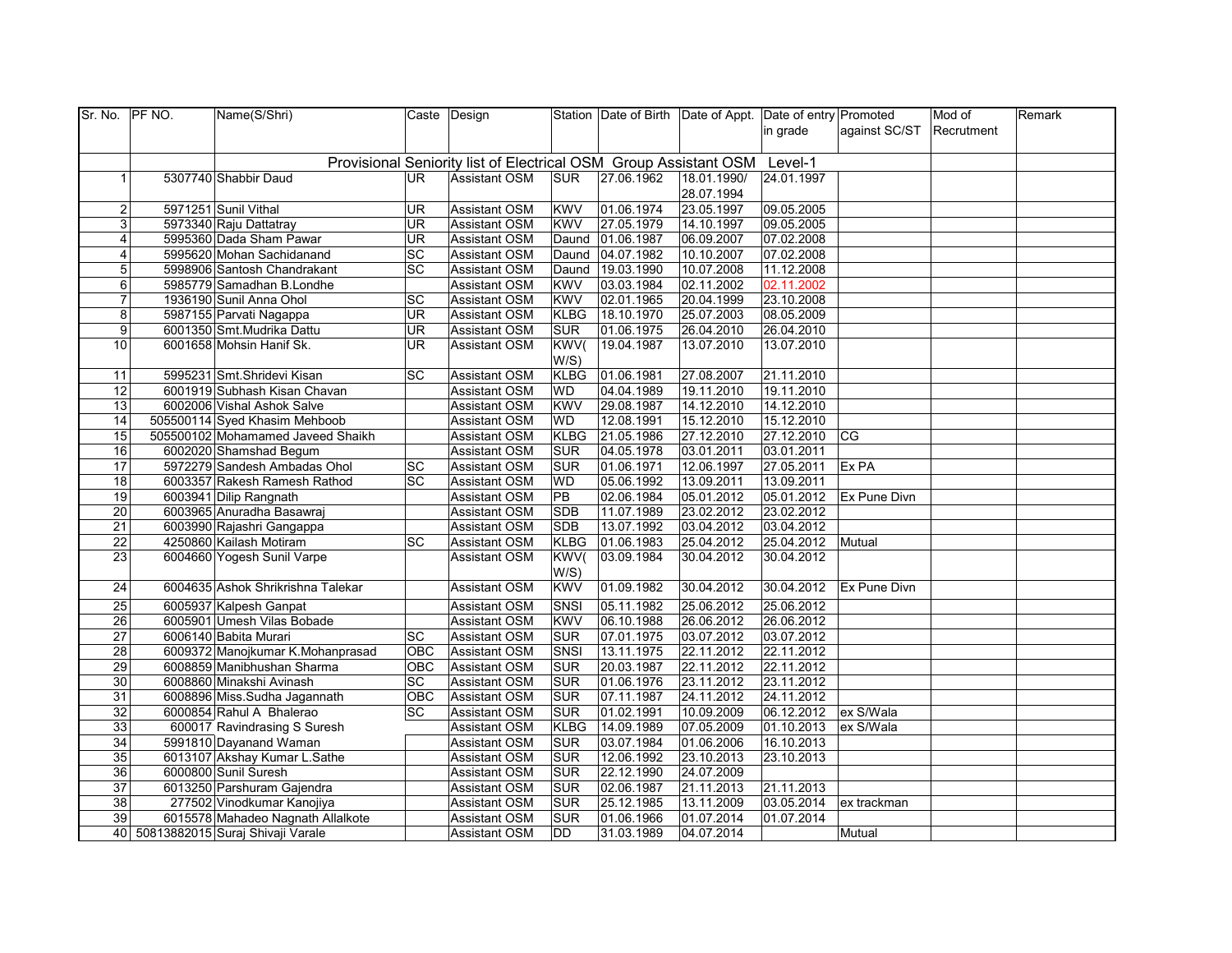| Sr. No.         | PF NO. | Name(S/Shri)                           |            | Caste Design                                 |             |            | Station Date of Birth Date of Appt. Date of entry Promoted |            |                | Mod of     | Remark |
|-----------------|--------|----------------------------------------|------------|----------------------------------------------|-------------|------------|------------------------------------------------------------|------------|----------------|------------|--------|
|                 |        |                                        |            |                                              |             |            |                                                            | in grade   | against SC/ST  | Recrutment |        |
|                 |        |                                        |            |                                              |             |            |                                                            |            |                |            |        |
| 41              |        | 813877911 Kamlesh Ramdas Patil         | OBC.       | <b>Assistant OSM</b>                         | <b>SNSI</b> | 20.05.1986 | 08.07.2014                                                 | 08.07.2014 | 22.01.2020     |            |        |
|                 |        |                                        |            |                                              |             |            |                                                            |            | Mutual         |            |        |
| 42              |        | 8284612 Dattatray D Kale               |            | <b>Assistant OSM</b>                         | <b>KPG</b>  | 14.02.1987 | 18.12.2010                                                 | 11.03.2014 |                |            |        |
| 43              |        | 821140704 Arif Chand Sayyed            |            | <b>Assistant OSM</b>                         | SNSI        | 07.02.1989 | 24.07.2014                                                 | 24.07.2014 | Mutual         |            |        |
| 44              |        | 29801100 Rahul Kumar                   | <b>OBC</b> | <b>Assistant OSM</b>                         | <b>SUR</b>  | 06.12.1994 | 11.03.2016                                                 | 11.03.2016 |                |            |        |
| 45              |        | 29800010 Vikas Chandrashekhar          |            | <b>Assistant OSM</b>                         | DD          | 01.09.1993 | 01.01.2016                                                 | 01.01.2016 |                |            |        |
| 46              |        | 5991918 Saban Tiru                     |            | <b>Assistant OSM</b>                         | <b>DD</b>   | 26.06.1976 | 12.05.2006                                                 |            | $2013$ ex gang |            |        |
| 47              |        | 29801104 Abhinay Kumar                 |            | <b>Assistant OSM</b>                         | <b>SDB</b>  | 10.01.1992 | 02.03.2016                                                 | 02.03.2016 |                |            |        |
| 48              |        | 29800904 Purushottam Kumar             |            | <b>Assistant OSM</b>                         | <b>BAP</b>  | 02.10.1994 | 02.03.2016                                                 | 02.03.2016 |                |            |        |
| 49              |        | 29800885 Samita Kumari                 | <b>OBC</b> | <b>Assistant OSM</b>                         | <b>WD</b>   | 16.03.1992 | 15.03.2016                                                 | 15.03.2016 |                |            |        |
| 50              |        | 6016959 Manisha Suresh Rajge           |            | <b>Assistant OSM</b>                         | DD          | 11.06.1990 | 03.04.2015                                                 | 03.04.2015 |                |            |        |
| 51              |        | 11042400 Nazir Budruk Inamdar          |            | <b>Assistant OSM</b>                         | <b>KWV</b>  | 17.06.1986 | 14.12.2013                                                 | 14.12.2013 |                |            |        |
| 52              |        | 29800080 Babita Meena                  | <b>ST</b>  | <b>Assistant OSM</b>                         | <b>ANG</b>  | 02.08.1990 | 11.03.2016                                                 | 11.03.2016 |                |            |        |
| 53              |        | 5494005 Pandurang B.Dighe              |            | <b>Assistant OSM</b>                         | <b>PVR</b>  | 01.06.1978 | 06.02.2002                                                 |            | ex gang        |            |        |
| 54              |        | 29801077 Rafique Jamal Sk.             |            | <b>Assistant OSM</b>                         | ΗG          | 14.03.1992 | 02.03.2016                                                 | 02.03.2016 |                |            |        |
| $\overline{55}$ |        | 29801099 Rushikesh Kondiba             |            | <b>Assistant OSM</b>                         | MO          | 11.08.1995 | 05.03.2016                                                 | 05.03.2016 | <b>RRC</b>     |            |        |
| 56              |        | 6015451 Jagtap Sanjay Mahadeo          |            | <b>Assistant OSM</b>                         | <b>PVR</b>  | 19.05.1968 | 02.07.2014                                                 | 02.07.2014 |                |            |        |
| 57              |        | 5499422 Ashfaque Md.Jalil              |            | <b>Assistant OSM</b>                         | <b>SUR</b>  | 09.06.1989 | 12.12.2009                                                 |            | 2014           |            |        |
| 58              |        | 529802448 Vivek Kumar Fakirchand Singh | <b>OBC</b> | <b>Assistant OSM</b>                         | <b>SUR</b>  | 02.02.1989 | 02.05.2017                                                 | 02.05.2017 |                |            |        |
| 59              |        | 29802092 Waseem Rafiq Shaikh           |            | <b>Assistant OSM</b>                         | <b>SUR</b>  | 20.12.1989 | 11.07.2017                                                 | 12.11.2017 | 30.01.2019     |            |        |
| 60              |        | 6009451 Dharma Gurappa                 |            | <b>Assistant OSM</b>                         | <b>SUR</b>  | 12.10.1984 | 01.01.2013                                                 | 05.09.2018 | Regular        |            |        |
| 61              |        | 29806865 Hanmant Kisan Khatkale        |            | <b>Assistant OSM</b>                         | <b>SUR</b>  | 07.06.1984 | 12.04.2017                                                 | 05.12.2018 |                |            |        |
| 62              |        | 10321470 Sachin Kachru Deshmukh        |            |                                              | <b>ANG</b>  |            |                                                            |            |                |            |        |
| 63              |        | 8087982 Swapnil Vijay Shivshaaran      |            | <b>Assistant OSM</b><br><b>Assistant OSM</b> | <b>SUR</b>  | 07.06.1988 | 18.12.2014                                                 | 13.05.2016 |                |            |        |
|                 |        |                                        |            |                                              |             |            |                                                            |            |                |            |        |
| 64              |        | 5273912 Naum Ibrahim                   | SC         | <b>Assistant OSM</b>                         | <b>SUR</b>  | 10.07.1962 | 25.08.1983                                                 |            |                |            |        |
| 65              |        | 36403592 Prabhakar Paswan              |            | <b>Assistant OSM</b>                         | <b>SUR</b>  | 15.03.1985 | 30.05.2013                                                 |            |                |            |        |
| 66<br>67        |        | 529803429 Priyanka Madagonda           |            | <b>Assistant OSM</b>                         | <b>SUR</b>  | 12.06.1997 | 23.05.2019                                                 | 23.05.2019 |                |            |        |
|                 |        | 5160420 Vimal Bhagwat                  |            | <b>Assistant OSM</b>                         | <b>KWV</b>  | 01.02.1962 | 11.11.1994                                                 | 12.10.2019 |                |            |        |
| 68              |        | 5967314 Satyabhama Raju                |            | <b>Assistant OSM</b>                         | <b>KWV</b>  | 14.10.1967 | 30.11.1995                                                 | 12.10.2019 |                |            |        |
| 69              |        | 5986022 Alka Dilip                     |            | <b>Assistant OSM</b>                         | <b>ANG</b>  | 01.06.1968 | 10.01.2003                                                 |            |                |            |        |
| 70              |        | 5005986734 Meera Laxman                |            | <b>Assistant OSM</b>                         | <b>ANG</b>  | 15.05.1972 | 06.04.2003                                                 |            |                |            |        |
| 71              |        | 505990592 Pramila Shivling             |            | <b>Assistant OSM</b>                         | ANG         | 01.06.1970 | 19.12.2015                                                 |            |                |            |        |
| 72              |        | 505985006 Manda Pandurang              |            | <b>Assistant OSM</b>                         | <b>ANG</b>  | 01.06.1965 | 09.08.2002                                                 |            |                |            |        |
| $\overline{73}$ |        | 13892239 Arun Pandurang Kamble         |            | <b>Assistant OSM</b>                         | <b>UMD</b>  | 31.05.1988 | 12.12.2015                                                 |            |                |            |        |
| 74              |        | 610334063 Rahul Ashok Katore           |            | <b>Assistant OSM</b>                         | DD          | 23.11.1993 | 08.10.2015                                                 |            |                |            |        |
| 75              |        | 505149393 Rahimatbee Abdul Aziz        |            | <b>Assistant OSM</b>                         | <b>SUR</b>  | 09.01.1962 | 18.01.1989                                                 |            |                |            |        |
| 76              |        | 5505160492 Mahmoodabi Ali Sab          |            | <b>Assistant OSM</b>                         | <b>SUR</b>  | 01.06.1963 | 29.03.1996                                                 |            |                |            |        |
| $\overline{77}$ |        | 505849380 Rekha Vilas                  |            | <b>Assistant OSM</b>                         | <b>SUR</b>  | 20.06.1965 | 09.06.1991                                                 |            |                |            |        |
| 78              |        | 505972747 Taslim Abdul Samed           |            | <b>Assistant OSM</b>                         | <b>SUR</b>  | 02.05.1971 | 24.01.1996                                                 |            |                |            |        |
| 79              |        | 5973030 Vishnu Sopan                   |            | <b>Assistant OSM</b>                         | <b>SUR</b>  | 01.06.1967 | 04.03.1997                                                 |            |                |            |        |
| 80              |        | 505993532 Martha Ashok Navgire         |            | <b>Assistant OSM</b>                         | <b>SUR</b>  | 07.03.1963 | 09.05.2007                                                 |            |                |            |        |
| 81              |        | 505993040 Limbabi Shrimant             |            | <b>Assistant OSM</b>                         | <b>SUR</b>  | 11.12.1978 | 20.02.2007                                                 |            |                |            |        |
| 82              |        | 506000812 Rizwan Kayyum                |            | <b>Assistant OSM</b>                         | <b>SUR</b>  | 28.03.1987 | 24.07.2009                                                 |            |                |            |        |
| 83              |        | 506013090 Shardaba Dattu               |            | <b>Assistant OSM</b>                         | <b>SUR</b>  | 01.01.1968 | 03.08.2013                                                 |            |                |            |        |
|                 |        | 84 1521MS1886 Sushil Kumar Yadav       |            | <b>Assistant OSM</b>                         | <b>WD</b>   | 08.05.1991 | 12.12.2015                                                 |            |                |            |        |
| 85              |        | 729800352 Nirmala Ashok Jadhav         |            | <b>Assistant OSM</b>                         | <b>SUR</b>  | 25.12.1978 | 20.02.2020                                                 |            |                |            |        |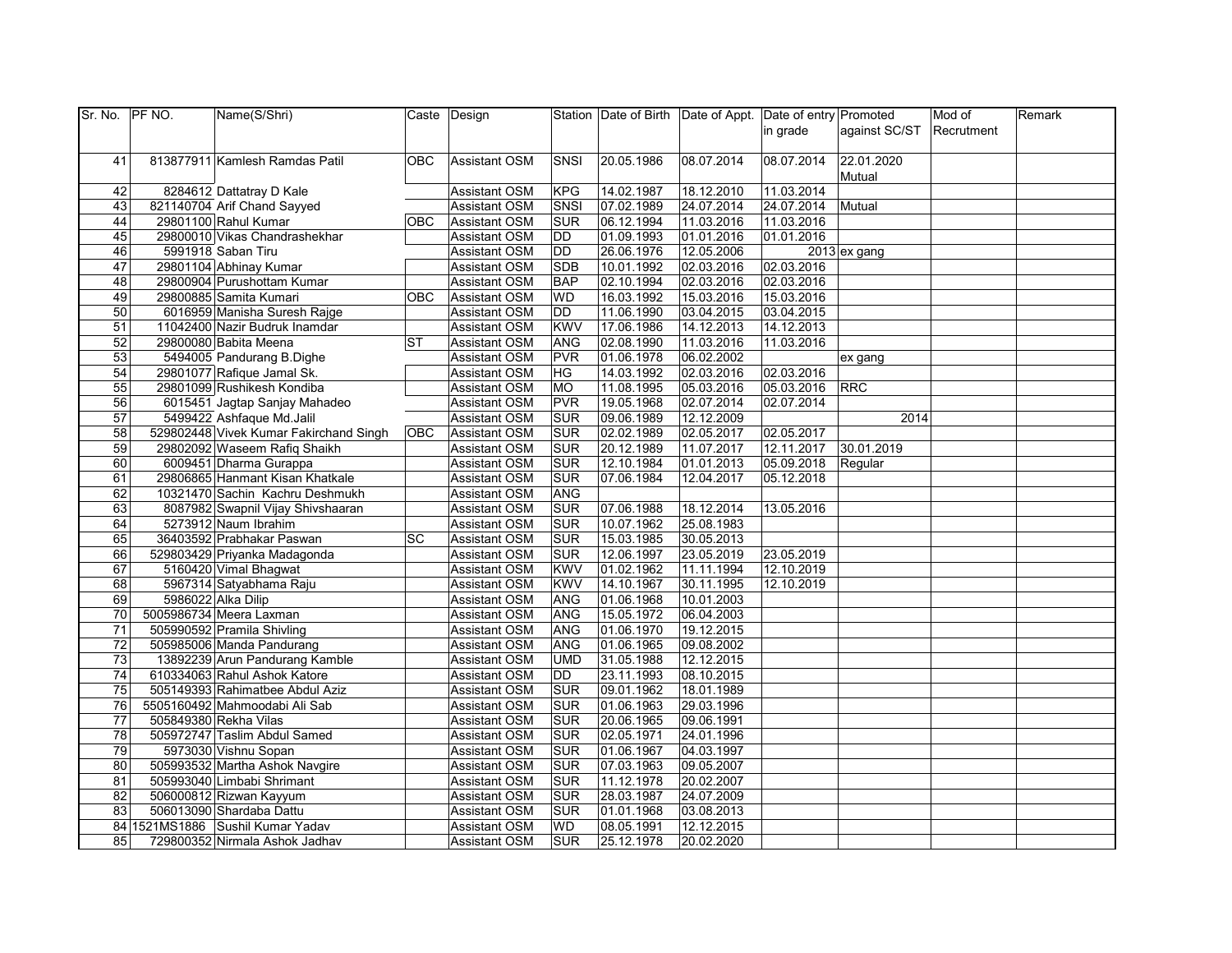| Sr. No. PF NO.  | Name(S/Shri)                         |            | Caste Design                                                   |             |            | Station   Date of Birth   Date of Appt.   Date of entry   Promoted |            |                 | Mod of     | Remark |
|-----------------|--------------------------------------|------------|----------------------------------------------------------------|-------------|------------|--------------------------------------------------------------------|------------|-----------------|------------|--------|
|                 |                                      |            |                                                                |             |            |                                                                    | in grade   | against SC/ST   | Recrutment |        |
|                 |                                      |            |                                                                |             |            |                                                                    |            |                 |            |        |
|                 |                                      |            |                                                                |             |            |                                                                    |            |                 |            |        |
|                 |                                      |            | Provisional Seniority list of Electrical TL Group Assistant TL |             |            |                                                                    | Level-1    |                 |            |        |
| 1               | 5979237 Parshuram Shawrappa          |            | <b>Assistant TL</b>                                            | <b>PVR</b>  | 01.06.1978 | 13.12.2000                                                         |            |                 |            |        |
| $\mathbf{p}$    | 5992758 Anil Janu                    |            | <b>Assistant TL</b>                                            | <b>KWV</b>  | 14.03.1988 | 22.11.2006                                                         |            |                 |            |        |
| 3               | 5995309 Balaji Bibhishan             |            | <b>Assistant TL</b>                                            | <b>KWV</b>  | 25.09.1988 | 17.08.2007                                                         |            |                 |            |        |
| 4               | 5993052 Sangita Prabhakar Patil      |            | <b>Assistant TL</b>                                            | <b>KWV</b>  | 25.10.1988 | 19.02.2007                                                         |            |                 |            |        |
|                 |                                      |            |                                                                |             |            | 20.06.2007                                                         |            |                 |            |        |
| 5               | 6005950 Satinath Ajit                |            | <b>Assistant TL</b>                                            | DD          | 01.10.1977 | 26.06.2012                                                         |            |                 |            |        |
| 6               | 6001361 Tabassum Md. Sayed           |            | <b>Assistant TL</b>                                            | <b>SUR</b>  | 21.01.1981 | 07.05.2010                                                         | 28.11.13   |                 |            |        |
| $\overline{7}$  | 6015438 Mahipatrao Shankar Jadhav    |            | <b>Assistant TL</b>                                            | SUR         | 15.01.1965 | 02.07.2014                                                         |            |                 |            |        |
| 8               | 6015372 Dhanaji Vishnu Dhonukshe     |            | <b>Assistant TL</b>                                            | <b>SUR</b>  | 02.02.1965 | 02.07.2014                                                         |            |                 |            |        |
| 9               | 6015232 Vilas Shamrao Salunke        |            | <b>Assistant TL</b>                                            | <b>PVR</b>  | 01.06.1966 | 02.07.2014                                                         |            |                 |            |        |
| 10              | 6015220 Bhausaheb Vithal Mohite      |            | <b>Assistant TL</b>                                            | <b>PVR</b>  | 01.06.1966 | 02.07.2014                                                         |            |                 |            |        |
| 11              | 6015165 Namdeo Annasaheb Jadhav      |            | <b>Assistant TL</b>                                            | <b>SUR</b>  | 31.07.1968 | 02.07.2014                                                         |            |                 |            |        |
| 12              | 6017836 Balasaheb B.Jadhav           |            | <b>Assistant TL</b>                                            | <b>SUR</b>  | 01.06.1964 | 03.07.2014                                                         |            |                 |            |        |
| 13              | 6016583 Binod Kumar                  |            | <b>Assistant TL</b>                                            | <b>SUR</b>  | 23.08.1984 | 26.12.2014                                                         |            |                 |            |        |
| $\overline{14}$ | 6016923 Monu Vijappa Pawar           |            | <b>Assistant TL</b>                                            | <b>SUR</b>  | 19.04.1985 | 26.02.2015                                                         |            |                 |            |        |
| 15              | 6016960 Manisha Limabaji Nalawade    |            | <b>Assistant TL</b>                                            | <b>SUR</b>  | 02.01.1989 | 02.04.2015                                                         |            |                 |            |        |
| 16              | 10317776 Tanaji D. Borkar            |            | <b>Assistant TL</b>                                            | <b>KWV</b>  | 28.12.1983 | 12.12.2012                                                         | 03.06.15   |                 | Ex PA      |        |
| $\overline{17}$ | 6017290 Mangaldas Prakash            | SC         | <b>Assistant TL</b>                                            | <b>SUR</b>  | 28.10.1987 | 01.07.2015                                                         |            |                 |            |        |
| $\frac{1}{8}$   | 6017289 Suraj Jairam                 | SC         | <b>Assistant TL</b>                                            | <b>SUR</b>  | 09.02.1991 | 01.07.2015                                                         |            |                 |            |        |
| $\overline{19}$ | 5520046 Saifan Umar SK               |            | <b>Assistant TL</b>                                            | <b>SUR</b>  | 24.12.1996 | 01.07.2015                                                         |            |                 |            |        |
| 20              | 29800886 Amalkumar Roy               |            | <b>Assistant TL</b>                                            | <b>SUR</b>  | 05.02.1983 | 24.02.2016                                                         |            |                 |            |        |
| 21              | 50813882891 Uttam Arvind Jankar      |            | <b>Assistant TL</b>                                            | DD          | 02.02.1987 | 15.07.2014                                                         | 24.02.16   | Mutual          | ashish     |        |
| $\overline{22}$ | 5341203 Amol Khandu                  |            | <b>Assistant TL</b>                                            | DD          | 13.07.1987 | 17.08.2006                                                         | 23.03.16   |                 |            | ex S&T |
| 23              | 29801217 Sohail Saifan Shaikh        |            | <b>Assistant TL</b>                                            | <b>SUR</b>  | 11.11.1995 | 04.05.2016                                                         |            |                 |            |        |
| 24              | 29802431 Dhananjay Kumar Singh       |            | <b>Assistant TL</b>                                            | <b>SUR</b>  | 25.02.1990 | 25.01.2017                                                         | 25.01.2017 |                 |            |        |
| 25              | 29802694 Pradip Sadashiv Waghmode    |            | <b>Assistant TL</b>                                            | <b>SUR</b>  | 23.11.1990 | 18.04.2017                                                         | 18.04.17   |                 |            |        |
| 26              | 29802521 Omkar Balasaheb Nikam       |            | <b>Assistant TL</b>                                            | <b>DD</b>   | 08.05.1997 | 04.05.2017                                                         |            |                 |            |        |
| 27              | 5813877215 Manohar R Rathod          |            | <b>Assistant TL</b>                                            | LUR         | 05.06.1990 | 09.07.2014                                                         |            |                 |            |        |
| $\overline{28}$ | 505967855 Mahadevi Kasinath          | <b>SC</b>  | <b>Assistant TL</b>                                            | WD          | 15.12.1974 | 18.03.1996                                                         | 06.11.2018 | 06.11.2018      | Redeployed |        |
| 29              | 5983009 Jaysing Thakur               |            | <b>Assistant TL</b>                                            | <b>SNSI</b> | 15.01.1964 | 05.03.2002                                                         | 06.11.2018 | 06.11.2018      | Redeployed |        |
| 30              | 505944752 Naresh P Walmiki           | SC         | <b>Assistant TL</b>                                            | DD          | 01.06.1965 | 25.03.1988                                                         |            | 06.11.2018      | Redeployed |        |
| 31              | 505946190 Devaki Parshuram           |            | <b>Assistant TL</b>                                            | <b>WD</b>   | 10.06.1962 | 01.07.1991                                                         |            | 06.11.2018      | Redeployed |        |
| 32              | 529803404 Shivkumar Uma Pawar        | SC         | <b>Assistant TL</b>                                            | <b>WD</b>   | 21.11.1991 | 28.02.2019                                                         |            | <b>CG</b>       |            |        |
| 33              | 529803405 Rahul Prakahsh Ghate       |            | <b>Assistant TL</b>                                            | <b>SUR</b>  | 03.12.1999 | 28.02.2019                                                         |            | $\overline{CG}$ |            |        |
| 34              | 529803569 Bhagwan Shankar Bere       | SC         | Assistant TL                                                   | <b>SUR</b>  | 26.05.1988 | 29.06.2019                                                         |            | $\overline{CG}$ |            |        |
| 35              | 529803340 Umesh Subhash Dhone        | <b>OBC</b> | <b>Assistant TL</b>                                            | <b>WD</b>   | 01.03.1990 | 27.07.2019                                                         |            | RRC             |            |        |
| 36              | 529803441 Bhagat Chetan Anandrao     | SC         | <b>Assistant TL</b>                                            | LUR         | 28.05.1990 | 27.07.2019                                                         |            | <b>RRC</b>      |            |        |
| $\overline{37}$ | 529803443 Bikee kumar Ravindra Saw   | OBC        | <b>Assistant TL</b>                                            | <b>SUR</b>  | 13.12.1995 | 27.07.2019                                                         |            | <b>RRC</b>      |            |        |
| 38              | 529803439 Imtiyaz Ansari Yasin Miyan | <b>OBC</b> | <b>Assistant TL</b>                                            | <b>WD</b>   | 07.01.1996 | 27.07.2019                                                         |            | <b>RRC</b>      |            |        |
| 39              | 529803467 Suraj Kumar Birendra       | OBC        | <b>Assistant TL</b>                                            | SNSI        | 22.11.1996 | 27.07.2019                                                         |            | <b>RRC</b>      |            |        |
| 40              | 529803490 Munna Kumar Singh          | OBC        | <b>Assistant TL</b>                                            | SNSI        | 10.12.1996 | 27.07.2019                                                         |            | RRC             |            |        |
|                 | Harendranath singh                   |            |                                                                |             |            |                                                                    |            |                 |            |        |
| 41              | Haribhau Raghunath Pawar             | <b>UR</b>  | <b>Assistant TL</b>                                            | DD          | 02.02.1997 | 27.07.2019                                                         |            | <b>RRC</b>      |            |        |
|                 |                                      |            |                                                                |             |            |                                                                    |            |                 |            |        |